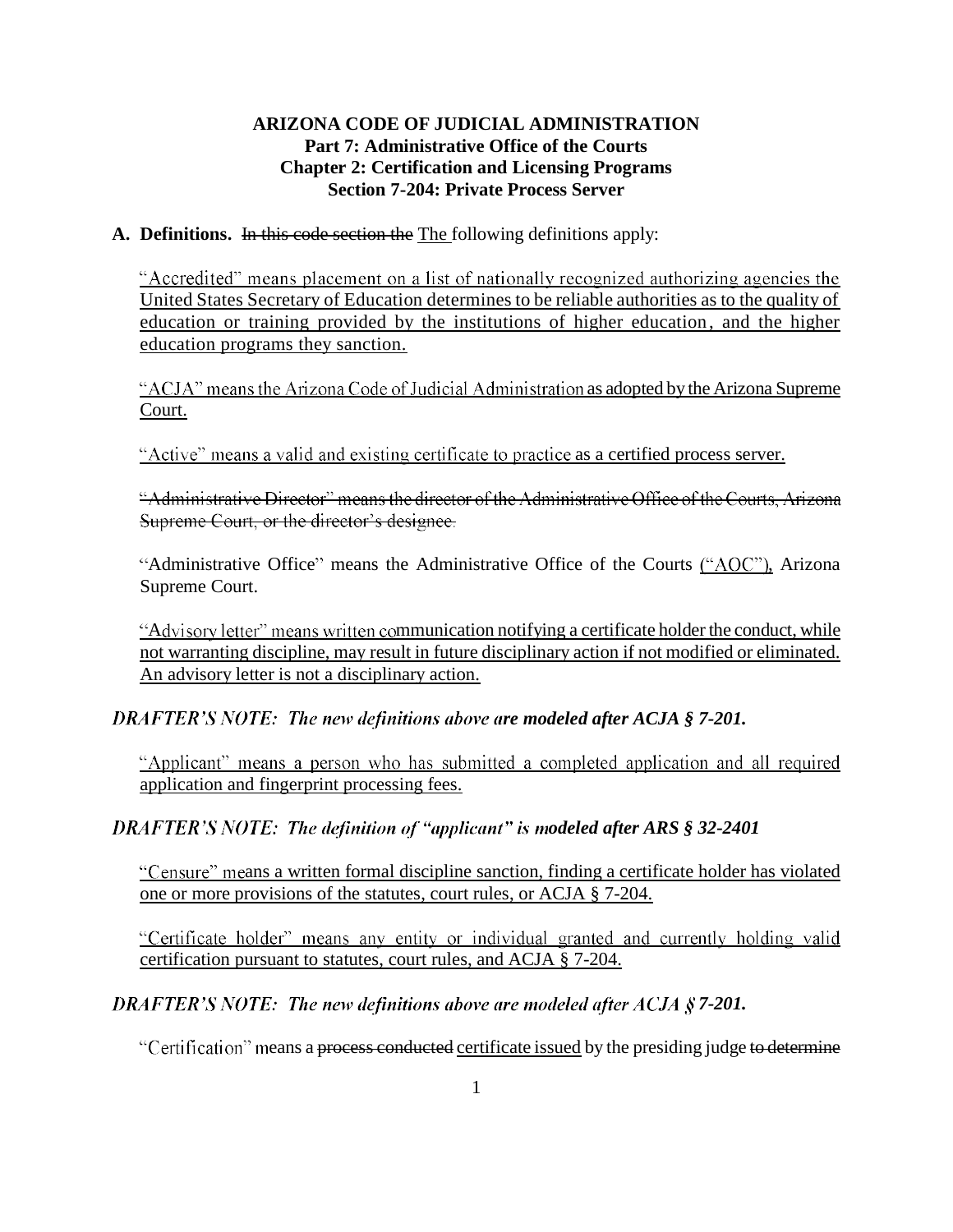if a person or entity once an applicant meets all the requirements of a private process server, in the profession or occupation, pursuant to statutes, court rules, and the applicable ACJA § 7-204 section.

"Clerk" means the elected clerk of the Arizona Superior Court in each county.

"Code Section" means the referenced provision of the Arizona Code of Judicial Administration.

"Complainant" means a person or organization that initially files a complaint regarding the conduct of a private process server. The complainant is not a party to the proceeding.

"Community college" means an accredited educational institution providing training in the arts, sciences, and humanities beyond the twelfth grade of the public or private high school course of study or vocational education, including terminal courses of a technical and vocational nature and basic education courses.

"Consent agreement" means a written statement to resolve a certification or complaint matter, voluntarily signed by the applicant or certificate holder**.**

# *The new definitions above are modeled after ACJA § 7-201.*

"Conviction" means an adjudication of guilt by a federal, state, or local court resulting from trial or plea, including a plea of no contest, regardless of whether the adjudication of guilt was set aside or vacated.

# *DRAFTER'S NOTE: Modeled after ARS § 32-2401*

"Days" means the same as provided by Arizona Rules of Civil Procedure, that is: the computation of days is as follows: If "... less than 11 days, intermediate Saturdays, Sundays and legal holidays shall not be included in the computation  $\dots$  " and if " $\dots$  11 days or more, intermediate Saturdays, Sundays and legal holidays shall be included in the computation.

# **DRAFTER'S NOTE: See subsection E.**

"Director" means the administrative director of the courts, or the director's designee.

"Division director" means the director of the certification and licensing division of the AOC or the division director's designee.

"Division staff" means all members of the certification and licensing division of the AOC, including the division director.

"Disciplinary action" means either informal or formal proceedings against a certificate holder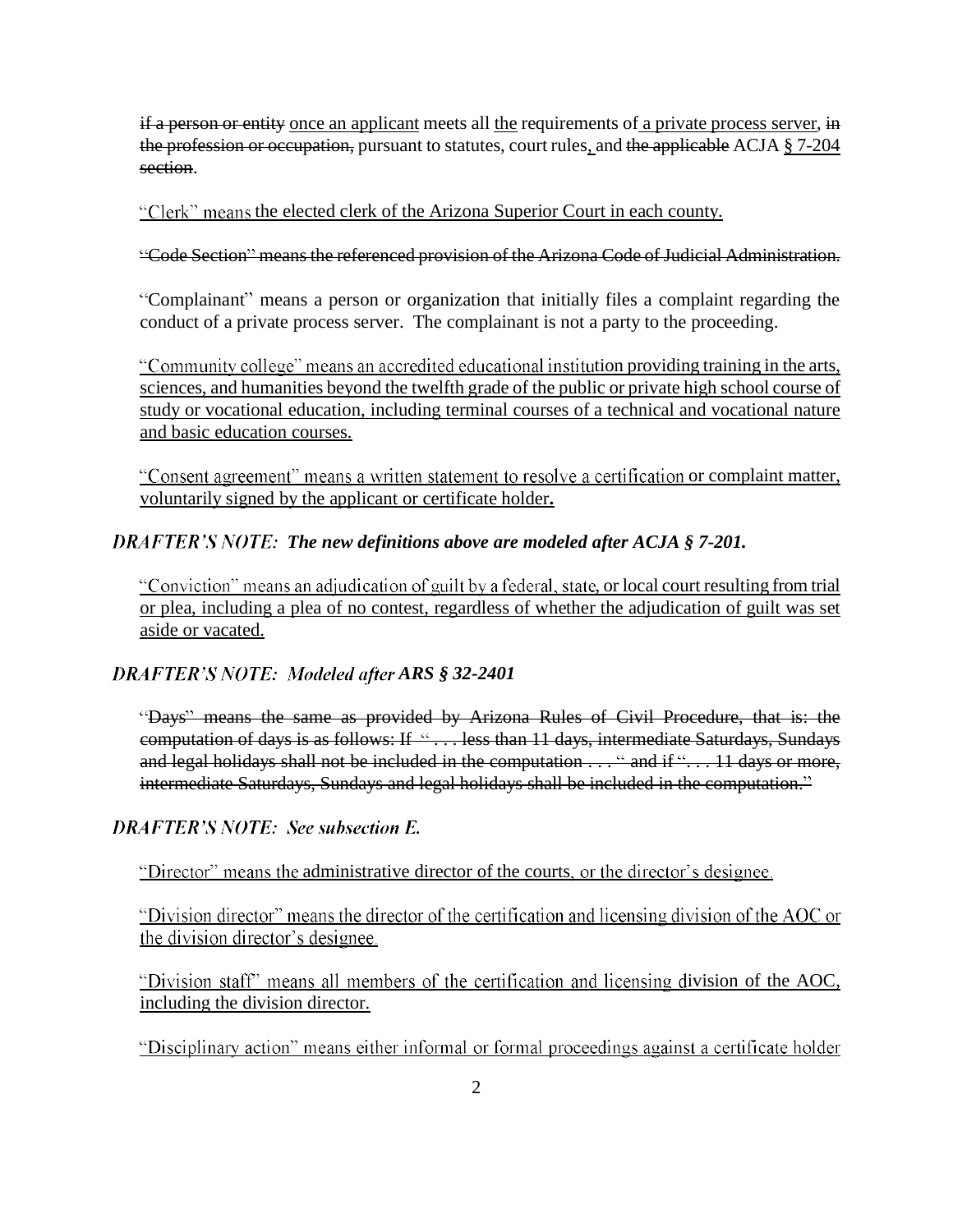after a finding of probable cause the certificate holder has committed acts of misconduct or violations of statutes, court rules, or ACJA § 7-204.

"Dismissed with prejudice" means final disposition barring future action under this ACJA section on the same issue, claim or cause.

"Dismissed without prejudice" means final disposition with the right to bring future action under this ACJA section on the same issue, claim, or cause.

"Expired" means the certificate has lapsed on a specified date.

"Filing" or "filed" means a document has been received and date-stamped by the clerk.

"Formal Statement of Charges" means a document setting forth specific acts of misconduct by a certified private process server of statutes, court rules, or ACJA § 7-204, including any amendments approved by the court, upon a determination of probable cause.

Formal Disciplinary Proceedings means the process initiated upon a determination of probable cause the alleged acts of misconduct or violations of the statutes, court rules, or this ACJA § 7-204 section by a certified process server that, if true, would warrant a censure, consent agreement or other negotiated settlement, restrictions, probation, additional training, a cease and desist order, suspension, or revocation of certification pursuant to subsection (H). filing of formal charges specifying misconduct by a certified private process server. Formal disciplinary proceedings commence after a finding there is probable cause to believe a private process server has committed a violation of the administrative code, statutes or court rules pertaining to service of process that if true, would warrant a public sanction. The public sanction could include restrictions on the certificate, or suspension or revocation of the certificate.

"Good cause" means a legally sufficient ground or reason based upon the circumstances of the presented case.

# **DRAFTER'S NOTE: Modeled after ACJA § 7-201.**

"Government Employee Process Server" means an individual who, in the normal scope of the individual's responsibilities as a government employee, serves process for the governmental agency that employs the individual.

"Inactive" means a certified private process server who voluntarily decides not to practice in the specified profession or occupation for a specified period of time and who is not the subject of any pending disciplinary action.

# *TE: Modeled after ACJA § 7-201.*

"Informal Disciplinary Proceedings" means the process initiated upon a determination of probable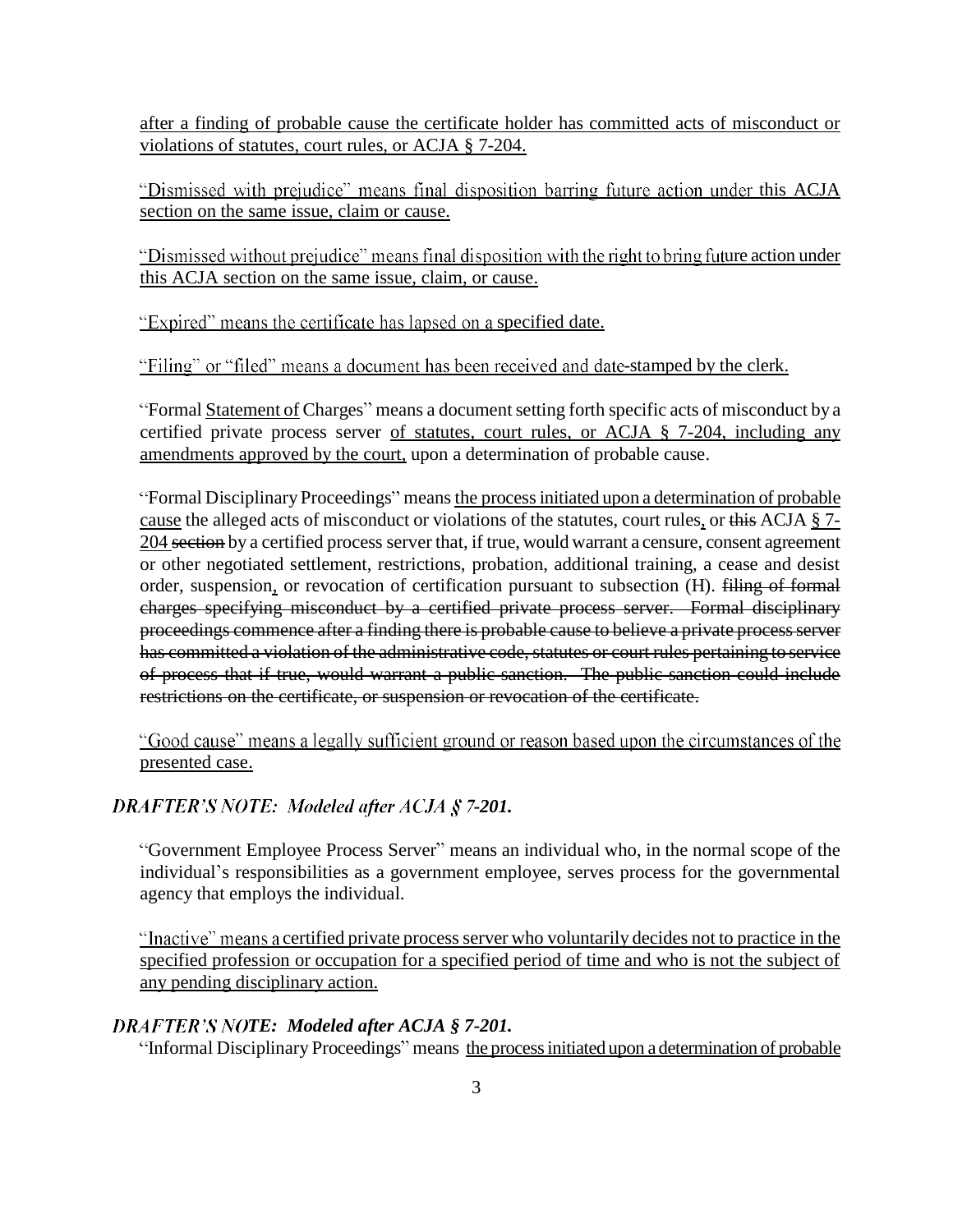cause the alleged acts of misconduct or violations of the statutes, court rules, or ACJA § 7-204 by a certificate holder that, if true, would warrant a letter of concern, pursuant to subsection (H). resolution of a complaint prior to the filing of formal charges. An informal disciplinary proceeding may result in imposition of sanctions, but the sanction may not include restrictions on a certificate, suspension or revocation of a certificate.

"Injury" means harm to a client, customer, the public, judicial or legal system, or the profession or occupation resulting from a certificate holder's misconduct.

"Knowledge" is the conscious awareness of the nature or attendant circumstances of the conduct but without the conscious objective or purpose to accomplish a particular result.

"Letter of concern" means a written informal discipline sanction finding a certificate holder has violated one or more provisions of the statutes, court rules, or ACJA § 7-204.

"Minimum competencies" means having the required skills for an adequate level of performance.

"Negligence" means deviation from the standard of care a reasonable certificate holder would exercise in the situation.

## *The new definitions above are modeled after ACJA § 7-201.*

"Presiding judge" means the presiding judge of the Arizona Superior Court or the presiding judge's designee.

"Probable cause" means reasonable grounds for belief in the existence of facts concerning alleged acts of misconduct or violations by a certificate holder, warranting informal or formal discipline against the certificate holder.

"Probation" means a written formal discipline sanction finding a certificate holder has violated one or more provisions of the statutes, court rules, or ACJA § 7-204, but allowing the certificate holder to practice as a process server under specified conditions for a set period of time.

"Private Process Server" means a person, duly appointed or registered certified pursuant to the requirements in A.R.S.  $\S$  11-445(H) (I), this code ACJA  $\S$  7-204 section, and any other applicable statute or rule. As defined by A.R.S.  $\S$ <sub>11</sub>-445( $H$ )(I), a private process server:

... may serve all process, writs, orders, pleadings or papers required or permitted by law to be served prior to, during, or independently of a court action, including all such as are required or permitted to be served by a sheriff or constable, except writs or orders requiring the service officer to sell, deliver or take into the officer's custody persons or property, or as may otherwise be limited by rule established by the supreme court. A private process server is an officer of the court.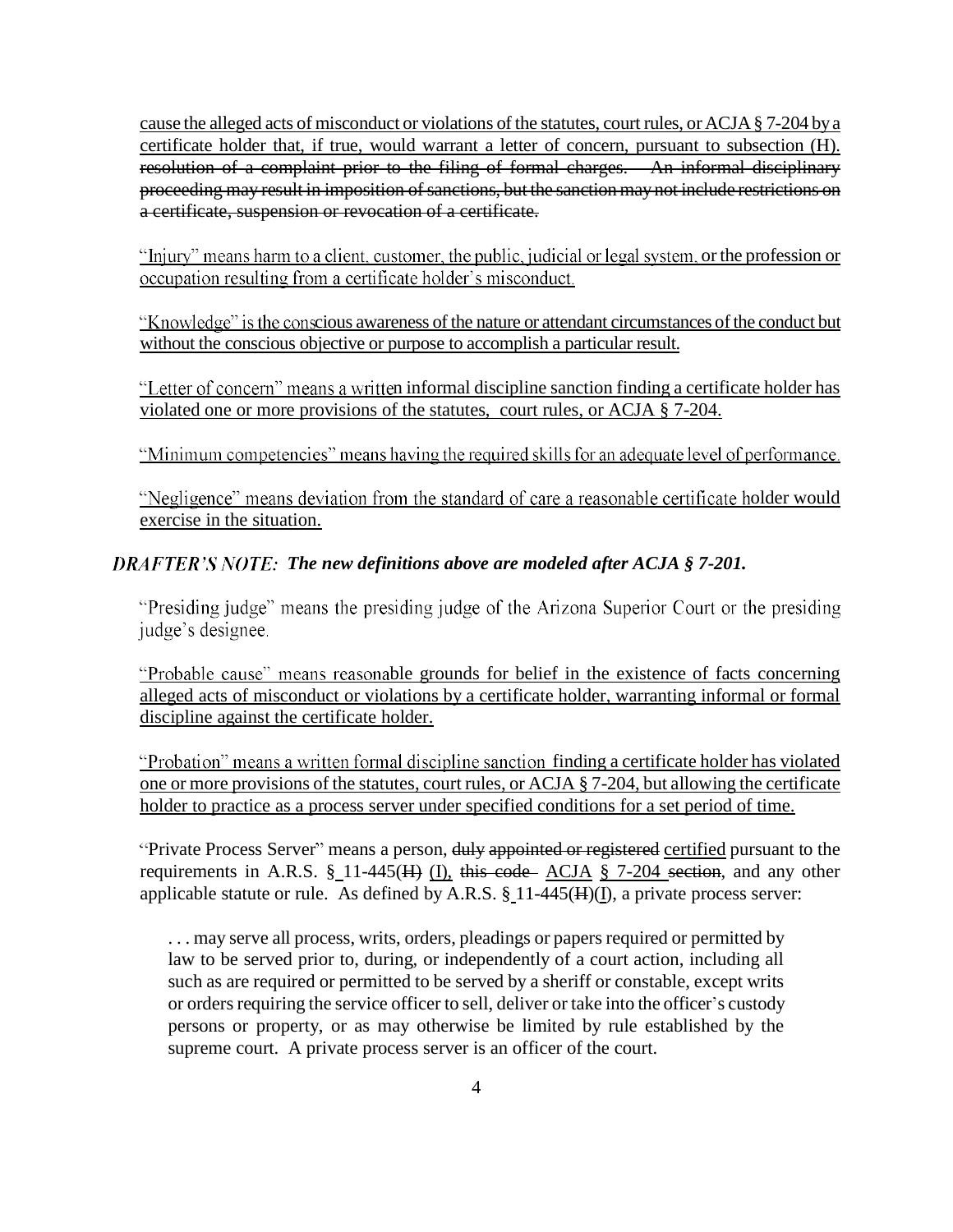"Program coordinator" means the staff appointed by the director to administer the program.

"Provisional Certification" means a temporary certificate issued by the presiding judge which expires 120 days after the presiding judge grants it.

**DRAFTER'S NOTE:** See section E. It is recommended the provisional certification provisions *be stricken. Most other professions require the criminal history to be completed, with the return of the information from the fingerprint cards, before granting of any certificate or license.* 

"Professional regulatory entity" means a government or private unit associated with and having authority over a group of qualified and practiced individuals in a profession or occupation.

"Revoked" or "revocation" means a written formal discipline sanction, finding a certificate holder has violated one or more provisions of the statutes, court rules, or ACJA § 7-204 and the certificate to practice as a process server is rescinded. the permanent invalidation or cancellation of a private process server's certificate.

"Sanction" means an explicit and official action resulting from an informal or formal disciplinary action finding a certificate holder has violated or failed to comply with one or more of the statutes, court rules, ACJA § 7-204, or court orders relevant to the certificate holder's profession or occupation.

"Section" means the referenced provision of ACJA § 7-204.

"Standard Certification" means a certificate issued by the presiding judge once an applicant meets all the requirements for certification of a private process server.

"Suspended" or "suspension" means a written formal discipline sanction finding a certificate holder has violated one or more provisions of the statutes, court rules, or ACJA § 7-204 and the private process server's certificate is not revoked, but the certificate holder is not permitted to exercise the privileges of the certificate for a set period of time as the result of a final order of a disciplinary action.

"Valid" means a certificate issued by the presiding judge that is currently in effect and not expired, surrendered, suspended, or revoked.

"Voluntary surrender" means a certificate holder decides to discontinue practice as a process server and returns the certificate to the presiding judge for review and acceptance pursuant to subsection (E).

*DRAFTER'S NOTE: The voluntary surrender definition and the added provisions in subsection E are modeled after ACJA § 7-201 and allows for a certificate holder, in good standing, to voluntarily surrender their certificate. This action is distinguished from a certificate holder who*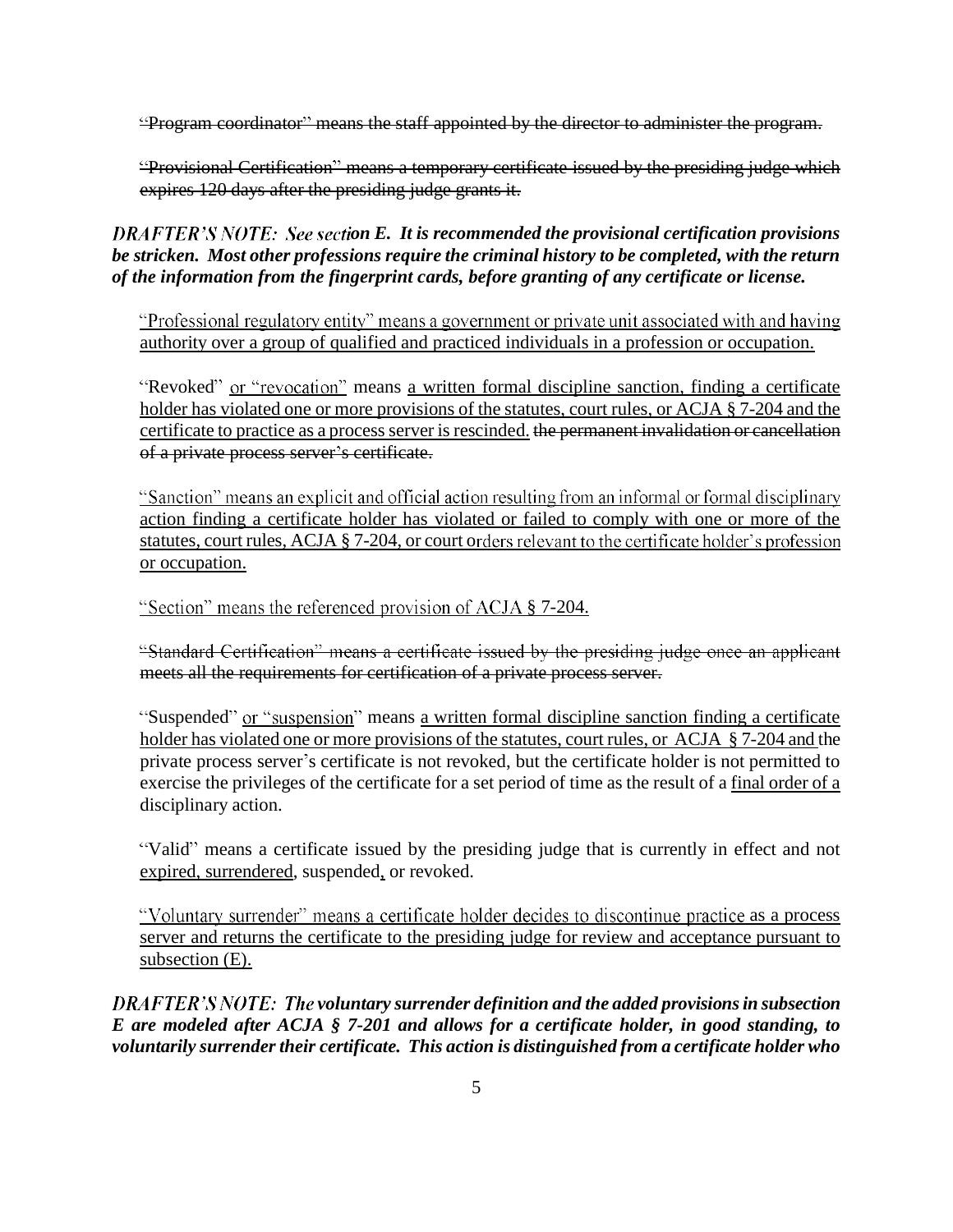# *allows their certificate to lapse, or where the certificate is suspended or revoked as the result of disciplinary action.*

**B.** Applicability. This ACJA code section applies to the certification of private process servers pursuant to A.R.S.  $\S$  (H I) and the Arizona Rules of Civil Procedure. This ACJA code provision section applies to the application, certification and discipline of all private process servers in the State of Arizona. This **AJCA** code section governs private process server certification separately and without reference to  $ACJA \$  7-201: General Provisions, of the Arizona Code of Judicial Administration. For uniformity, consistency and ease of reading the term "certification" refers to either certification or registration.

DRAFTER'S NOTE: The last sentence in paragraph B above is being stricken as the Rules of Civil Procedure are being amended to correctly reference "certification" of process servers. *Registration is a term commonly used in the regulatory field to refer to those situations where an individual simply signs up to put their name on a list or register – there are no requirements to meet or standards to comply with. If the proposed rule changes are adopted, these rule amendments would take effect on January 1, 2013.*

**C. Purpose.** For eligibility to act as a private process server in Arizona, all persons shall obtain certification and comply with the requirements of A.R.S. § 11-445(H I), the Arizona Rules of Civil Procedure, administrative orders and this administrative code section ACJA § 7-204 as adopted by the Arizona Supreme Court to govern private process servers. Certified private process servers may serve all process, writs, orders, pleadings or papers required or permitted by law for service prior to, during, or independent of a court action, including all documents required or permitted for service by a sheriff or constable, except writs or orders requiring the service officer to sell, deliver or take into custody persons or property, or as otherwise limited by this  $e$ **ode** ACJA section. Pursuant to Arizona Rules of Civil Procedure 4(e), a certified "... private process server . . ." is ". . . entitled to serve in such capacity for any court of the state anywhere within the State.

# *DRAFTER'S NOTE: The Rule Petition that was filed with proposed amendments to Rule 4(e) maintains the language regarding a private process server being able to serve statewide.*

### **D. Administration**.

- 1. Role and Responsibilities of the Supreme Court. Pursuant to A.R.S. § 11- 445(I) and Rule 4(e), Arizona Rules of Civil Procedure, the supreme court is responsible for administration of the private process server program and shall adopt rules for administration of the program.
- 1 2. Role and Responsibilities of the Administrative Director. The director as designated by the Az. Const. Art. 6 § 7:
	- a. shall Shall: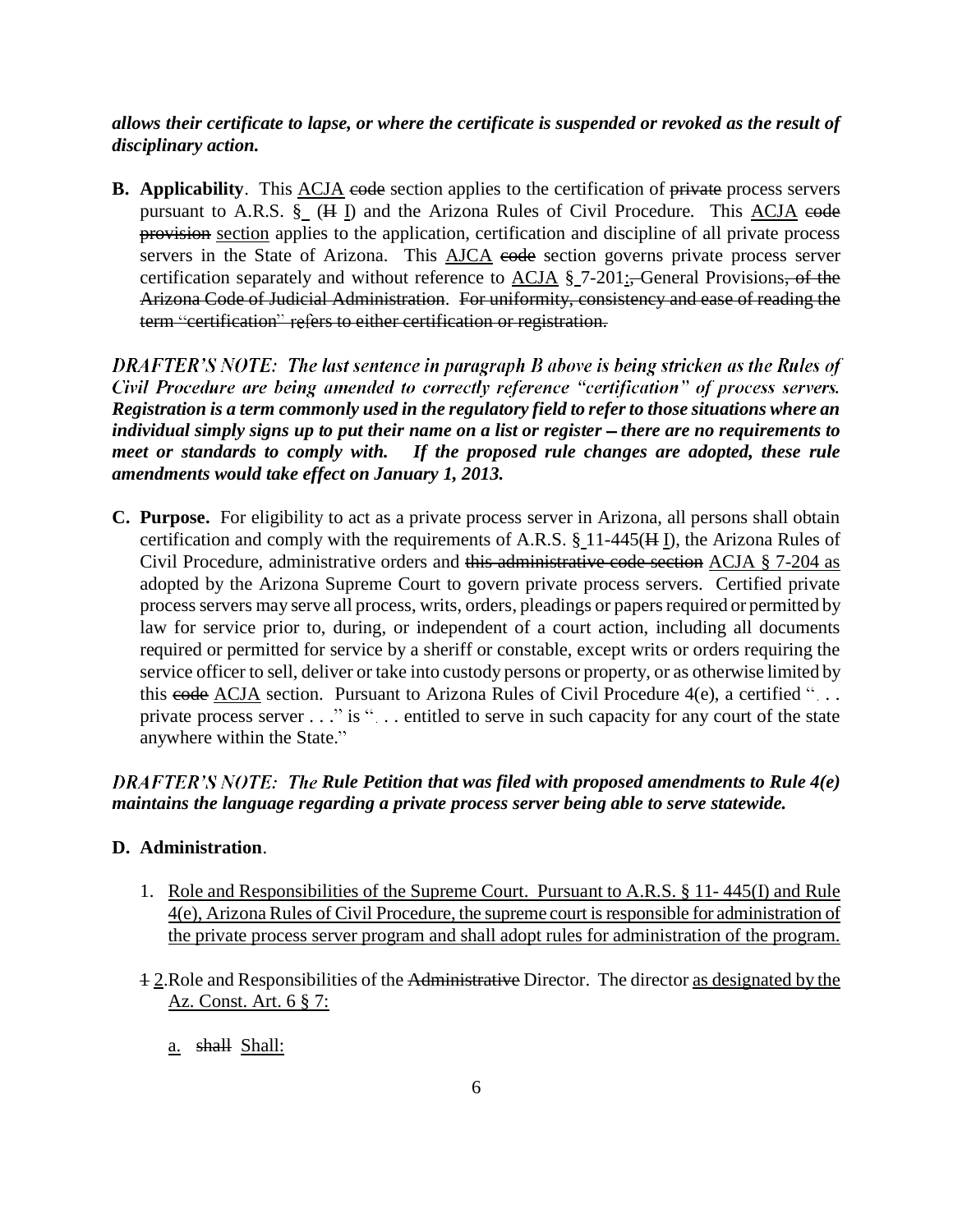- $(1)$  have the authority to approve  $\Delta$ pprove or disapprove matters of administration of the Private Process Server Program that involve the expenditure of program funds-;
- (2) Appoint and supervise all division staff;
- (3) Adopt policies and procedures, including forms, for administration of the Private Process Server Program; and
- (4) Ensure implementation of the applicable laws, court rules, and ACJA § 7-204.
- b. May: The director may vest in any other person, acting in the director's name and by delegated authority, the authority to exercise or discharge any power, duty, or function, normally belonging to the director, whether ministerial or discretionary.

# *DRAFTER'S NOTE: Modeled after ACJA § 7-201.*

- 23. Role and Responsibilities of Division Staff the Program Coordinator.
	- a. The director shall designate a program coordinator. The program coordinator is responsible for the division director and other division staff to assist in the administration of the Private Process Server Program in compliance with the law, Arizona Rules of Court, and Arizona Supreme Court administrative orders, and ACJA § 7-204 this code section. The division director program coordinator may delegate any duties and responsibilities to division staff.
	- b. The program coordinator shall maintain Division staff shall:
		- (1) The program coordinator shall perform Perform tasks of administration of the Private Process Server Program to assist in the decentralized administration of the program in each county in Arizona...;
		- (2) The program coordinator shall provide Provide updates to the clerk of the superior court;
		- (3) make Make recommendations regarding matters pertaining to certification, complaints and investigations; and all other matters relevant to certified private process servers.;
		- (4) Maintain a list of certified private process servers and shall post this list on the judicial department website. The judicial department website shall include each certificate holder's name, and certificate number, county of certification, and any disciplinary action imposed against a certified process server. At a minimum, division staff shall update this list each quarter;
		- (5) Refer any complaint received regarding the actions of a certified process server to the clerk of the county where the alleged violation took place, pursuant to subsection H.

*The changes suggested above propose that the website maintained by the AOC would include the county of certification and any disciplinary action taken against a certified process server.*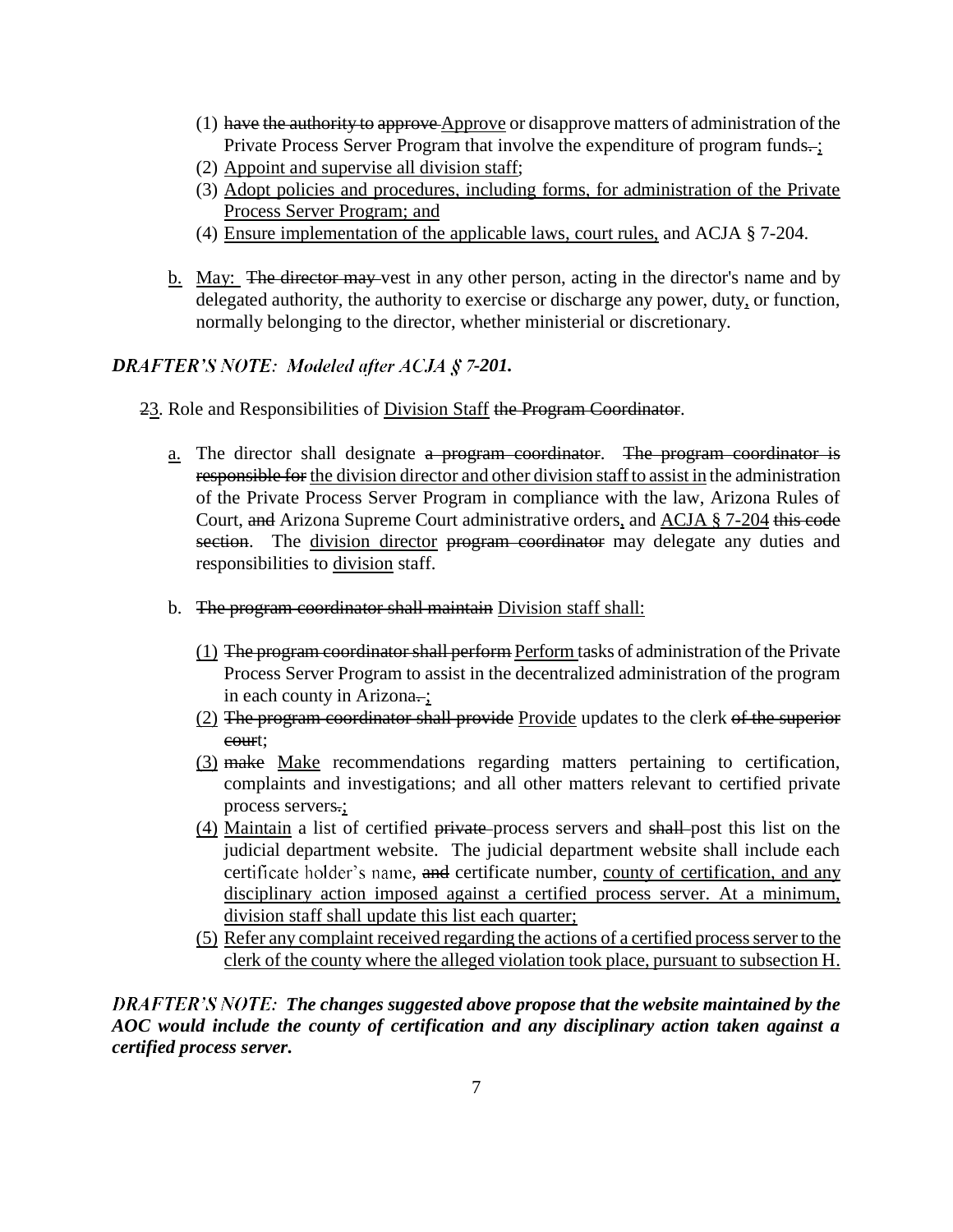- c. Division staff may:
	- $(1)$  The program coordinator may charge Charge for the costs of providing copies of the certification list or any other public records of the program-; and
	- (2) Refer complaints to another state agency or entity with jurisdiction, if the supreme court or superior court does not have jurisdiction over the complaint.

DRAFTER'S NOTE: New paragraph (c)(2) above is meant to apply to those situations where a *complaint is received that does not involve a process server or the service of process. An example would be a complaint alleging an individual improperly notarized a document; that complaint would be referred to the Secretary of State. The new language is modeled after ACJA § 7-201.*

- 4.3 Role and Responsibilities of the Clerks of the Superior Court. The clerk of the superior court in each county is responsible for distributing and accepting applications and application materials, administering and grading examination, maintaining records, including the register of certified process servers pursuant to Rule 4(e), Arizona Rules of civil Procedure, accepting fee payments, coordinating the receipt of application materials for the presiding judge, notifying the program coordinator of certificates issued, changes of address, renewals, complaints, investigations and final decisions regarding discipline.
	- a. Shall:
		- (1) Distribute application materials, using the application forms provided by the director, and accept applications and fee payments for initial and renewal of certifications;
		- (2) Administer and grade the examination for initial certification;
		- (3) Process the application materials, including fee payments and fingerprints, and forward the application materials to the presiding judge;
		- (4) Issue initial and renewal certificates to qualified individuals, upon approval by the presiding judge;
		- (5) Process photographs and issue an identification card to individuals granted certification by the presiding judge;
		- (6) Maintain records pertaining to applicants for certification and certified process servers, including:
			- (a) A current list or register of all certified process servers, in a format as provided by the director; and as required pursuant to Rule 4(e), Arizona Rules of Civil Procedure;
			- (b) Certificates issued or denied;
			- (c) Contact information on certified process servers, including address and phone number and any changes to the contact information;
			- (d) Renewal certificates granted or denied;
			- (e) Complaints, investigations and final decisions regarding complaints;
		- (7) Provide the following information to division staff:

(a) A report, at least each quarter, on all additions, deletions, and revisions to the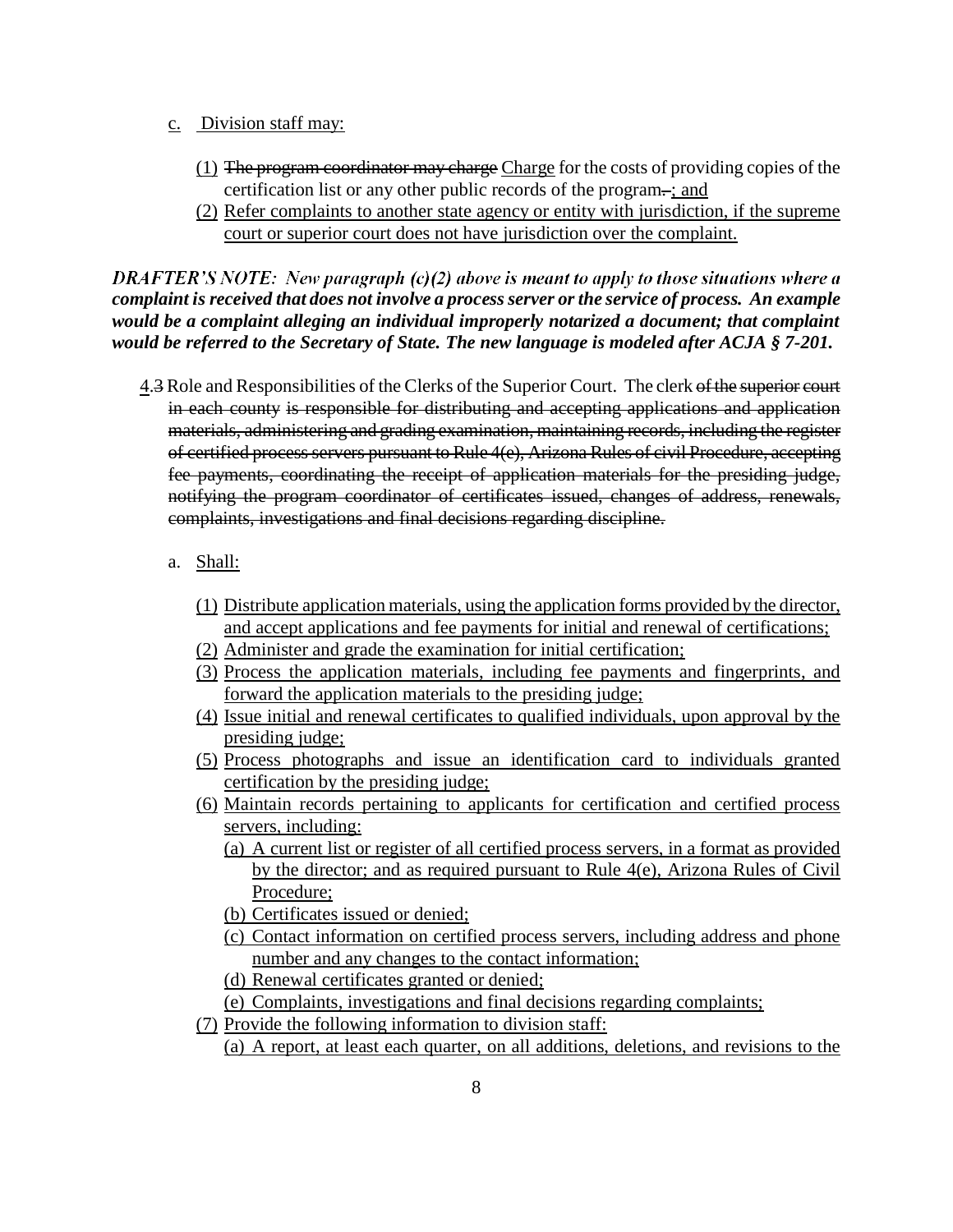certification list, including certificates issued, certificates denied, and changes of address;

- (b) A report, at least each quarter, listing all complaints, investigations pending completion, informal and formal disciplinary proceedings, and final decisions regarding discipline. If a final decision regarding discipline of a certified private process server results in suspension or revocation of a certificate, the clerk shall provide the information to division staff within five days of the final order.
- (c) An annual report naming the staff assigned responsibility for administering the private process server program in the county along with a current address, phone number, and e-mail address of each staff member.

*PRAFTER'S NOTE: Paragraphs (D)(4)(a) above and (D)(4)(b) below are primarily reformatting of the current language in § 7-204, with a few exceptions as noted here. The current requirement in § 7-204 is that the clerk provides quarterly notice of any final discipline order. In the event a judge suspends or revokes the certificate of a process server, it is recommended this notice would be provided within five days. Division staff would then update the information on the website immediately. Paragraph (7)(c) above amends language that was previously in § 7-204. The dimendment removes the requirement that the clerk annually file "a letter" with the division staff. The new language is intended to allow for more efficient means of providing this information; e.g., email etc.* 

- b. May:
	- (1) Assign any duties and responsibilities to staff; and.
	- (2) Coordinate with clerks in other counties for the provisions of services pursuant to this ACJA section, including processing of identification cards and administration of the examination for initial certification.
- a. The clerk of the superior court in each county may assign any duties and responsibilities to staff. Annually the clerk shall file a letter with the program coordinator, naming the staff assigned responsibility for administering the Private Process Server Program along with a current address, phone number and e-mail address of each staff member.
- b. The clerk of the superior court in each county shall report quarterly to the program coordinator all additions, deletions and revisions in the certification list. The clerk of the superior court shall maintain a current certification list of all private process servers of certificate holder status on a form approved by the director.
- c. The clerk of the superior court in each county shall provide a quarterly report listing all complaints, investigations pending completion and informal and formal disciplinary proceedings to the program coordinator who will maintain the information for use by the presiding judges as needed.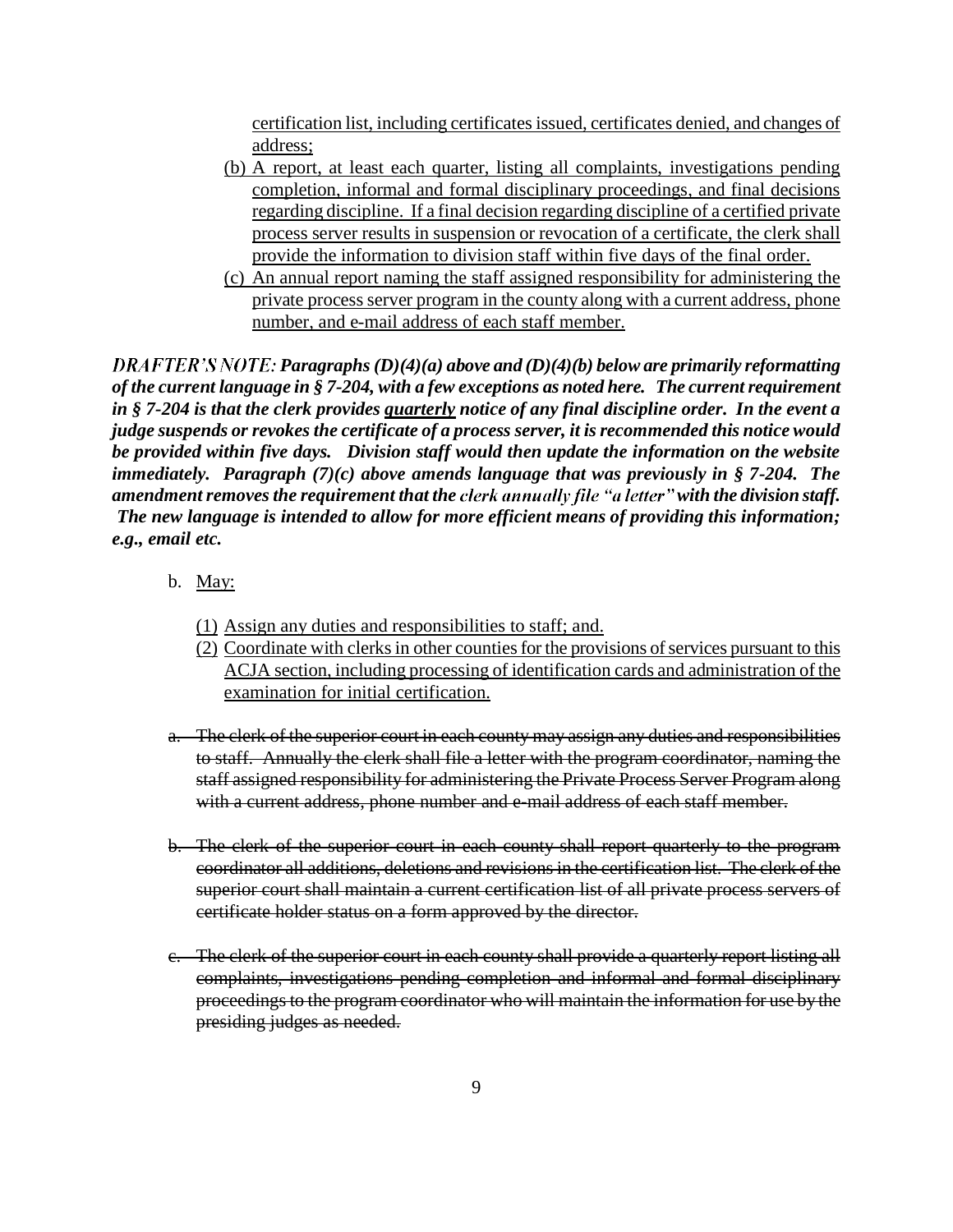d. The clerk of the superior court in each county shall notify the presiding judge if it appears a private process server has violated this code section.

## $DRAFTER'S NOTE:$  Paragraph (d) is stricken because it is now included in subsection  $(H)(1)$ *that requires all judicial officers, clerks of court and court staff to report violations.*

- 45. Role and Responsibilities of the Presiding Judges of the Superior Court. The presiding judge: in the county of residence of the applicant, where the applicant applies for certification, is responsible for reviewing all application materials including criminal history information. The presiding judge is also responsible for granting or denying certification to private process servers and granting or denying reexamination on a previously failed examination. The presiding judge receives complaints pursuant to subsection H of this code section, and investigates, initiates and adjudicates disciplinary proceedings. The presiding judge may vest in another person the authority to exercise or discharge any power, duty or function originally vested in the presiding judge, whether ministerial or discretionary. The designated person shall exercise these powers while acting in the presiding judge's name and by delegated authority.
	- a. Shall:
		- (1) Review all application materials, including criminal history information, and make all final decisions regarding the granting or denial of applications for initial and renewal of certification in the county of residence of the applicant;
		- (2) Review and make all final decisions regarding any other certification issues including granting or denying reexamination for an applicant who has previously failed the initial certification examination; and
		- (3) Receive complaints pursuant to subsection H and investigate, initiate, and adjudicate disciplinary proceedings.
	- b. May vest in another judicial officer the authority to exercise or discharge any power, duty, or function originally vested in the presiding judge, whether ministerial or discretionary. The designated person shall exercise these powers while acting in the presiding judge's name and by delegated authority.

### **E. Initial Certification.**

- 1. Exemptions from Certification. The following persons are exempt from the certification requirements:
	- a. Any person specially appointed by the court pursuant to Rule 4(d), Arizona Rules of Civil Procedure;
	- b. Any party to an action or that party's attorney serving process pursuant to Rule  $4(d)$ ,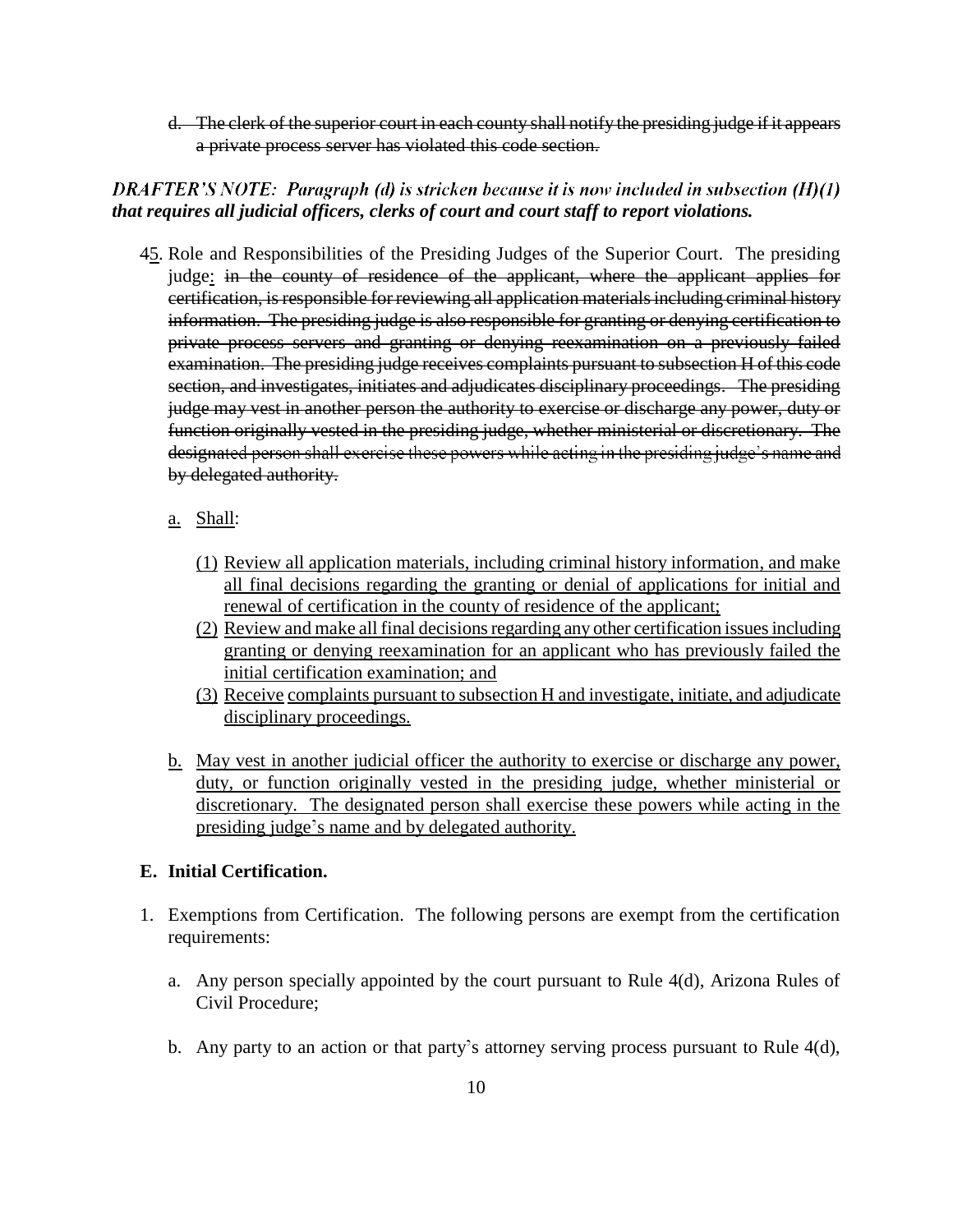Arizona Rules of Civil Procedure, and

- c. Any person serving a subpoena pursuant to Rule 45, Arizona Rules of Civil Procedure.
- 2. Qualification for Application for Initial Certification.An applicant for initial certification shall apply for initial certification on approved forms and meet the eligibility requirements and fulfill all the requirements of subsection  $E(2)(a)$ . Any person if qualified pursuant to subsection  $E(2)(a)$  or (b) of this code section may apply for certification.
	- a. Qualification for Individual Certification. To become certified or eligible for certification an applicant shall meet the eligibility requirements and fulfill all the requirements of subsection  $E(2)(c)(1)$  through (7) of this code section and, pursuant to Rule 4(d) and Rule 4(e), Arizona Rules of Civil Procedure:
		- (1)  $\dots$  has been a bona fide resident of the State of Arizona for at least one year immediately preceding the application  $\dots$  ' for certification; and
		- $(2) \ldots$  shall be not less than twenty-one  $(21)$  years of age ...."

**DRAFTER'S NOTE: The Rule Petition that was filed amends Rule 4(d) and Rule 4(e), Arizona** *Rules of Civil Procedure, to delete any reference to the specific requirements for certification regarding residency, age etc. Instead, the rules now reference ACJA § 7-204. Therefore, the ACJA section will now establish eligibility for certification. If the rule amendments are adopted, they would take effect on January 1, 2013.*

- a. Eligibility for Initial Certification. The applicant shall:
	- (1) Be at least twenty-one years of age;
	- (2) Be a citizen or legal resident of the United States; and
	- (3) Possess a high school diploma or a general equivalency diploma evidencing the passing of the general education development test;

*The 21 year age requirement is the current requirement in the Rules of Civil Procedure and in § 7-204. The new provisions in paragraph (2) regarding the requirement of the applicant to be a US citizen or legal resident are pursuant to legislative enactments that require regulatory entities to ensure that applicants granted certifications or licenses are citizens or legal residents.* 

- b. Government Employee Process Servers.
	- (1) An individual who serves process entirely within the scope of the individual s responsibility as a government employee shall apply for certification and demonstrate the ability to pass the examination and meet certification criteria. As provided in A.R.S. § 11-445(H)(I), a government employee shall submit a completed fingerprint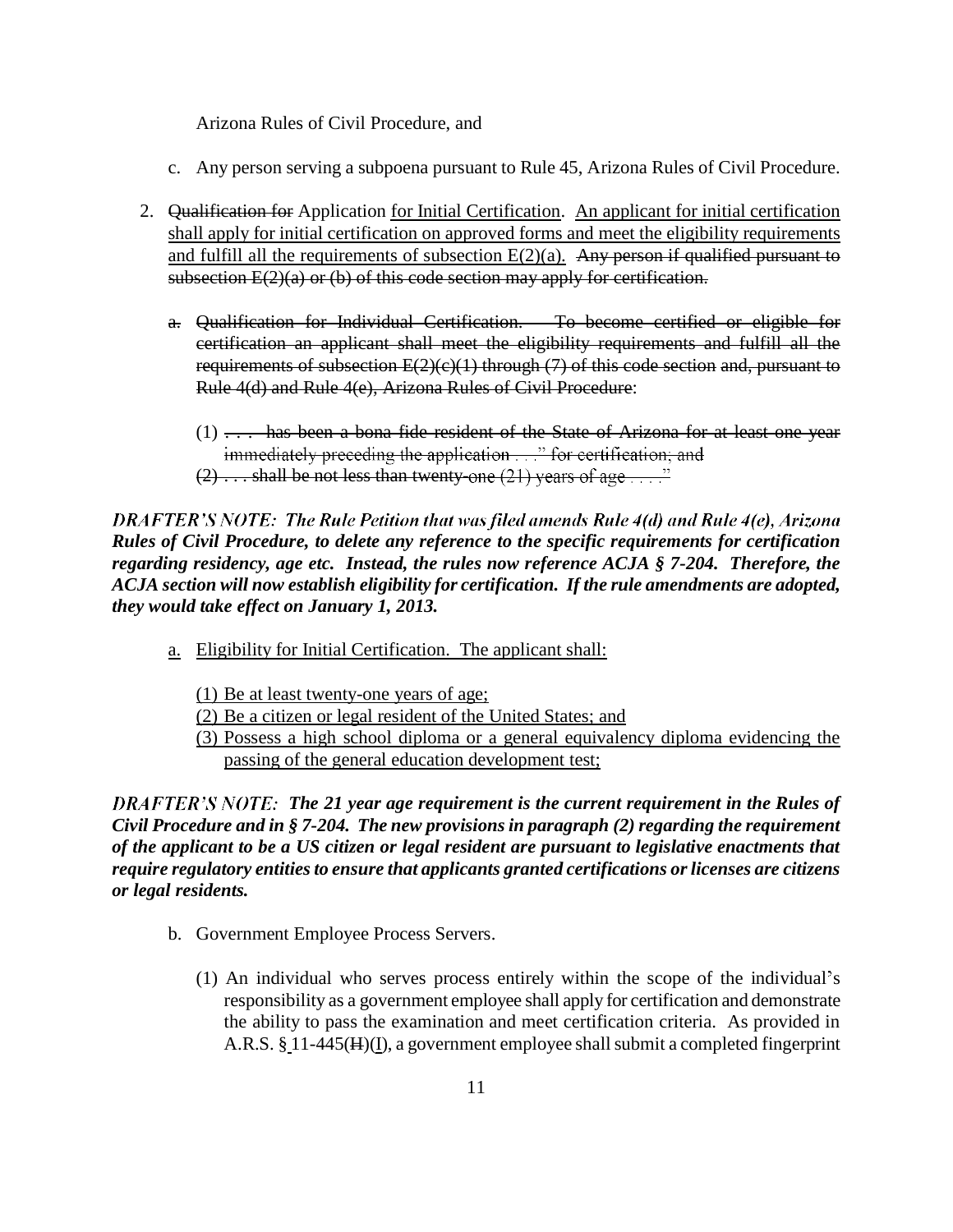card and pay the applicable fees pursuant to subsection E of this code section. Government employee process servers are not subject to any fees other than the fingerprint fee.

- (2) A government employee process server may carry any employer-issued identification that accurately identifies the employee as a government employee process server in addition to the identification card issued by the clerk of the superior court pursuant to subsection E of this code section.
- (3) Government employee process servers who serve process in any capacity outside the scope of employment as a government employee process server shall obtain certification pursuant to this code ACJA section and shall follow all policies that apply to private process servers when serving process outside the scope of employment as a government employee process server.
- c. Application Procedures for Initial Certification. To apply for certification, an An applicant shall: apply for certification in the approved format and file the application with the clerk:
	- (1) Provide a completed application for certification  $\Theta$  in an approved form format obtained from and filed with the clerk of the superior court in the county of residence of the applicant. From and after January 1, 2013, a non Arizona resident may apply for certification in any county. The applicant shall sign the application and have it duly verified under oath; The applicant shall submit documentation of U.S. citizenship or alien status, with the application, in compliance with A.R.S. § 41-1080.

**DRAFTER'S NOTE: The proposed changes to the Rules of Civil Procedure and ACJA § 7-204** *strike the requirement that an applicant be a resident of Arizona. Therefore, provisions that allow non Arizona residents to apply in any county are added to paragraph (1) above. Once certified, a non Arizona resident private process server would apply for renewal of certification in the original county that granted the certification. See Section G(3) for the renewal process for a non Arizona resident certified private process server.* 

- (2) Execute an affidavit stating, pursuant to Rule 4(e), Arizona Rules of Civil Procedure ... that the applicant will well and faithfully serve process in accordance with the law . . . " and the applicant is and was a legal resident of the State of Arizona for at least one year prior to application and has continually resided in Arizona during this time period. The affidavit may include relevant language stating the applicant understands the need to be available to testify and that providing testimony regarding the service of process is a common and inherent duty to this profession;
- (23) Pass an examination for initial certification, administered by the clerk of the superior court as prescribed in subsection  $E(3)$  of this code section;
- (34) Pursuant to A.R.S.  $\S 11-445(H)(I)$ :
	- . . . furnish a full set of fingerprints to enable a criminal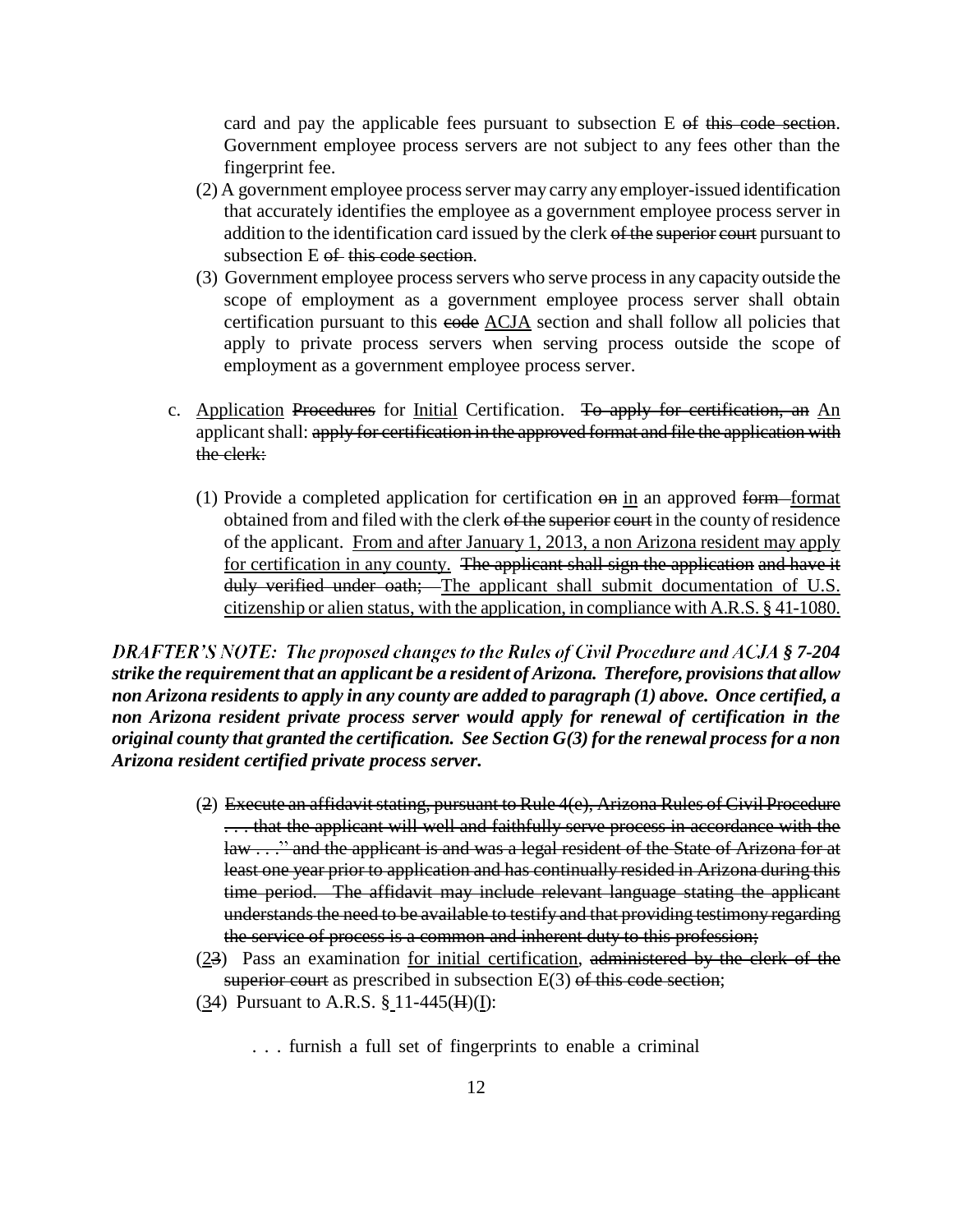background investigation to be conducted to determine the suitability of the applicant. The completed applicant fingerprint card shall be submitted with the fee prescribed in section 41-1750 to the department of public safety. The applicant shall bear the cost of obtaining the applicant's criminal history record information. The cost shall not exceed the actual cost of obtaining the applicant's criminal history record information. Applicant criminal history records checks shall be conducted pursuant to section 41-1750 and Public Law 92-544;

- (a) The applicant is responsible for providing the clerk of the superior court with  $a$ readable fingerprints card. The applicant shall pay all costs or fees attributable to any subsequent refingerprinting and resubmission of fingerprints due to unreadable prints. The applicant shall only use the fingerprint card issued in the application packet. A law-enforcement agency shall perform the fingerprinting;
- (b) The clerk of the superior court shall submit completed applicant fingerprints cards and the fees to the Arizona Department of Public Safety (ADPS). Pursuant to A.R.S.  $\S$ <sub>-11</sub>-445(H)(<u>I</u>), ... The department of public safety is authorized to exchange the submitted applicant fingerprint card information with the federal bureau of investigation for a federal criminal records check. . .; "
- (c) If definitive fingerprints are not obtainable, the clerk of the superior court shall require the applicant to make a written statement, under oath, that the applicant has no prior arrests, charges, indictments, or felony or misdemeanor convictions other than as disclosed on the application. If the applicant is unable to provide this statement, the clerk of the superior court shall refuse to accept the application;
- $(45)$  Provide additional background information, upon Upon the request of the presiding judge, clerk, or designee provide additional background information;
- (56) Pay all fees as authorized by law to the clerk of the superior court pursuant to A.R.S. § 12-284; and
- $(67)$  Provide two color photographs,  $(2'' \times 2'')$ , and references as required by policy adopted by the director. Provide photographs of a number and in the format prescribed in policies adopted by the director.

**DRAFTER'S NOTE:** Specific reference to the number and type of photographs is stricken, to *allow for flexibility across the state. Some of the counties have purchased equipment to take the photographs and produce the identification cards. In other counties, the applicant may be required to submit photographs and these will then be used to produce the statewide approved identification card. The requirement for the applicant to submit references is stricken – in most professions/occupations, references are no longer required for certification or licensure. The information obtained from the references is limited and requiring applicants to submit this information also imposes a burden on staff to then contact/check the references as part of the background investigation.*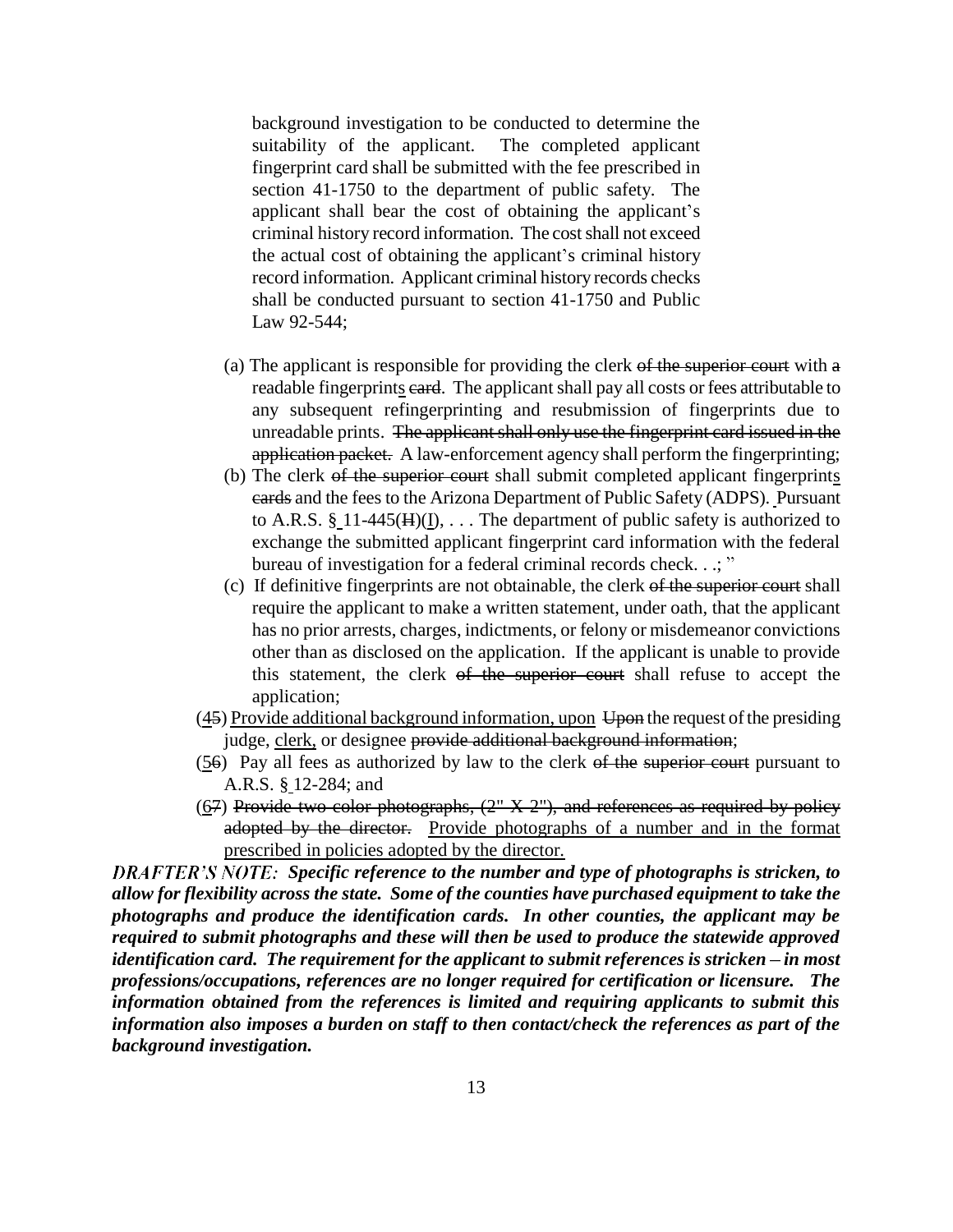- 3. Examination.
	- a. Initial Certification State Examination. Each applicant for certification or renewal shall personally take and pass the initial certification state examination provided by the director and administered and scored by the clerk of the superior court. The clerk of the superior court shall give administer the initial certification state examination to each applicant an initial examination.
	- b. The clerk shall communicate the applicant's passage or failure of the examination in writing to the applicant not more than ten days from the date the applicant took the examination:
		- (1) The applicant will not receive the examination score.
		- (2) If the applicant fails the examination, the clerk shall inform the applicant that a reexamination is required to meet all qualifications for initial certification and shall provide the applicant with information on the procedures for reexamination.
		- (3) An applicant may, on written request, review the applicant's answer sheets and grades under the terms and conditions prescribed by the director.
		- (4) The applicant shall not copy materials provided for the applicant's review.
		- (5) The applicant shall conduct the review during business hours in the presence of the clerk.
	- bc. Reexamination. If the applicant fails the initial certification state examination on the first attempt, the applicant may retake the examination one time under the following conditions: sit for one reexamination. The examination provided to the applicant for reexamination shall be a different examination than the one the applicant used for the initial examination
		- (1) The applicant is not otherwise disqualified from retaking the examination;
		- (2) The applicant shall take takes the reexamination within 90 days of the date of filing the application.;
		- (3) The applicant is provided and shall take a different examination than the one the applicant used for the initial reexamination.;
		- (4) If the applicant fails the reexamination, the applicant shall wait 90 days from the date of reexamination to submit a written request for an additional reexamination pursuant to subsection  $E(3)(b0(1)$  of this code section under the following conditions:
			- (a) (1)The applicant may submit a request in writing addressed to the presiding judge requesting consideration for an opportunity to reapply and sit for the initial certification state examination for a third an additional time;-
			- (b) Proof of attendance and satisfactory completion shall accompany the written request for a course of study specific to the private process server profession to demonstrate the circumstances and reasons for believing the applicant now possesses the knowledge of the minimum competencies as a private process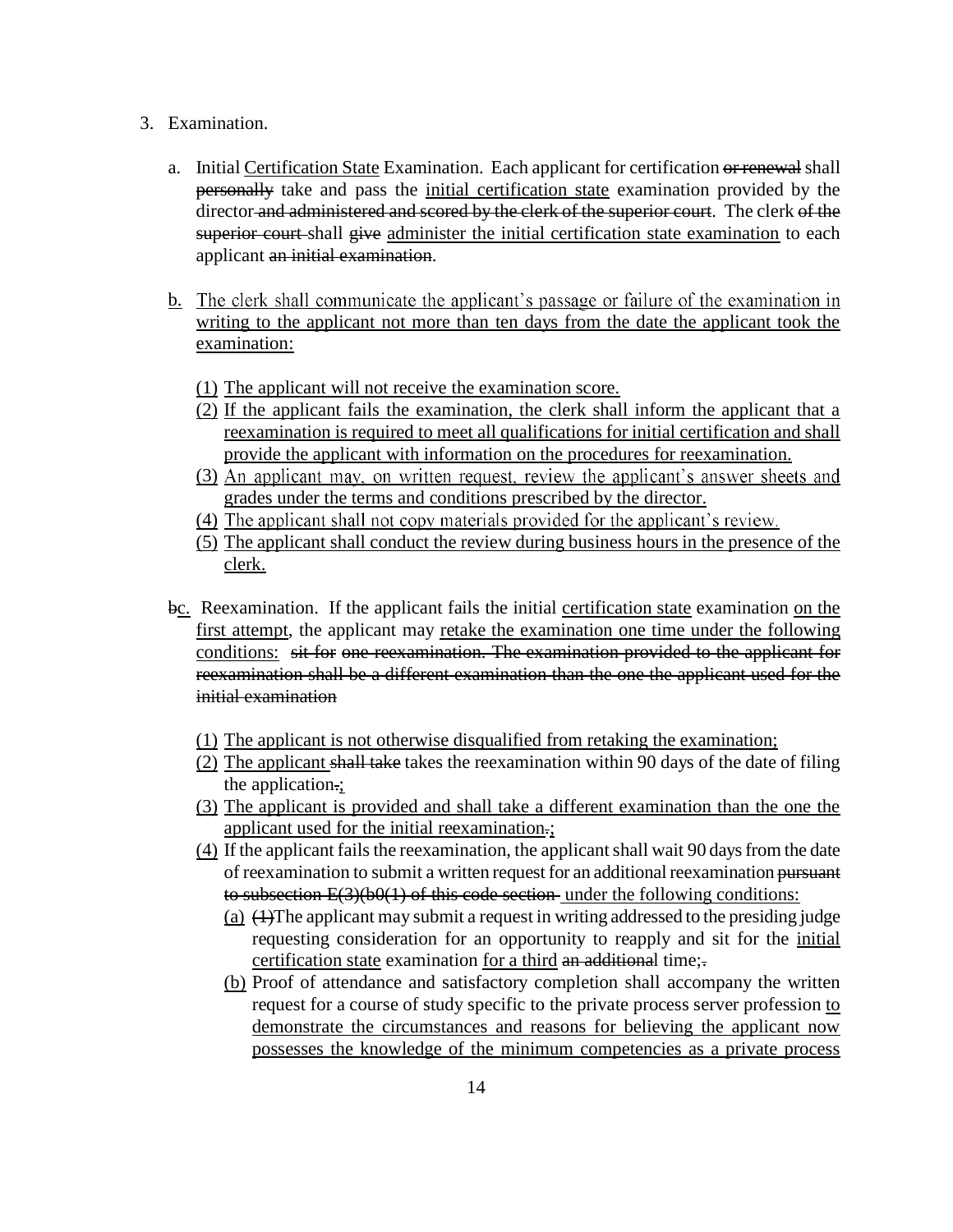server to pass the examination; and

- (c) If the presiding judge grants approval for the applicant to take the examination for a third time, approves reexamination, the entire application process begins again, including the payment of fees. The presiding judge has the discretionary authority to may deny or approve a request for reexamination. The decision by the presiding judge to deny the applicant's request to sit for a third examination is final and there is no right to a hearing. If the applicant's request to sit for a third examination is denied, the applicant may not file a new application until twelve months after the presiding judge's decision to deny.
- cd. The director shall provide multiple versions of the initial certification state examination to the clerk of the superior court and the clerk of the superior court may not use any other examinations. Applicants and the public may not obtain copies of the examination or the answer sheet.
- de. The director shall establish the passing score on the initial certification state examination.
- e The clerk of the superior court shall communicate the applicant's examination score verbally or in writing to the applicant not more than ten days from the date the applicant took the examination. If the applicant passes the examination score, the applicant will receive the examination score. If the applicant fails the examination, the clerk of the superior court shall provide the applicant with the examination score, an indication of the general areas of the statutes, rules, code sections and case law where the applicant missed questions and the procedures for reexamination.
	- (1) An applicant may, on written request, review the applicant's examination papers and grades under the terms and conditions prescribed by the director.
		- $(a)$  The applicant shall not copy materials provided for the applicant's review.
		- (b) The applicant shall conduct the review during business hours in the presence of program staff.
- f. An applicant is disqualified from taking any future examination if the presiding judge, based upon information forwarded to the presiding judge by the clerk, determines the applicant engaged in fraud, dishonesty, or corruption while taking the examination or any subsequent examination.
- 4. Decision Granting Provisional and Standard Certification.
	- a. If the presiding judge is satisfied an applicant meets the qualifications for certification, the clerk of the superior court, upon order of the judge, shall promptly issue certification with an identification card to an applicant qualified for certification in accordance with ACJA § 7-204 this code section. Pursuant to Rule 4(e), Arizona Rules of Civil Procedure: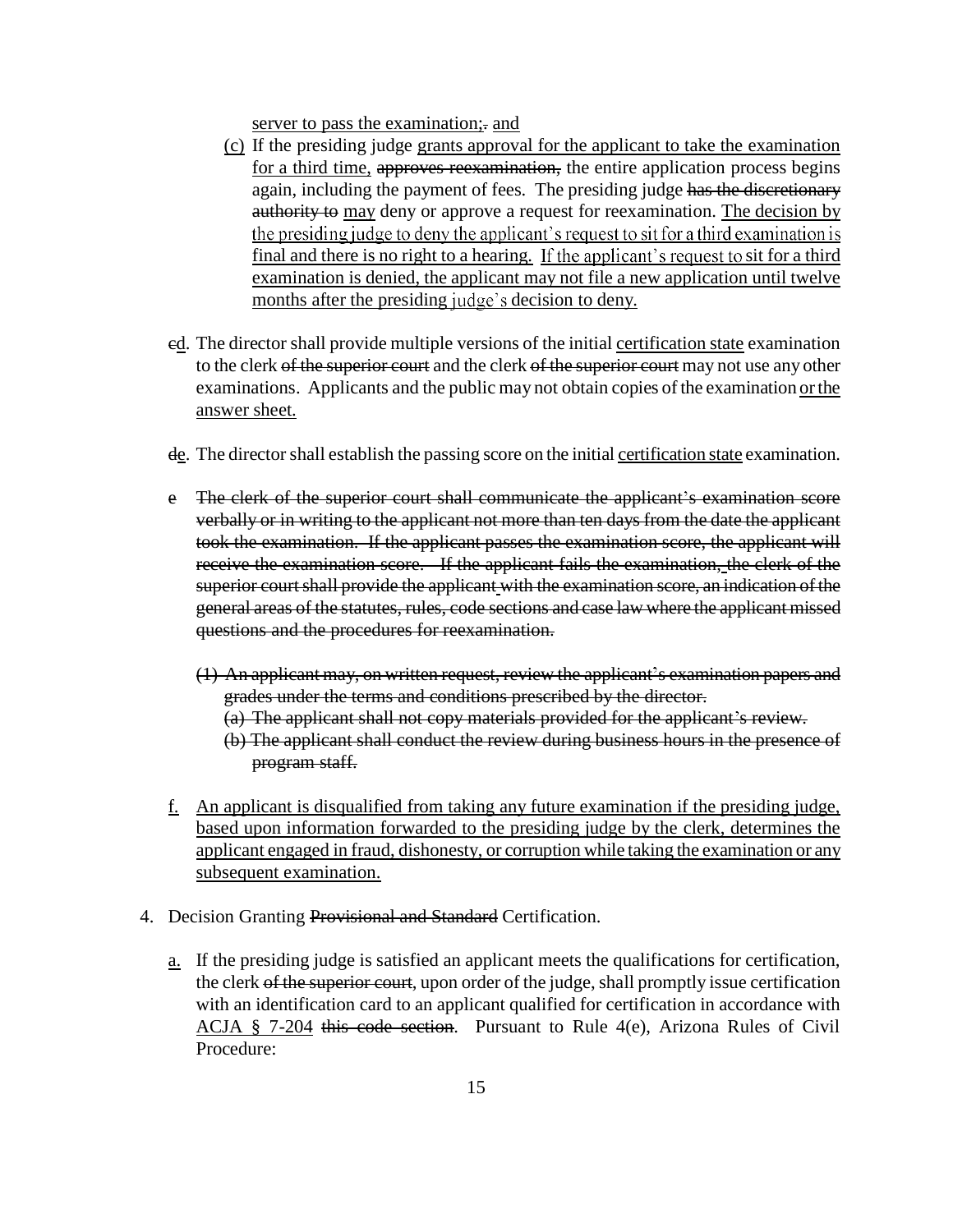. . . upon approval of the court or presiding judge thereof, . . . the applicant shall . . . be registered with the clerk as a private process server until such approval is withdrawn by the court in its discretion. The clerk shall maintain a register for this purpose. The private process server shall be entitled to serve in such capacity for any court of the state anywhere within the State.

a. Provisional Certification.The presiding judge may grant provisional certification pending receipt of the information requested in the criminal history record check if the applicant provides a completed application, fingerprint card and successfully passes the examination, pursuant to this code section. Before granting provisional certification, the presiding judge may require additional background information reasonably necessary to determine if the applicant meets the qualifications specified in this code section. Provisional certification shall expire 120 days after it is granted unless the presiding judge extends the time period at the judge's discretion.

# *DRAFTER'S NOTE: Striking of the provisional certification provision is consistent with best practices in the regulatory field.*

b. Standard Certification.Upon receipt of the state and national criminal history records checks, pursuant to the A.R.S. §§ 41-1750 and -1758, and applicable federal laws, the presiding judge shall consider the information and grant or deny the standard certification. Before granting standard certification, the presiding judge may require additional background information reasonably necessary to determine if the applicant meets the qualifications specified in ACJA § 7-204 this code section. For good cause shown, the presiding judge may grant certification to an applicant, pending receipt of the national criminal history record checks, if there is a delay in the processing of the criminal history checks that is beyond the control of the applicant or the court.

DRAFTER'S NOTE: The new language in paragraph (b) above is intended to address the *situation where there may be a long delay in the processing of the criminal history checks by DPS and the FBI. Granting certification without a full criminal history check is not the recommended procedure; however, and the provision above should only be used in extraordinary circumstances where there is a significant delay in the processing of the fingerprints by DPS or FBI.*

- c. The presiding judge may transfer the certification of an individual to the county of residence or another county if appropriate.
- d. Certificate Status. All certificates are valid until expired, surrendered, suspended, or revoked.

*: Paragraph (d)regarding certificate status is modeled after ACJA § 7-201.*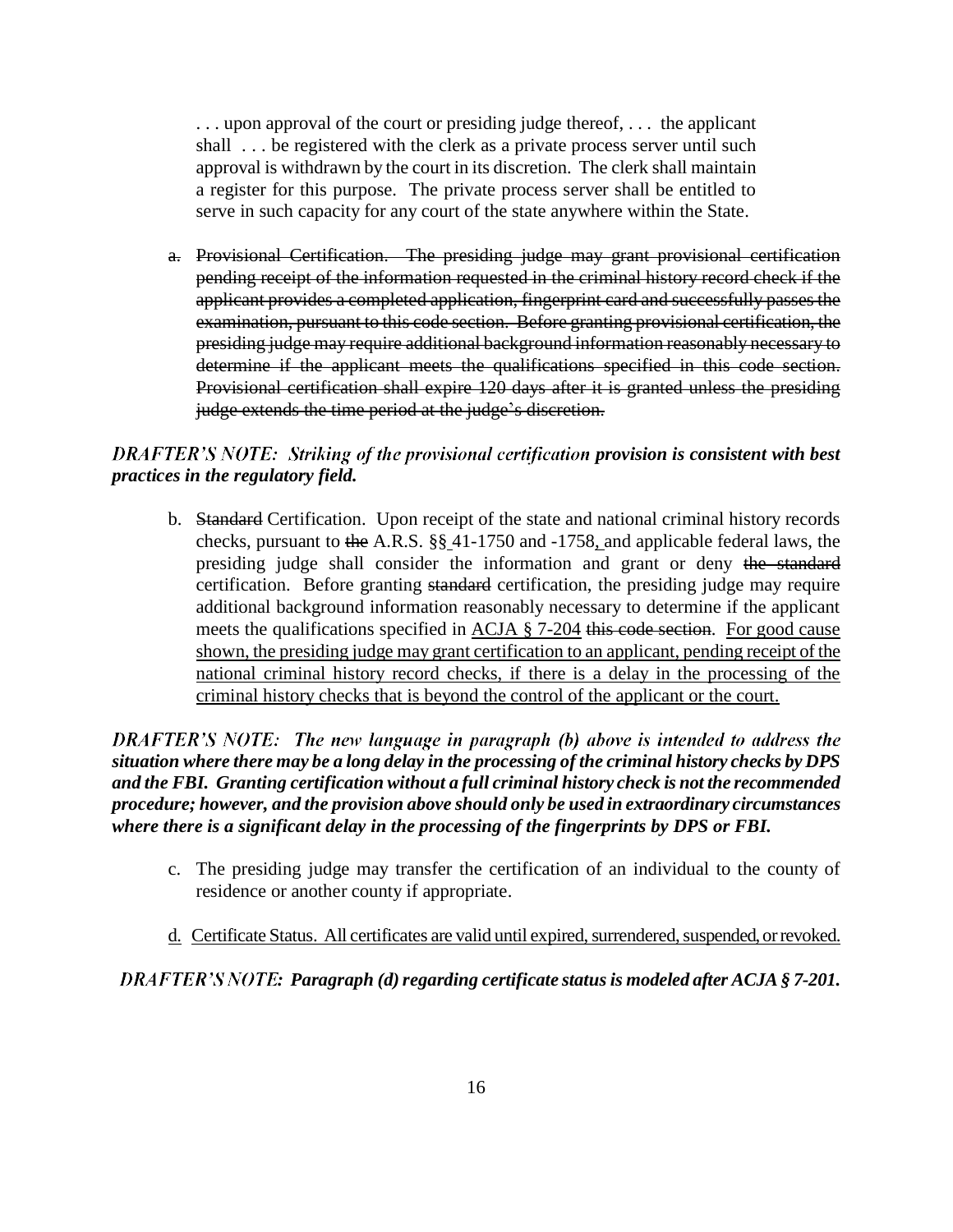- 5. Denial of <u>Initial</u> Certification. The presiding judge:
	- a. Shall deny certification of the applicant if the applicant does not meet the qualifications or eligibility requirements at the time of the application described in subsection (E) or has not submitted a complete application with all deficiencies corrected, with the applicable documents and fees.

# **DRAFTER'S NOTE: Modeled after ACJA § 7-201.**

- ab. The presiding judge may refuse to certify an applicant if one or more of the following is found:
	- (1) Material misrepresentation, omission, or fraud, dishonesty, or corruption on the part of the applicant in the application for, or attempt to obtain, certification, including the examination;
	- (2) A record of any act constituting material misrepresentation, omission, dishonesty, corruption, or fraud on the part of the applicant in business or financial matters;
	- (3) A record of conduct showing the applicant is incompetent or a source of injury and loss to the public;
	- (4) A record of repeated complaints by the public or the court;
	- (5)(4)A record of conviction by final judgment of a misdemeanor or felony, if the crime has a reasonable relationship to the practice of the private process server profession or occupation, regardless of whether civil rights have been restored civil rights have been restored and there is no reasonable relationship to the practice of the private process server profession or occupation, the presiding judge shall not deny certification solely based on the record of conviction;
	- (56)A record of denial, revocation, suspension, or any disciplinary action censure of any professional or occupational license or certificate of the applicant by any federal, state, or local government. The judge shall consider whether the underlying conduct in any other disciplinary action is relevant to certification as a private process server;
	- (6) A record of a termination, suspension, probation, or any other disciplinary action regarding past employment if the underlying conduct is relevant to certification as a private process server;
	- (7) The applicant has been found civilly liable by final judgment in an action involving fraud, misrepresentation, material omission, misappropriation, theft, or conversion;
	- (8) The applicant is currently on probation or parole or named in an outstanding arrest warrant;
	- $(9)$  The applicant has not submitted fingerprints pursuant to subsection  $E(2)(e)(4)$  and the presiding judge has not received and reviewed the criminal background analysis, or
	- (10)The applicant has violated any Arizona law, Arizona Rules of Court, and this code section ACJA § 7-204, or court orders governing private process servers.
	- (11)The applicant has violated any decision, order, or rule issued by a professional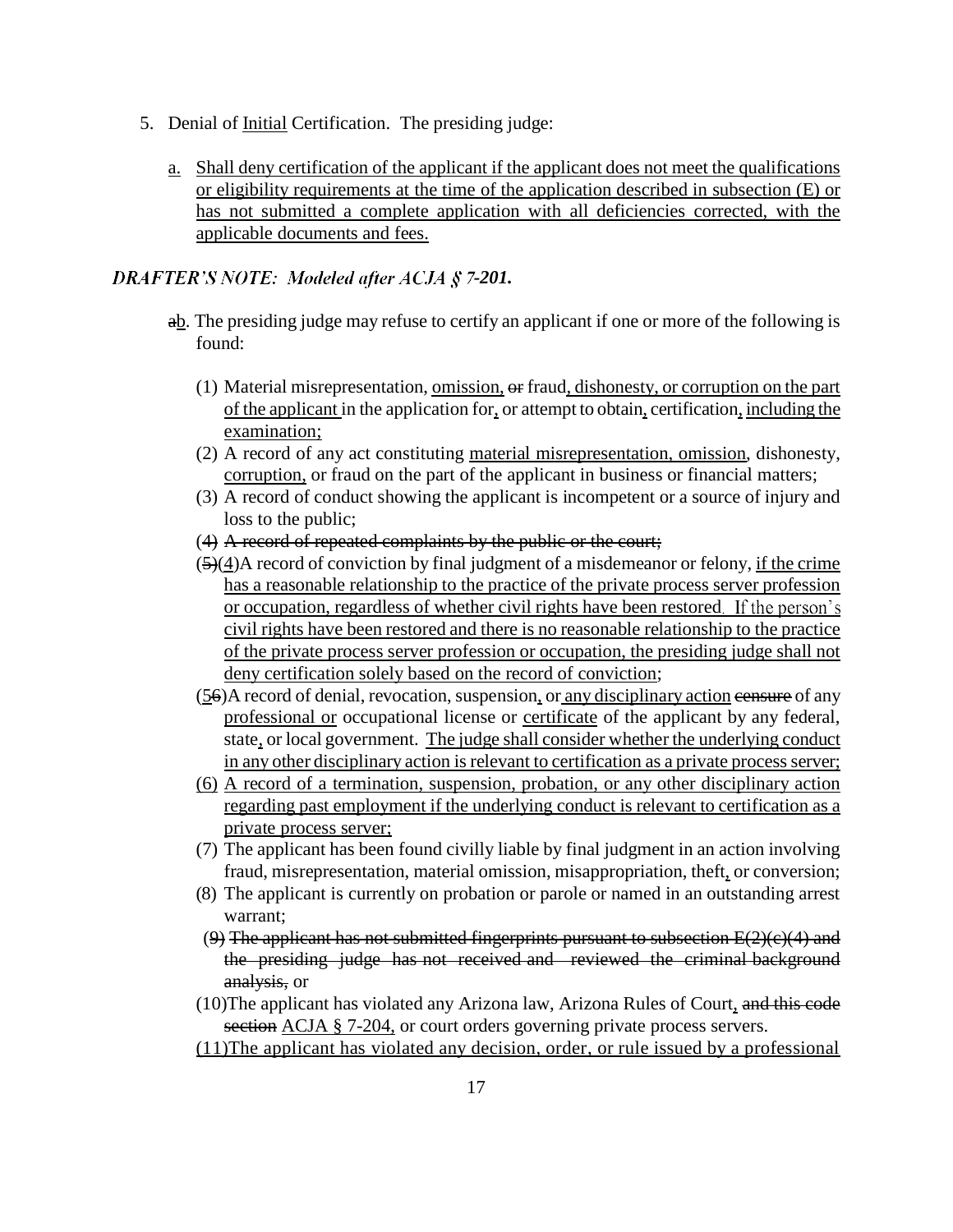regulatory entity;

- (12) The applicant has violated any order of a court, judicial officer, or administrative tribunal;
- (13) The applicant has made a false or misleading statement or verification in support of an application for a certificate filed by another person;
- (14)The applicant has made a false or misleading oral or written statement to judicial officers, judicial staff or division staff;
- (15)The applicant failed to disclose information on the certification application subsequently revealed through the background check; or
- (16)The applicant failed to respond or furnish information to the presiding judge, clerk, or judicial staff when the information is legally requested and is in the applicant's control or is reasonably available to the applicant and pertains to certification or investigative inquiries.
- c. The presiding judge shall consider any or all of the following criteria when reviewing the application for certification of an applicant with a misdemeanor or felony conviction, pursuant to subsection  $(E)(b)(4)$ :
	- (1) The applicant's age at the time of the conviction;
	- (2) The applicant's experience and general level of sophistication at the time of the pertinent conduct and conviction;
	- (3) The degree of violence, injury, or property damage, and the cumulative effect of the conduct;
	- (4) The applicant's level of disregard of ethical or professional obligations;
	- (5) The reliability of the information regarding the conduct;
	- (6) If the offenses involved fraud, deceit, or dishonesty on the part of the applicant resulting in harm to others;
	- (7) The recency of the conviction;
	- (8) Any evidence of rehabilitation or positive social contributions since the conviction occurred as offered by the applicant;
	- (9) The relationship of the conviction to the purpose of certification;
	- (10) The relationship of the conviction to the applicant's field of certification;
	- $(11)$  The applicant's candor during the application process.
	- (12)The significance of any omissions or misrepresentation during the application process, and
	- (13) The applicant's overall qualifications for certification separate from the conviction.

*PRAFTER'S NOTE: Paragraphs (b) and (c) are modeled after ACJA § 7-201. The changes to paragraph (E)(b)(4) above regarding conviction of a felony or misdemeanor are consistent with A.R.S. 13-904(E) which states that a person whose civil rights have been restored may not be disqualified for certification solely because of a prior conviction of a felony or misdemeanor*unless the "offense has a reasonable relationship to the functions of the employment or occupation for which the license, permit or certificate is sought."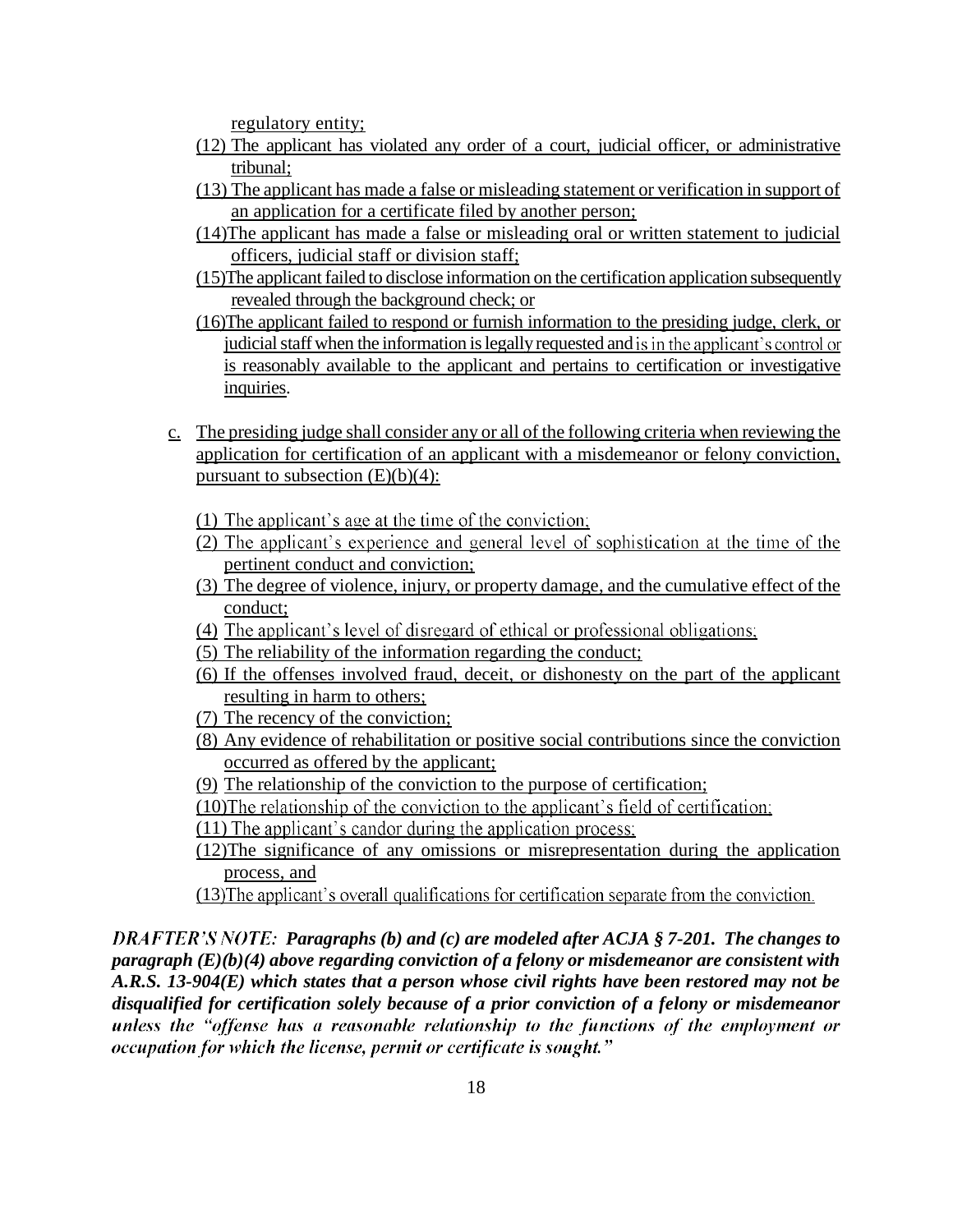- b. An applicant's failure to disclose information on the application that is subsequently revealed through the fingerprint background check may constitute good cause for the presiding judge to automatically deny certification.
- c. Mandatory Denial.The presiding judge shall refuse to certify the applicant if the applicant does not meet the qualifications or eligibility.
- d. The presiding judge shall promptly notify all applicants denied certification of the reasons for the denial, and the applicant's right to a hearing.
- e. An applicant is entitled to a hearing, pursuant to this code section subsection, on the decision to deny certification upon written request received within fifteen days after receipt of notice of the denial. The applicant is the moving party at the hearing and has the burden of proof.
- f. Computation of Time. For the purposes of this section, the computation of days pursuant to Rule 6(a), Rules of Civil Procedure is calculated as follows:

[T]he day of the act, event or default from which the designated period of time begins to run shall not be included . . . if less than eleven days, intermediate Saturdays, Sundays and legal holidays shall not be included in the computation. When that period of time is eleven days or more, intermediate Saturdays, Sundays and legal holidays shall be included in the computation. The last day of the period so computed shall be included, unless it is a Saturday, a Sunday or a legal holiday, in which event the period runs until the end of the next day which is not a Saturday, a Sunday or a legal holiday.

# **F. Role and Responsibilities of Certificate Holders.**

- 1. Code of Conduct. Each certified process server shall adhere to the code of conduct in subsection (J) incorporated as Appendix A.
- 2. Conflict of Interest. Pursuant to Rule 4(d), Arizona Rules of Civil Procedure, . . . a private process server . . . ". . . shall not be a party, an attorney, or the employee of an attorney in the action whose process is being served.
- 3. Identification Cards.
	- a. The identification card is the only official process server identification the court shall issue pursuant to subsection  $E(4)$  of this code section. A certified process server shall carry the identification card at all times when serving process and promptly display it when requested by an interested party. This is the only form of identification a certified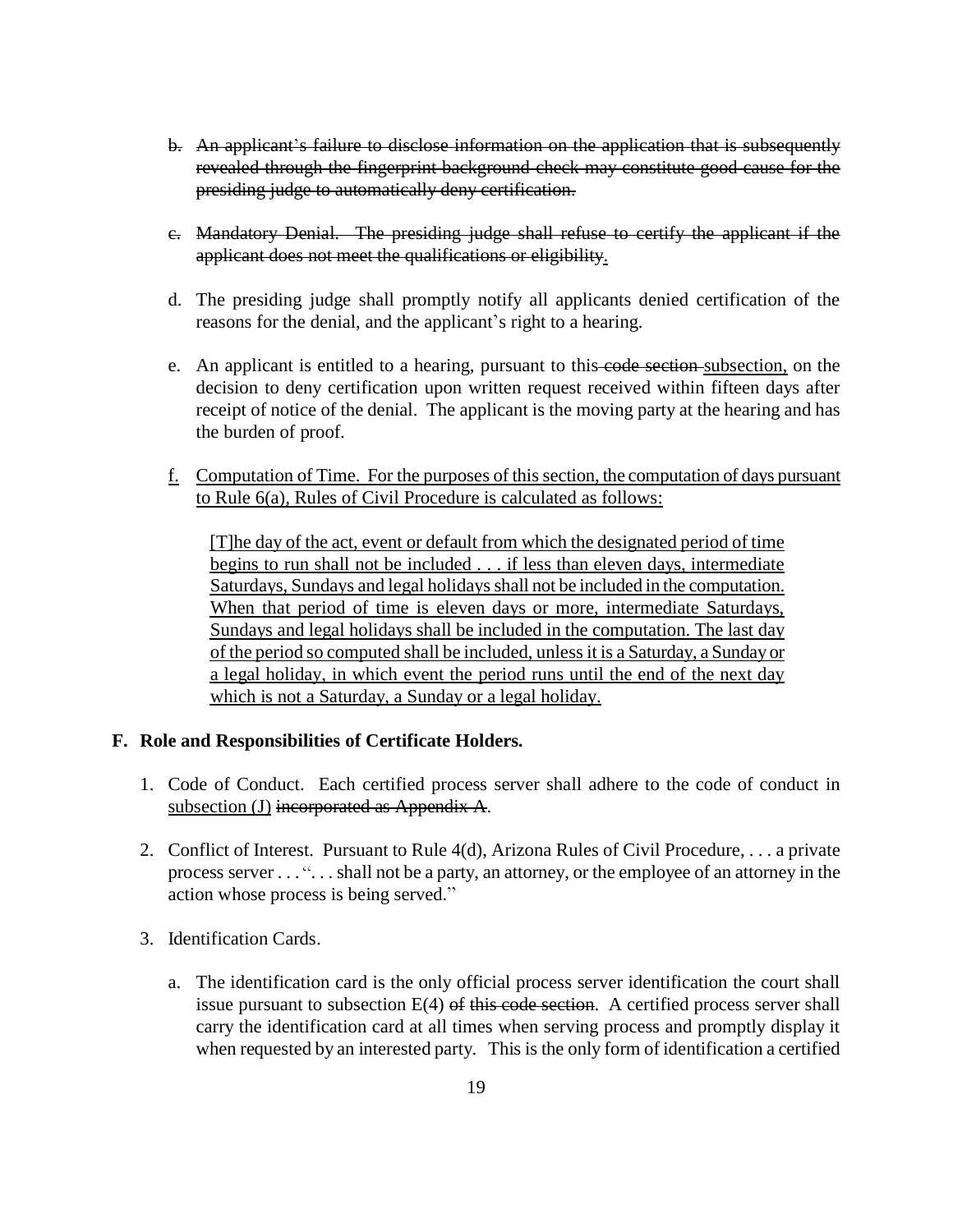process server may use except government employee process servers who may use a government issued identification card in conjunction with the private process server identification card.

# *DRAFTER'S NOTE: The term "identification cards" instead of "identification badges" is being used, to avoid any confusion with peace officer badges, etc. Also refer to the provisions in the Code of Conduct in subsection (J)(6)(c) regarding the prohibition against a private process server displaying a badge.*

- b. Certified private process servers shall report lost or stolen identification cards to the issuing clerk of the superior court within three days of discovery of the loss. Upon filing an affidavit of loss with the clerk of the superior court and payment of any applicable fee, the clerk of the superior court shall issue a replacement identification card.
- c. Upon suspension or revocation of certification, the certificate holder shall surrender the issued identification card to the clerk of the superior court within three days.
- 4. Change of Name or Address. All A certificate holders holder shall notify the clerk of the superior court in the county of certification of any change in the legal name, business address, mailing address, or home address, email address, or phone number of the certificate holder within 30 days of any change.
- 5. Assumed Name.A certificate holder shall not transact business in this state under an assumed name or under any designation, name or style, corporate or otherwise, other than the legal name of the individual.
- 6. Fees.The applicant shall pay all required fees for certification, examination, and renewal of certification. The clerk of the superior court shall collect in advance these fees, which are non-refundable. Pursuant to A.R.S.  $\S$ <sub>11</sub>-445( $H$ )( $I$ ), ... A private process server may charge such fees for services as may be agreed upon between the process server and the party engaging the process server.
- 7 Continuing Education. Certified private process servers shall complete ten hours of continuing education each twelve months and shall submit documentation of completion of this continuing education in  $\Theta$  a form format approved by the director with the application for renewal of certification. Certified private process servers shall complete continuing education classes that are relevant to the work of a process server, pursuant to subsection L policies adopted by the director.

*DRAFTER'S NOTE: Reference to the continuing education "form" is stricken and replaced with* "format." This allows flexibility for alternatives to submitting the documentation in paper format.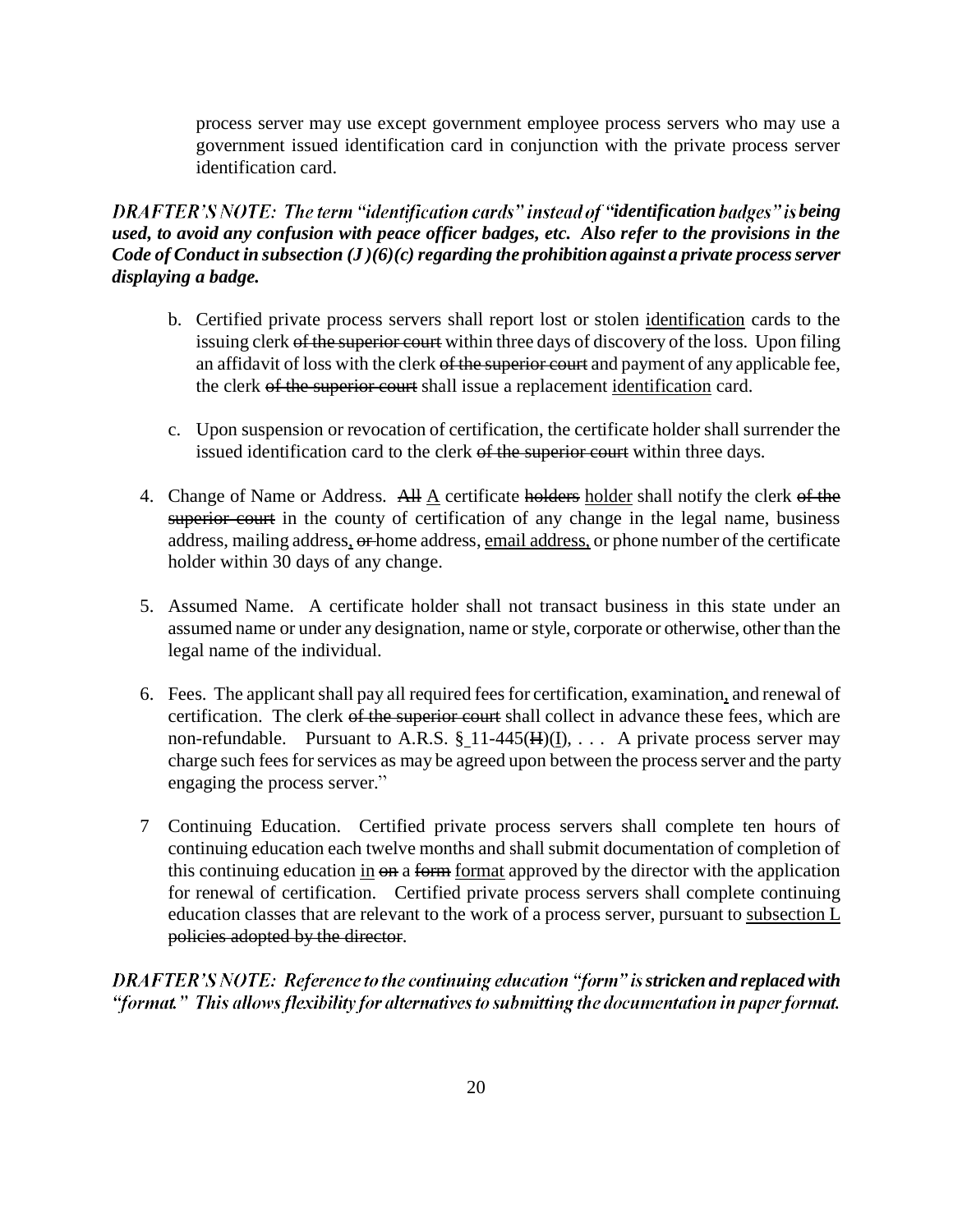- 8. Employment Status of Private Process Servers.
	- a. Certified private process servers are not employees of the court, are not appointed by the court and may not in any way represent themselves as such.

*§ 11-445(I), certified private process servers are officers of the court, however, they are not appointed by the court. The revised application forms and revised statewide identification cards for process servers identify them as officers of the courts, approved to serve process statewide, but does not include any reference to the process server being*  "appointed" by the court.

b. Private process servers may not, in any way, represent themselves as "peace officers" unless they are peace officers pursuant to Arizona or federal law. Approval as a certified private process server does not, in itself, confer peace officer status on the holder.

# **G. Renewal of Certification.**

- 1. Expiration of Certification. Expiration Date. All certificates expire at midnight, every three years from date of issuance. All certifications shall continue in force until expired, voluntarily surrendered, placed on inactive status, suspended, or revoked or terminated.
	- a. A certificate shall expire as of the expiration date unless the certificate holder submits a renewal application and pays the accompanying fees by the expiration date. When a private process server has filed a timely and complete completed application for renewal prior to the expiration of the existing of certification, the existing certification does not expire until the administrative process for review of the renewal application has been completed. presiding judge has approved or denied the application.
	- b. The presiding judge may request an informal interview with the applicant for renewal to establish if additional information or an explanation of the information provided by the applicant is needed to determine if the applicant continues to meet the qualifications for certification.
	- c. If the presiding judge denies the renewal application, the existing certification does not expire until the last day for seeking a hearing on the decision to deny, pursuant to subsection H or, if a hearing is requested, until the final decision is made by the presiding judge pursuant to subsection H.
	- d. The certificate of a certificate holder who does not supply a complete and timely renewal application and payment of the renewal fee shall expire as of the expiration date of the certificate. If the certificate holder files an application within twelve months after the expiration of the certificate, the presiding judge shall consider the length of time that has lapsed since the expiration of the certificate, the private process server's stated reasons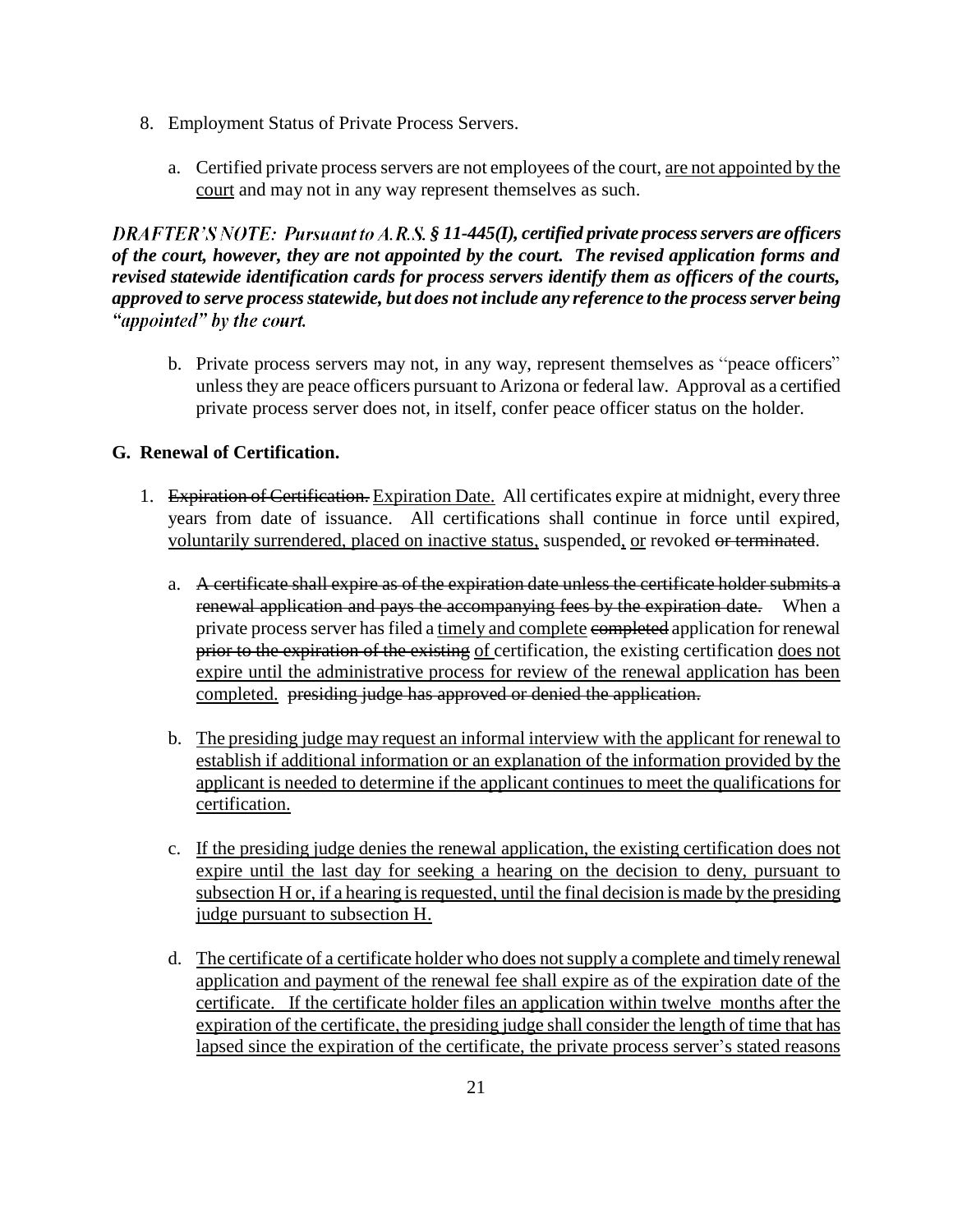for failing to renew the certificate timely, and the process server's compliance with all other provisions of ACJA § 7-204, including the completion of continuing education credits. The presiding judge may require the private process server to submit additional information or complete additional continuing education before renewing the certificate, or any other actions the judge deems appropriate. The presiding judge shall treat a renewal application filed after the expiration date as a new application; The presiding judge shall not allow a certified private process server to retake the initial certification examination as an alternative to completing continuing education credits.

*DRAFTER'S NOTE: The new language in paragraphs a-c above are modeled after § ACJA 7-201. The new language in paragraph (d) above addressesthe issue of process servers avoiding the continuing education requirements by allowing their certificate to expire and then simply applying for initial certification a short period of time after their certificate expires. Allowing process servers to retake the initial certification examination on renewal invalidates the initial examination as a method of determining competency in the field. Alternatives include the presiding judge requiring the process server to complete the continuing education (in some cases judges have required additional hours) or impose some type of sanction or other requirement before granting certification. The language above suggests that a judge may allow a process server to renew their certificate if within 12 months of the expiration date.* 

- e. The expiration provisions described in subsection  $G(1)(a)$  of this code section do not affect the authority of the presiding judge to take disciplinary action, including suspension or revocation of the certification of a certificate holder if a complaint or investigation is pending prior to the expiration date.
- 2. Voluntary Surrender. A certificate holder in good standing may voluntarily surrender a certificate; however, this surrender is not valid until accepted by the presiding judge. The presiding judge may require additional information which is reasonably necessary to determine if the certificate holder has violated any provision of the statutes, court rules, and this eode ACJA section. The surrender does not prevent the commencement of subsequent discipline proceedings for any conduct of the surrendered certificate holder occurring prior to the surrender.
	- a. If the presiding judge accepts the voluntary surrender, the clerk shall designate the certificate of the certificate holder as a "surrendered certificate holder in good standing." The presiding judge shall notify the certificate holder in writing within ten days after the acceptance of the surrender. The clerk shall update the register to reflect this change in status and shall notify division staff.
	- b. The presiding judge shall not accept the surrender if there is a complaint pending against the certificate holder. However, this does not preclude the presiding judge for entering into a consent agreement to resolve the pending complaint, by terms including the voluntary surrender of the certificate, pursuant to subsection H.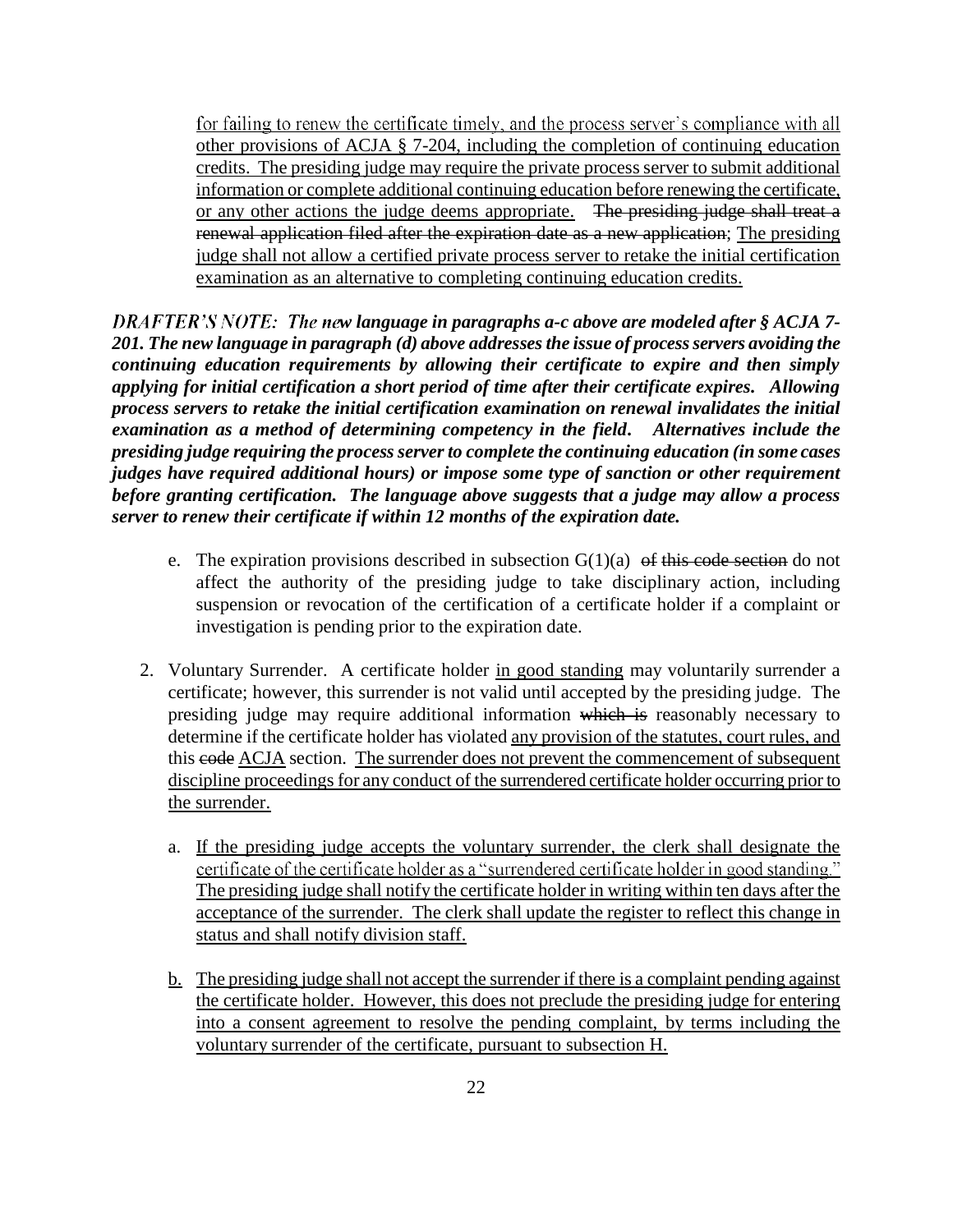c. The presiding judge shall, within 120 days of the voluntary surrender of the certification, either accept the surrender or institute disciplinary proceedings pursuant to subsection H. If the presiding judge subsequently imposes a sanction pursuant to subsection H upon the certificate of the surrendered certificate holder, the clerk shall change the status of the certificate holder from "surrendered certificate holder in good standing" to that of a person so disciplined. file a notice of hearing regarding a complaint and disciplinary action, or accept the surrender.

# DRAFTER'S NOTE: The new provisions regarding voluntary surrender are modeled after ACJA *§ 7-201.*

3. Application. A certified private process server whose certificate is in good standing may renew by filing a completed certification application for renewal, paying all fees, two color photographs (two inches by two inches) and submitting all required documents, including documentation of completion of the required hours of continuing education pursuant to subsection L  $\sigma f$  this code section. The applicant shall file the application with the clerk  $\sigma f$ the court in the county of residence of the applicant. From and after January 1, 2013, a non Arizona resident who has been granted certification as a private process server, shall apply for renewal of certification in the county where the initial application for certification was filed and certification was granted.

DRAFTER'S NOTE: The new language in subsection (3) above relates to subsection  $E(c)(1)$  on *page 12, allowing non residents of Arizona to apply for and be granted certification, from and after January 1, 2013. Note that once granted certification, the nonresident private process server must apply for renewal of certification in the original county of certification. This will prevent any issues with a certified process server attempting to avoid the requirements of renewal of certification, for example, completion of continuing education credits.*

- 4. Additional Information. Before granting renewal of certification, the presiding judge may require additional information reasonably necessary to determine if the applicant continues to meet the qualifications specified in ACJA § 7-204 this code section. This may include fingerprinting, reexamination, and background information, and updated photographs.
- 5. Decision Regarding Renewal.
	- a. If the presiding judge is satisfied that the applicant continues to meet all qualifications for certification, as specified in subsection  $E(2)$  of this code section, the presiding judge shall renew the certification of the applicant. The presiding judge may refuse to renew the certification of an applicant for any of the reasons specified in subsection E of this code section. The presiding judge shall promptly notify all applicants granted renewal of certification.
	- b. The presiding judge shall promptly notify an applicant denied renewal of certification, of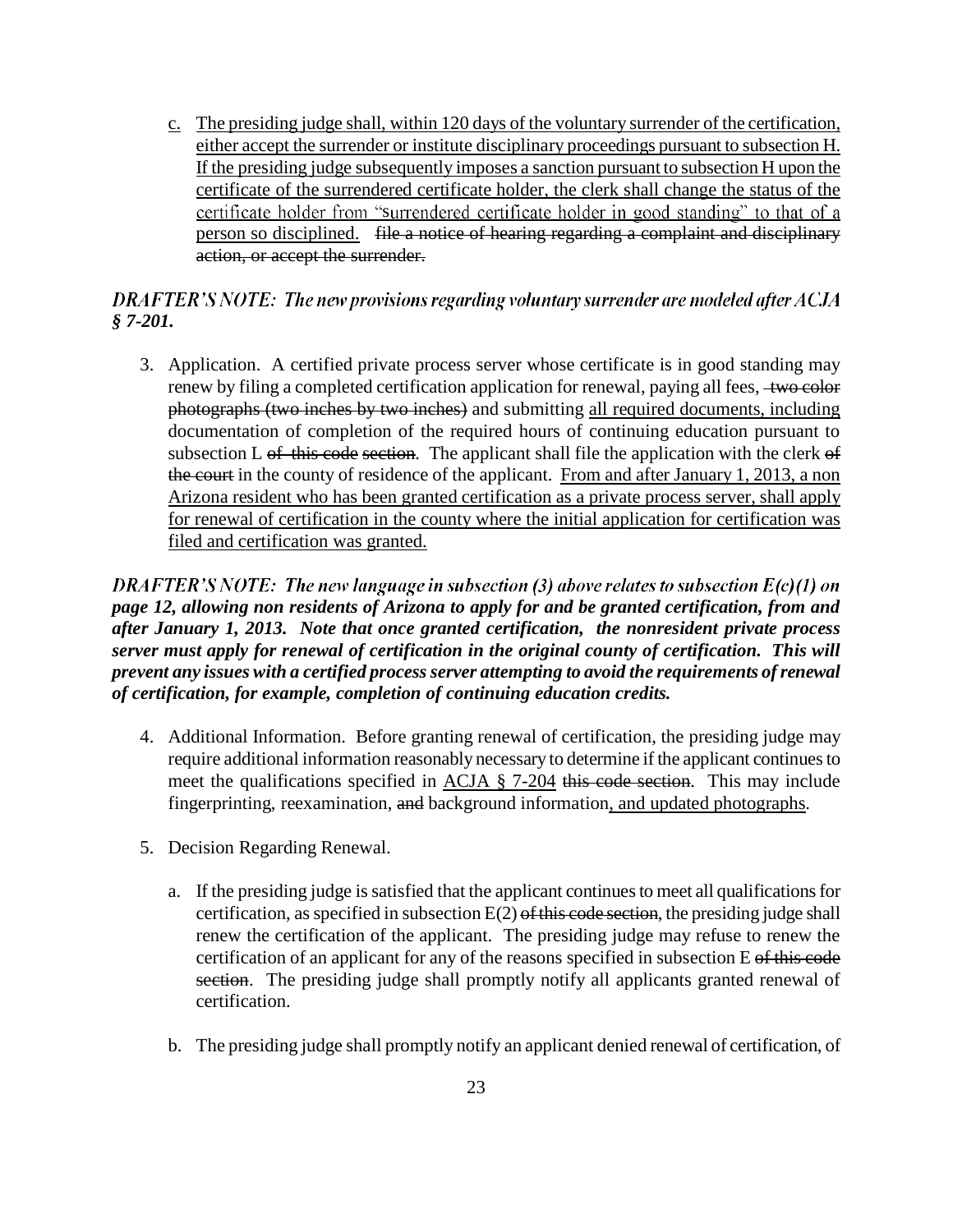the reasons for the denial and the applicant's right to a hearing.

- c. An applicant is entitled to a hearing, pursuant to subsection H of this code section, on the decision to deny renewal of certification upon written request received within fifteen days after receipt of notice of the denial. The applicant is the moving party at the hearing and has the burden of proof.
- 6. Reinstatement after Suspension, Revocation, or Expiration of Certification
	- a. A private process server whose certificate has been suspended or revoked by a final order of the presiding judge, or whose certificate has expired, or been voluntarily surrendered, may apply for reinstatement under the following conditions:
		- (1) An applicant for reinstatement shall file a written application for reinstatement with the clerk, accompanied by the appropriate fees and the following documents: (a) The reinstatement form and a copy of the final order of suspension or revocation,

or date of voluntary surrender or expiration of certification;

- (b) A detailed description of the applicant's occupation and sources of income or earnings derived during the period between the filing of the final order by the presiding judge or date of expiration or surrender of the certificate; and the date of application for reinstatement;
- (c) A statement of every civil or criminal action and a copy of the action, where the applicant was either plaintiff or defendant, since the submission of the last renewal application or, if no renewal application has been submitted, then since the initial application was submitted;
- (d) A list of all criminal or civil final judgments since the submission of the last renewal application or, if no renewal application has been submitted, then since the initial application was submitted;
- (e) A list of all residences and business addresses since the submission of the last renewal application or, if no renewal application has been submitted, then since the initial application for certification and the date the clerk receives the application for reinstatement;
- (f) A statement of concise facts of how the applicant for reinstatement has maintained the minimum competencies and knowledge during the period of time from the date of the final order of suspension until the date the clerk receives the reinstatement application;
- (g) A statement of concise facts of how the applicant for recertification has maintained the minimum competencies and knowledge during the period of time from the date of the order revoking the applicant's certificate until the date the clerk receives the application for certification;
- (h) A statement of concise facts of how the applicant for recertification has maintained the minimum competencies and knowledge during the period of time from the date of the expiration or voluntary surrender of the certificate;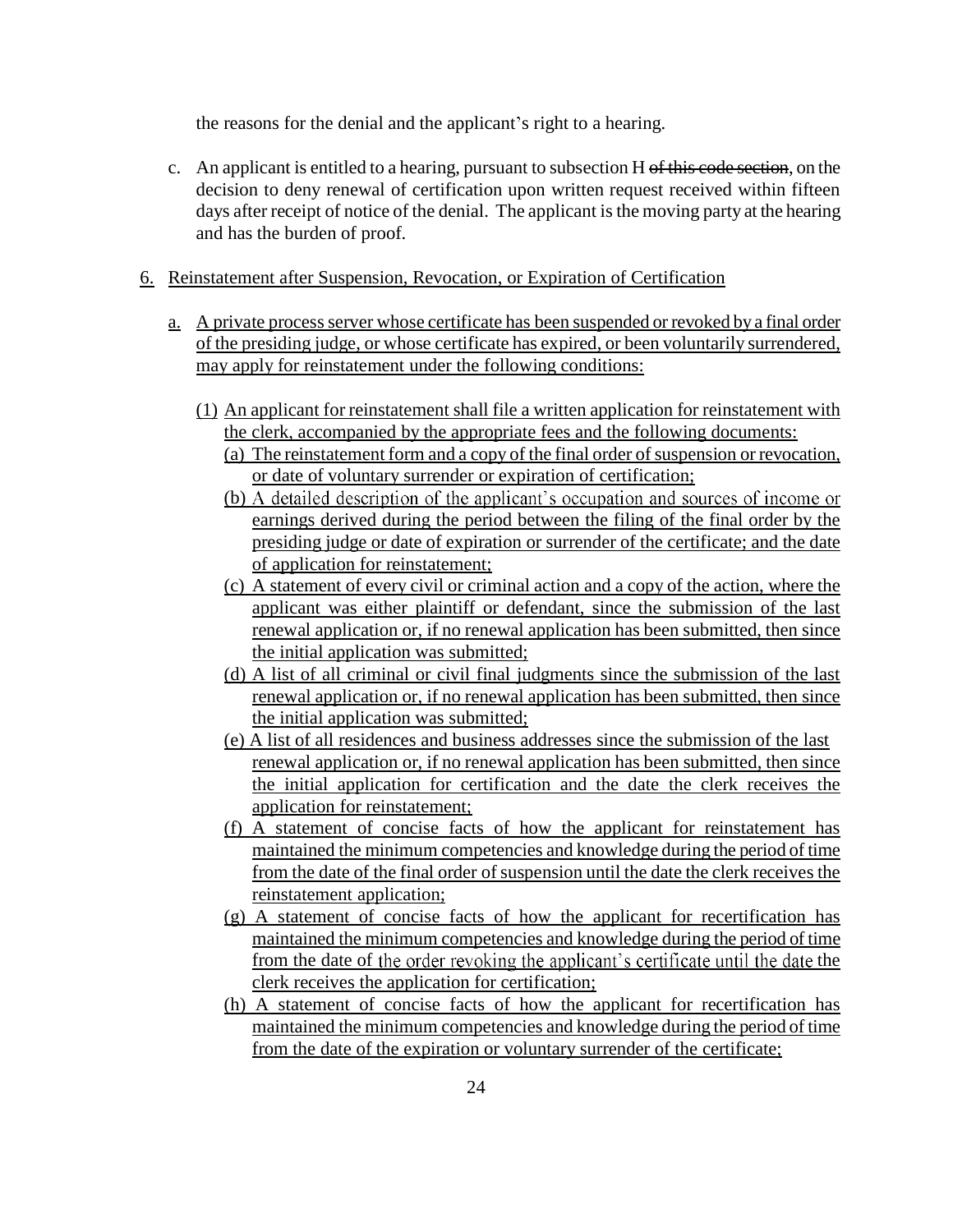- (i) A statement of facts supporting reinstatement and recertification again as a certified process server, and
- (i) A statement of all facts demonstrating the applicant's rehabilitation during the period of time from the date of the presiding judge's order revoking the applicant's certificate or suspending the applicant's certificate, until the date the clerk receives the application for reinstatement or initial certification.
- b. The presiding judge may require additional information demonstrating the applicant meets the minimum competencies of the profession or occupation. The presiding judge may require the applicant sit for and pass the initial certification examination in order to processthe application or determine if the applicant meets the minimum competencies of the profession or occupation. The applicant has the burden of proof to demonstrate, by clear and convincing evidence, the applicant's rehabilitation, compliance with all discipline orders and rules and that the applicant meets the minimum competencies of the profession or occupation. An applicant denied reinstatement by the presiding judge has the right to a hearing pursuant to subsection (H), except if the applicant fails to provide the information within the requested time frame. Failure to provide the information shall result in automatic denial of reinstatement without the right to a hearing.
- c. Upon submission of all reinstatement requirements of subsection (E), the applicant shall meet all requirements of initial certification pursuant to subsection (E). The applicant for reinstatement after a suspension or revocation shall also pay the fee for reinstatement.
- d. The presiding judge shall not issue any certification under this section to any person whose certification has been suspended until:
	- (1) The person seeking reinstatement of a suspended certificate has demonstrated all the requirements of the suspension order have been met, and
	- (2) The person qualifies in accordance with the applicable provisions of this section.
- e. The presiding judge shall not issue any certification under this section to any person whose certification has been revoked until:
	- $(1)$  One year has passed from the date of the presiding judge's final order of revocation;
	- (2) The person seeking certification provides proof of satisfaction of any and all requirements in the order of revocation, and
	- (3) The person again qualifies in accordance with the initial certification provisions of subsection (E)**.**

*DRAFTER'S NOTE: The reinstatement provisions are modeled after ACJA § 7-201.*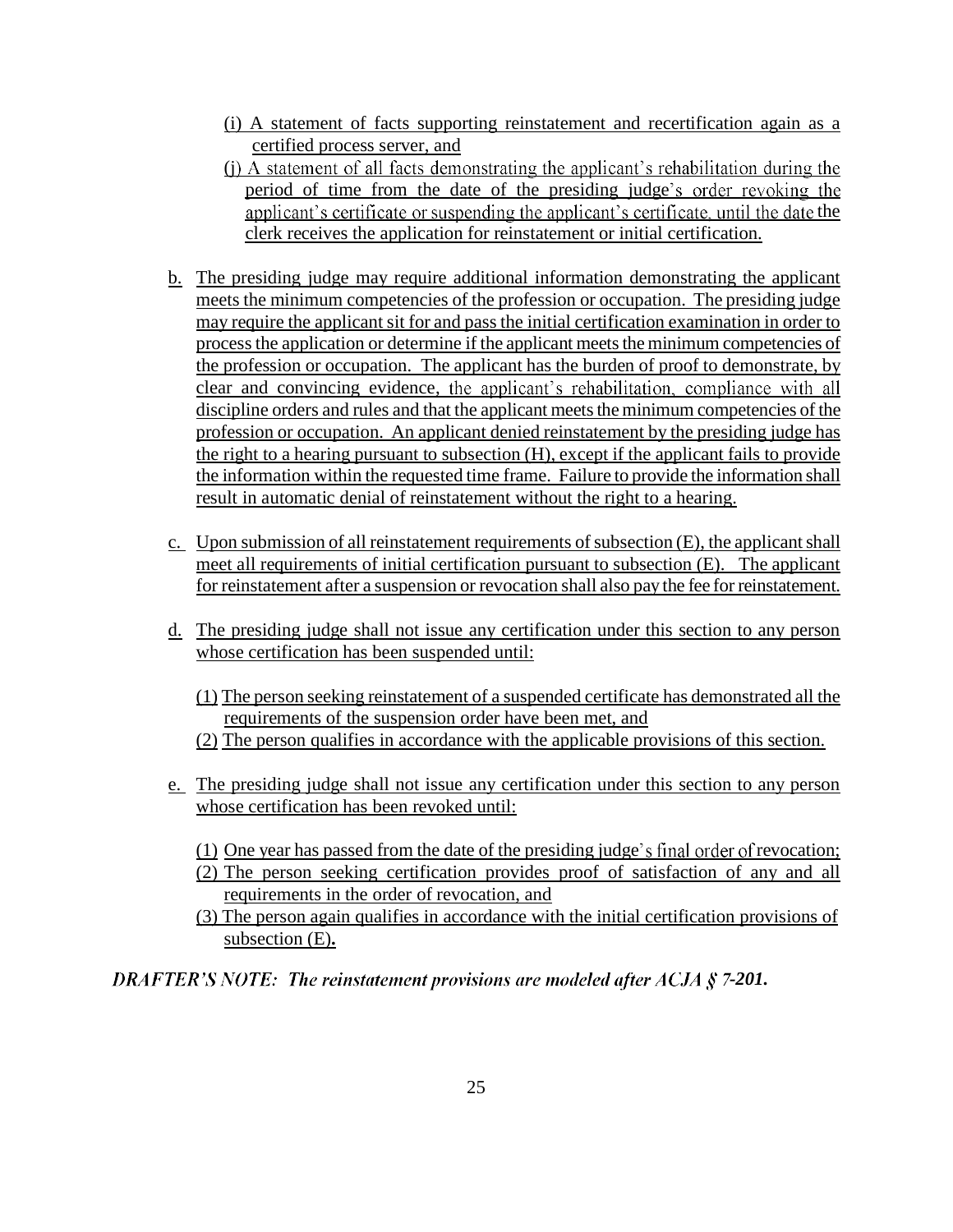### **H. Complaints, Investigation, Hearings and Disciplinary Action.**

- 1. Complaints. Filing and General Provisions.
	- a. Filing of Complaint. The presiding judge may initiate or accept complaints concerning private process servers and initiate disciplinary action. The county where the basis for the complaint or discipline occurred shall handle all complaints filed against private process servers. All judicial officers, clerks of court, court employees, and certificate holders their designee shall, and any person may, notify the presiding judge if it appears a certificate holder has violated applicable statutes, court rules, or ACJA  $\S$  7-204. this code section. A The complainant shall make the complaint in writing with sufficient specificity to warrant further investigation. The complaint shall include the name, and telephone number, and address of the complainant. The complainant shall file the complaint with the clerk in the county where the alleged violation by the certified process server occurred. The clerk shall forward the complaint to the presiding judge.
	- ab. Complaints Initiated by the Presiding Judge. In accordance with subsection H, the presiding judge may direct court staff to investigate allegations of acts of misconduct or violations of statutes, court rules, or ACJA § 7-204 which may result in a complaint, if such investigation protects and serves the best interest of the public. This shall include an investigation where the complainant does not wish to have their identity disclosed to the certificate holder.
	- b c.Anonymous Complaints. The presiding judge shall not accept anonymous complaints.
	- ed. Authority after Expiration. If a complaint or investigation is pending prior to the expiration date of a certificate, the provisions of subsection G regarding the expiration of the certificate do not affect the authority of the presiding judge to:

(1) Initiate a complaint; (2) Investigate a complaint; or (3)Take disciplinary action regarding the certificate of a certificate holder.

e. Standing of Complainant. A complainant does not have standing regarding any proceedings and is not a party to any proceedings. The complainant may, upon request to the presiding judge, receive notice of any public proceeding concerning the complaint or any consent agreements. The complainant submits to the jurisdiction of the court for all purposes relating to the proceedings.

# *DRAFTER'S NOTE: Modeled after § 7-201.*

f. Non-abatement. Unwillingness, failure of the complainant to cooperate with judicial officers, judicial staff, staff of the clerk of the court, or division staff, withdrawal of the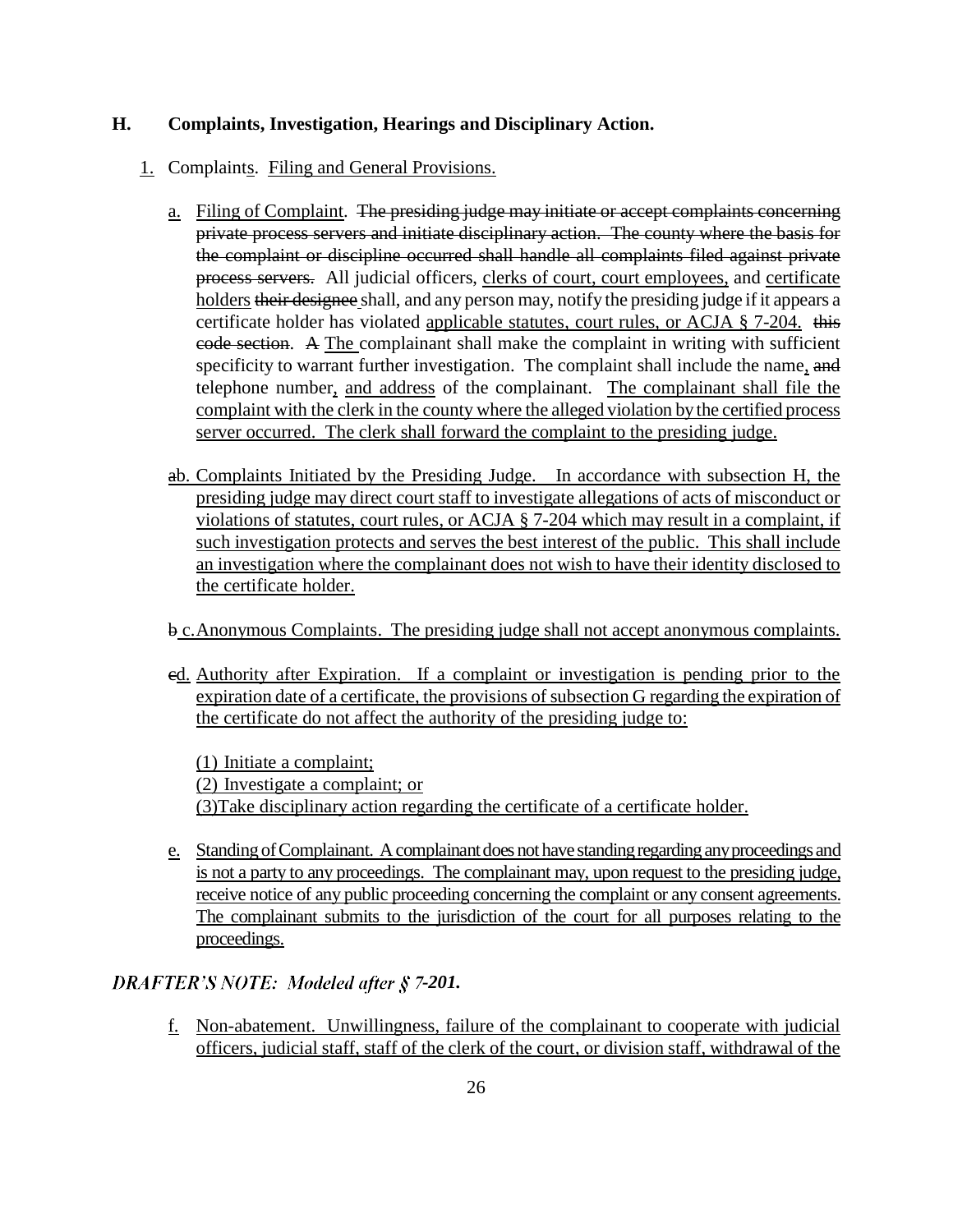complaint or a specific allegation of misconduct or violation contained in the complaint, settlement or compromise between the complainant and the certificate holder, or restitution by the certificate holder shall not abate the processing of any complaint or disciplinary proceeding.

# **DRAFTER'S NOTE: Modeled after ACJA § 7-201.**

- g. Confidentiality. Information or documents obtained or generated by the presiding judge, clerk, director, division staff, or court employees during an open investigation, or received in an initial report of misconduct, are confidential except as mandated by court rules or this section.
	- (1) Confidential information may be disclosed during the course of an open investigation:
		- (a) To judicial officers, court staff, the attorney general, county attorney, law enforcement, and other regulatory officials;
		- (b) If the presiding judge makes a finding the disclosure is in the best interest of the public and the interest is not outweighed by any other interests; or
		- (c) Is not contrary to law.
	- (2) Upon a determination of probable cause, all information and documents are open for public inspection unless:
		- (a) Confidential by law or public record rules adopted by the supreme court, or
		- (b) If the presiding judge determines further investigation is necessary, the information or documents and those compiled in the further investigation shall remain confidential until probable cause is determined.
	- (3) The address and phone number of the complainant shall remain confidential.

# DRAFTER'S NOTE: The above section on confidentiality of complaints is modeled after ACJA  $\hat{S}$ *7-201. Refer to subsection (H)(7)-this is the current language in § 7-204 and is being stricken.*

- 2. Grounds for Discipline.  $\theta$ . A certificate holder is subject to disciplinary action if the presiding judge finds one or more of the following applies to the certificate holder has engaged in one or more of the following:
	- a. Failed to perform any duty or discharge any obligation in the course of the certificate holder's responsibilities as required by law, court rules, or this ACJA section;
	- b. Failed to cooperate or supply information to the presiding judge, clerk of the court, judicial staff, or division staff by the specific time stated in any request;
	- c. Aided or assisted another person to provide services requiring certification if the other person does not hold the required certification;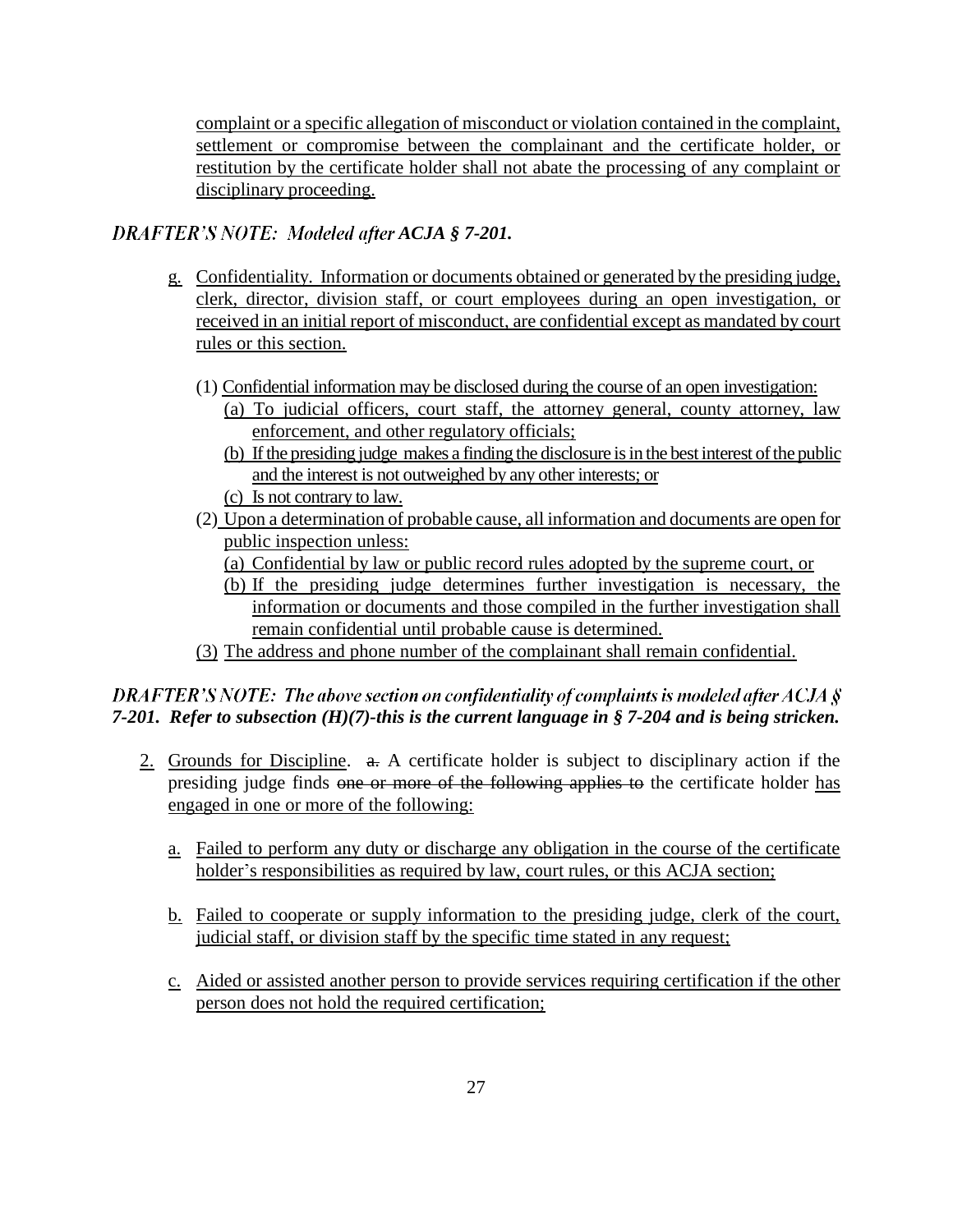- d. Conviction of a criminal offense while certified by final judgment of a felony relevant to certification;
- e. Failed to provide information regarding a criminal conviction;
- f. Exhibited gross negligence;
- g. Exhibited incompetence in the performance of duties;
- h. Evaded service of a subpoena or notice of the presiding judge;
- i. The existence of any cause for which original certification or any renewal of the certification could have warranted denial as described in subsection E or G.
- j. Engaged in unprofessional conduct including:
	- (1) Assisted an applicant or certificate holder in the use of deception, dishonesty, or fraud to secure an initial certificate or renewal of certificate;
	- (2) Failed to comply with any court order or other regulatory agency order relevant to private process servers;
	- (3) Failed to comply with any federal, state or local law or rule governing the practice of the profession or occupation;
	- (4) Failed to comply with terms of a consent agreement or restriction of a certificate;
	- (5) Failed to retain client or customer records for a period of three years unless law or rule allows for a different retention period;
	- (6) Failed to practice competently by use of unsafe or unacceptable practices;
	- (7) Failed during the performance of any responsibility or duty of the profession or occupation to use the degree of care, skill, and proficiency commonly exercised by the ordinary skillful, careful, and prudent professional certificate holder engaged in similar practice under the same or similar conditions regardless of any level of harm or injury to the client or customer;
	- (8) Failed to practice competently by reason of any cause on a single occasion or on multiple occasions by performing unsafe or unacceptable client or customer care or failed to conform to the essential standards of acceptable and prevailing practice;
	- (9) Used advertising intended to or having a tendency to deceive the public;
	- (10)Used a court certification to deceive the public in level of skills or abilities;
	- (11)Willfully made or filed false reports or records in the practice of the profession or occupation;
	- (12)Failed to file required reports, records, or pleadings in the practice of the profession or occupation;
	- (13)Performed the responsibilities or duties of the profession or occupation when medically or psychologically unfit to do so;
	- (15)Engaged in habitual substance abuse;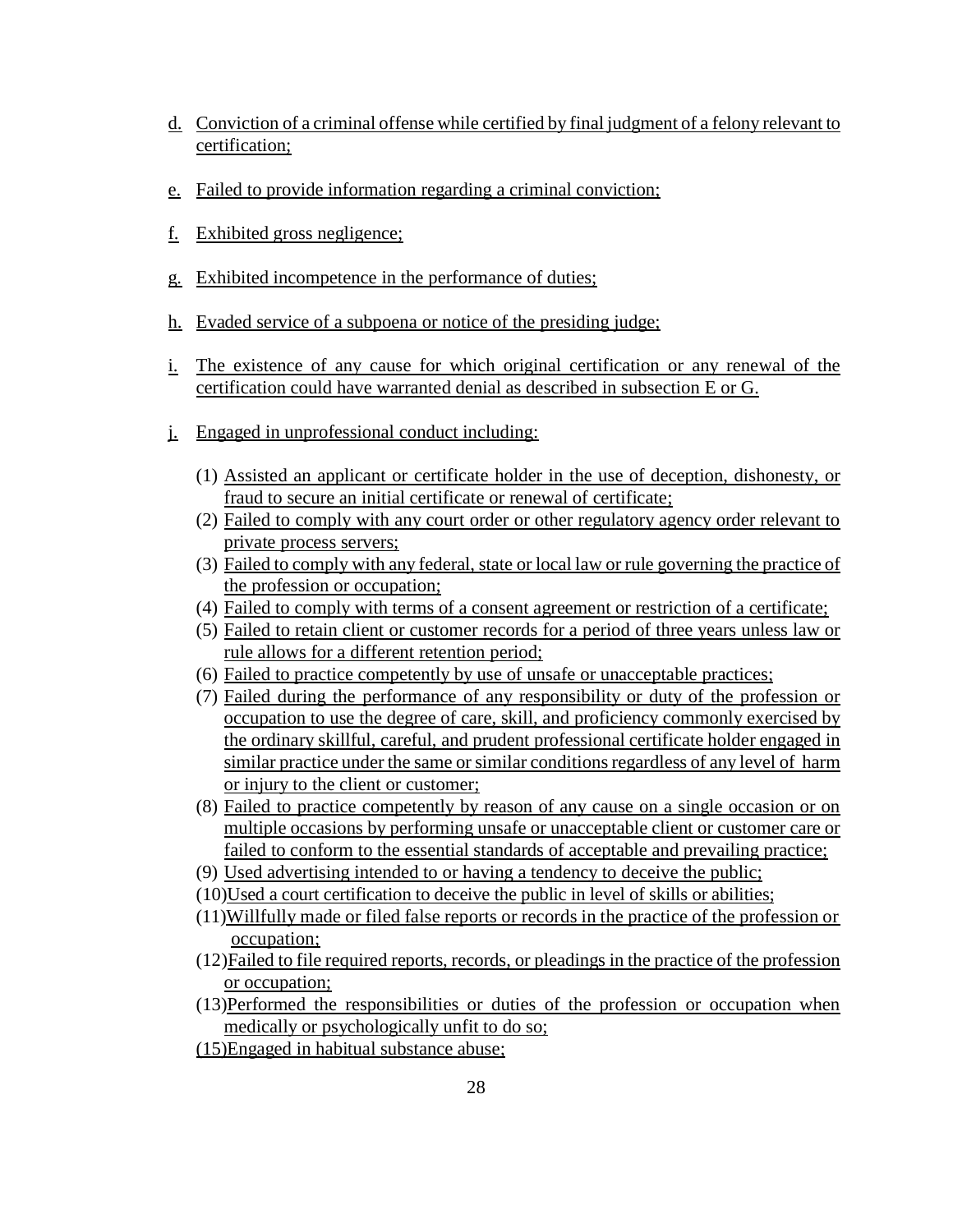- (16) Engaged in undue influence over a client or customer to the benefit, financial or otherwise, of the certificate holder or a third party; or
- (17)Violated any statutory, court rule, or the applicable ACJA section regarding a confidentiality requirement.
- (1) Wilful violation of or wilful noncompliance with a court order, any court rule, Arizona law, or this code section;
- (2) The existence of any cause for which original certification or any renewal of the certification could have warranted denial as described in subsection E(5) or G(5) of this code section;
- (3) Failure to perform any duty to discharge any obligation required by this code section;
- (4) Violation of any federal or state statute, administrative order, rule, code provision or policy regarding service of process or regulating the profession;
- (5) Falsification or misrepresentation of any document potentially filed with the court;
- (6) Engaging in the practice of law or otherwise providing legal advice while serving process;
- (7) Advertising or otherwise representing services in a false, fraudulent or misleading manner.
- (8) Display of a uniform, title, insignia, badge, business card, identification card or other means of identification or making a statement that would lead a person to believe the certificate holder is an employee of the federal government, state government or any political subdivision of state government unless authorized by proper authorities to do so;
- (9) Use of letterhead, business cards, or advertising on any media in any manner to represent the certificate holder is an employee of the federal government, state government or any political subdivision of a state government unless authorized by proper authorities to do so;
- (10)Failure to display the identification card issued to persons who may have reasonable cause to verify the validity of the certification;
- (11) Failure to cooperate in an inquiry, investigation or disciplinary action by:
- (a) Not furnishing papers or documents;
- (b) Not furnishing in writing a full and complete explanation of a matter contained in a complaint when requested;
- (c) Not responding to subpoenas issued, regardless of whether the recipient of the subpoena is accused in the proceeding;
- (12)Commission of any act involving moral turpitude, dishonesty or corruption whether or not the act constitutes a crime. If the act constitutes a crime, conviction in a criminal proceeding is not a condition precedent to disciplinary action;
- (13)Unprofessional conduct, including the failure to exercise appropriate judgment regarding service of process; and
- (14) Wilful violation or wilful noncompliance of any other provision of the Code of Conduct.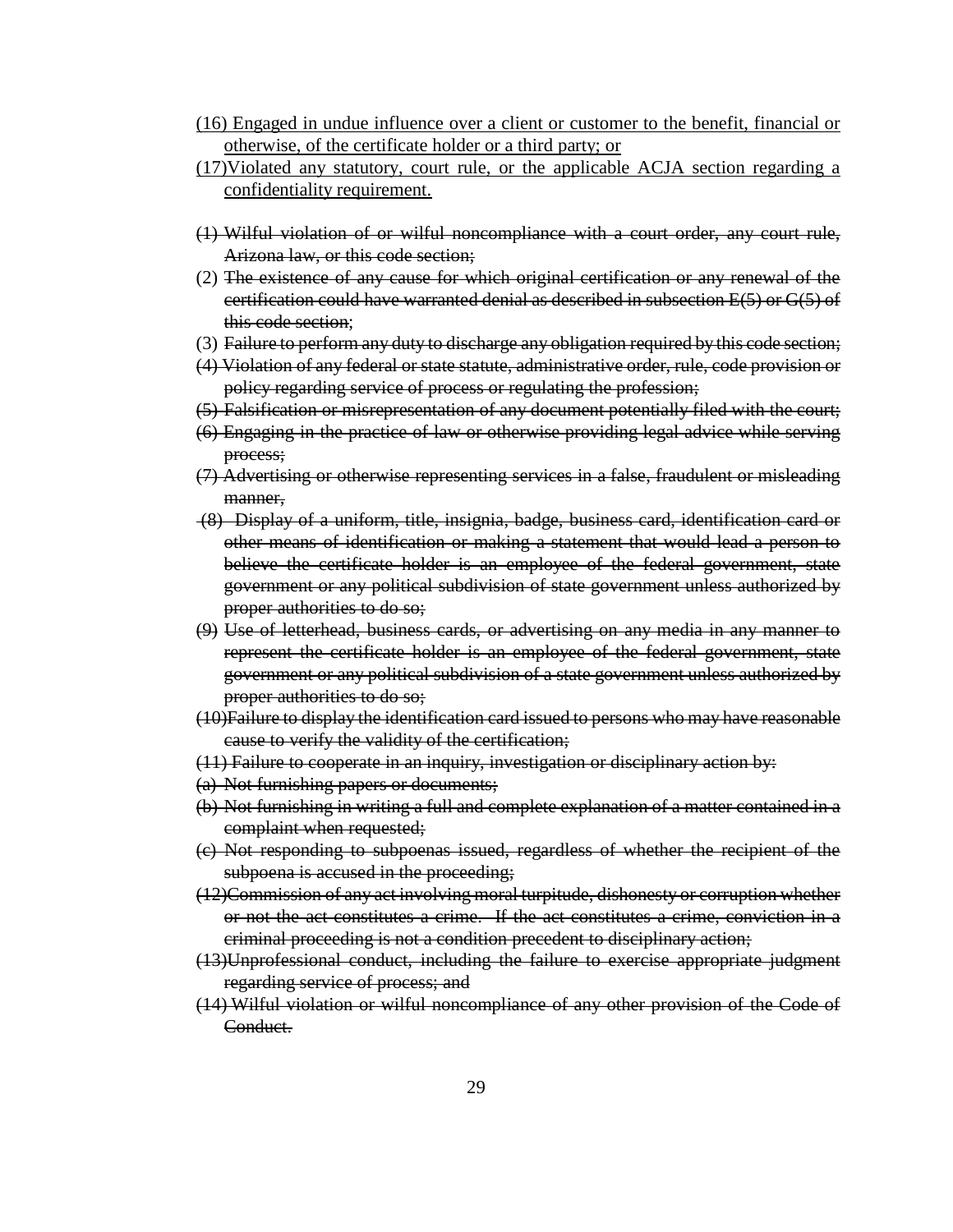### *DRAFTER'S NOTE:* The new grounds for discipline in section 2 above, including *"unprofessional conduct" are modeled after ACJA § 7-201.*

- 2 3 Initial Screening. The presiding judge shall determine if a complaint warrants further investigation and evaluation. If the complaint is outside the jurisdiction of the Private Process Server Program, the presiding judge shall dismiss the complaint. The presiding judge may refer the complaint to another state agency or entity with jurisdiction, if appropriate.
- 34. Preliminary Investigation. If warranted, the presiding judge shall have a prompt, discreet and confidential investigation of the complaint made.
- 45. Request for Response from Certificate Holder. The presiding judge shall have the complaint sent to the certificate holder within a reasonable period of time after commencement of the investigation and shall require the certificate holder provide a written response. The presiding judge shall not proceed with disciplinary action under this eode-ACJA section without providing this notice and the opportunity to respond.
- 5-6. Review of Complaint and Investigation. Upon completion of an investigation, the presiding judge may:
	- a. Determine no violation exists and dismiss the complaint;
	- b. Order further investigation;
	- c. Determine the complaint is appropriate for resolution without proceeding to formal disciplinary proceedings, or
	- d. Determine there is probable cause for belief in the existence of facts warranting formal disciplinary proceedings.
- 67 Emergency Suspension. If the presiding judge finds the public health, safety or welfare requires emergency action and incorporates a finding to that effect in the order, the presiding judge may order a summary emergency suspension of the certification of a certificate holder pending proceedings for revocation or other action. The presiding judge shall institute these proceedings within 30 days of the issuance of the emergency suspension order. Upon order of the presiding judge, the clerk of the superior court shall immediately notify all presiding judges of the superior court, other clerks of the superior court and the program coordinator division staff of any summary emergency suspension of a certificate holder. Upon receipt of the notice of emergency suspension, division staff shall immediately update the website listing of the private process server to designate the emergency suspension of the certificate.

#### 78 Confidentiality. Information or documents obtained or generated by the presiding judge,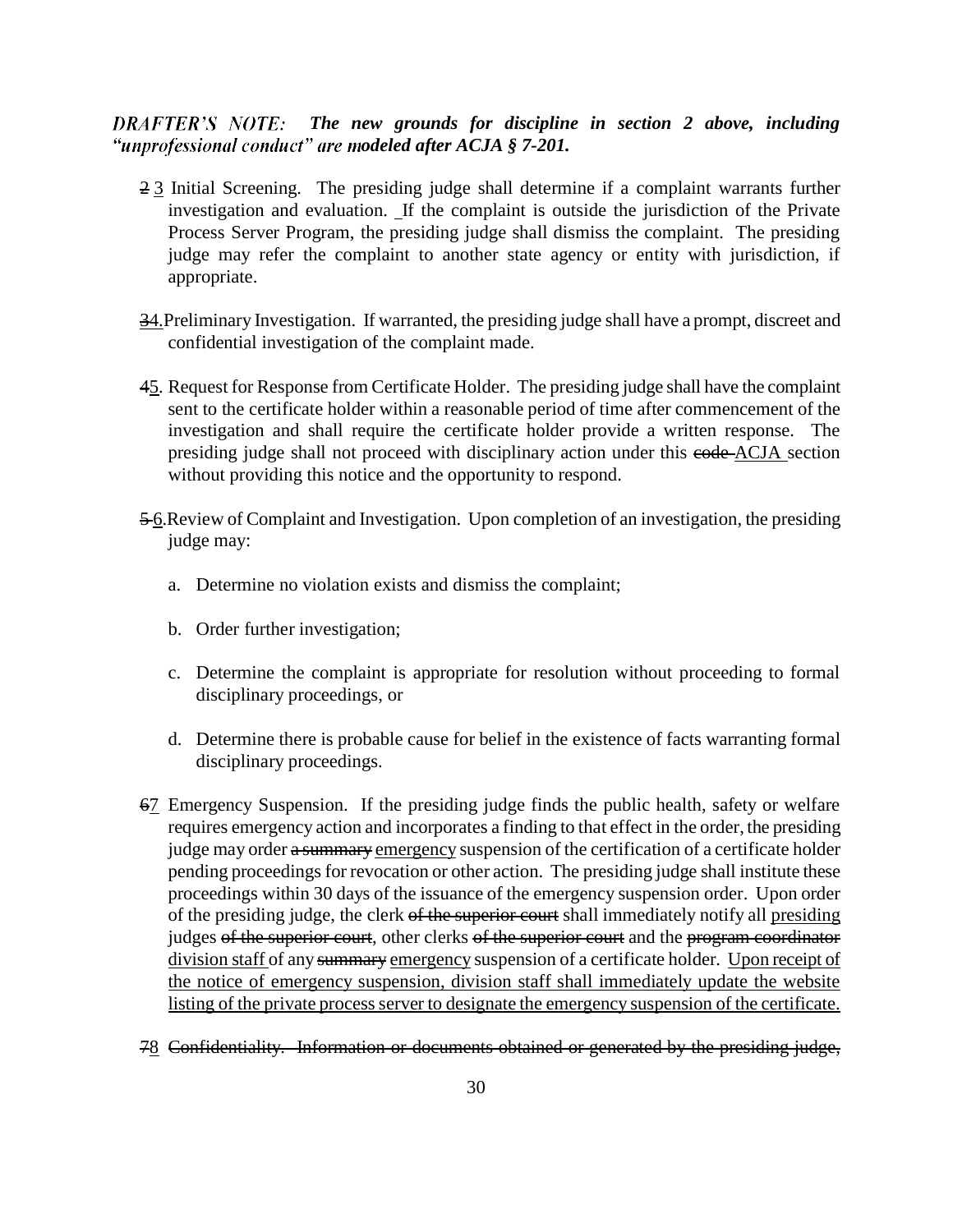clerk of the superior court, director, program coordinator or court employees during an open investigation or received in an initial report of misconduct are confidential except as mandated public record by the Arizona Supreme Court Rules. Upon determination that a complaint requires formal disciplinary action and upon resolution of any complaint or investigation, records obtained during the investigation become open and are available for public inspection.

*TER'S NOTE:* The section on confidentiality has been rewritten and replaced in *subsection H(1).*

- 89. Formal Disciplinary Proceedings.
	- a. Commencement. The presiding judge may commence formal proceedings if the judge finds reasonable cause to believe the certificate holder has committed misconduct under ACJA § 7-204 this code section and the complaint is not appropriate for resolution by informal discipline. The presiding judge may, upon commencement of formal proceedings, select a hearing officer or other appropriate designee pursuant to subsection H(10) of this code section. For uniformity, consistency and ease of reading, the term "hearing officer" throughout this code section  $ACJA \S 7-204$  regarding disciplinary action refers to the presiding judge, the hearing officer or other officer designated by the presiding judge.
	- b. Notice to Certificate Holder. The presiding judge shall have the formal statement of charges served on the certificate holder with a notice advising the certificate holder of the certificate holder's rights pursuant to ACJA  $\S$  7-204 this code section. This notice shall comply with the provisions of subsection  $H(1213)$  of this code section.

910. Request for Hearing. All demands for hearing shall specify:

- <u>a.</u> The section of  $ACJA \tS$  7-204 this code section that entitles the person to a hearing;
- b. The factual basis supporting the request for hearing, and
- c. The relief demanded.
- 1011.Appointment of Hearing Officer. The presiding judge may appoint a judge or a hearing officer to hold a hearing when required to do so pursuant to  $ACJA \$  7-204 this code section, or upon written demand by a person entitled to a hearing, pursuant to  $ACJA \$   $7-204$  this code section.
- 1112.Time line for Hearing. The hearing officer shall ensure the hearing is held within 45 days of receipt of the request, if the request is made by a certificate holder, unless postponed by mutual consent for good cause. If the request is from the presiding judge, the hearing officer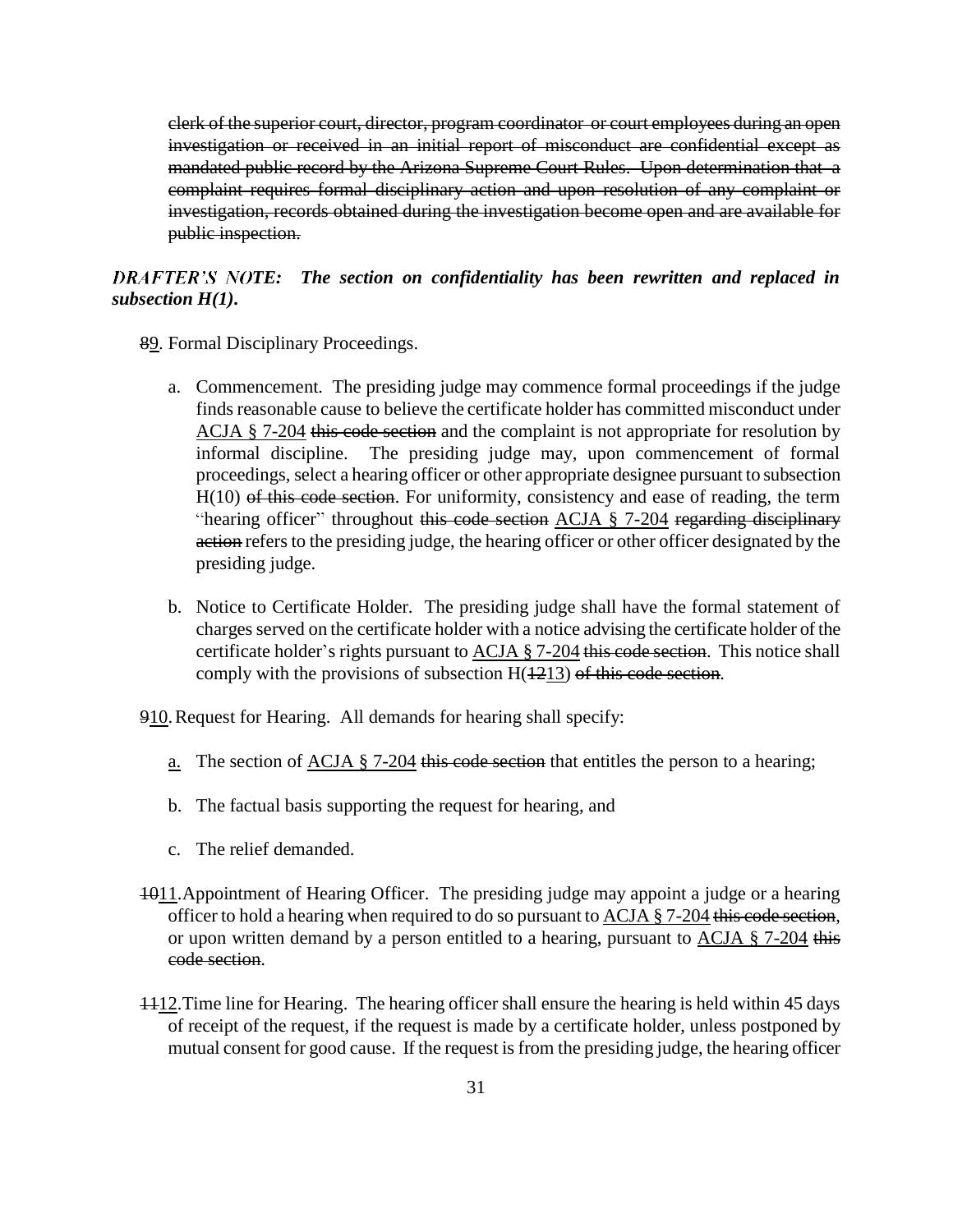shall hold the hearing as soon as practical at the discretion of the hearing officer.

- 12. 13Notice of Hearing. The hearing officer shall prepare and give the parties notice of the hearing at least fifteen days prior to the date set for the hearing. The notice shall include the following information:
	- a. A statement of the time, place and nature of the hearing;
	- b. A statement of the legal authority and jurisdiction for conduct of the hearing;
	- c. A reference to the particular sections of the statutes, ACJA § 7-204 this code section and policies involved;
	- d. A short and plain statement of the allegations or factual basis supporting the relief requested. Amendments to the statement are permissible, and
	- e. If the hearing date has not previously been set, a statement indicating the certificate holder will be afforded a hearing upon request if the certificate holder makes the request in writing within ten days of receipt of the notice.
	- f. Personal service or service by certified mail, return receipt requested to the last business address of record with the clerk of the superior court, will accomplish service of the notice. For proof of service, a verified statement service was completed shall be filed with the hearing officer. Service by mail is complete upon deposit in the United States mail.
	- g. If a party is represented by an attorney, the attorney shall receive service.
- 1314. Filings, Answers and Pleadings. A party shall file answers to notices within ten days after the date the notice is served, unless otherwise ordered by the hearing officer. Answers shall comply with Rule 8 of the Arizona Rules of Civil Procedure. If a party fails to file an answer within the time provided, the person is in default and the hearing officer may determine the proceeding against the party and admit one or more of the assertions contained in the notice. The hearing officer shall determine any defenses not raised in the answer are waived.
	- a. Parties shall file all motions at least five days prior to the scheduled hearing date, unless otherwise ordered by the hearing officer.
	- b. Parties shall file responses to motions within five days of the filing of the motion.
	- c. The hearing officer and all parties to the proceeding shall receive copies of all filings.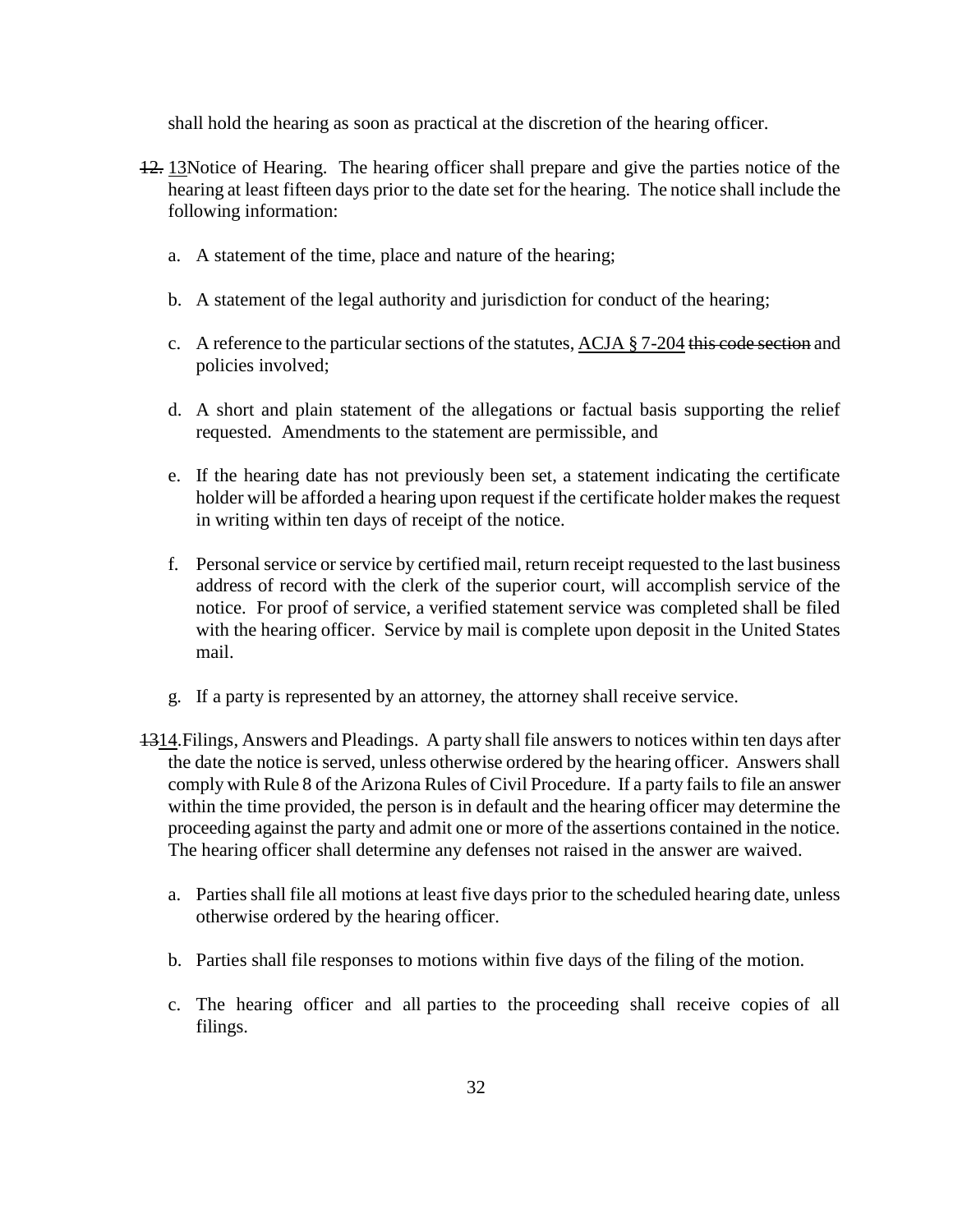c. All filings shall comply with Rule 5(h), Arizona Rules of Civil Procedure.

#### 1415. Discovery.

- a. No discovery is permitted, except as provided in ACJA § 7-204 this code section, unless mutually agreed to by the parties or permitted by the hearing officer.
- b. The hearing officer, upon written request, shall order a party to allow the requesting party to have a reasonable opportunity to inspect and copy, at the requesting party's expense, admissible documentary evidence or documents reasonably calculated to lead to admissible evidence prior to a hearing, provided the evidence is not privileged.
- c. The hearing officer, on the hearing officer's motion or upon request, may require, prior to hearing, the disclosure of documentary evidence intended for use at the hearing, provided the evidence is not privileged.
- d. Parties may take depositions for use as evidence of witnesses who cannot be subpoenaed or are otherwise unable to attend the hearing. To take a deposition, a party shall file with the hearing officer a written motion, with copies to all parties, setting forth the name and address of the witness, subject matter of the deposition, documents, if any, the parties are seeking for production, time and place proposed for the deposition, and justification for the deposition.
- e. Parties shall file responses to requests for depositions, including motions to quash, within five days after the filing of the request for deposition.
- f. If a deposition is permitted, a subpoena and written order shall be issued. The subpoena and order shall identify the person to be deposed, scope of testimony to be taken, documents, if any, to be produced, and time and place of the deposition. The party requesting the deposition shall arrange for service of the subpoena and order, with service on all parties five days before the time fixed for taking the deposition, unless, for good cause shown, the time is shortened by the hearing officer.
- 1516.Subpoenas.For the purposes of investigations, hearings or other proceedings under this eode ACJA section, the hearing officer may subpoena witnesses or documentary evidence, administer oaths and examine under oath any individual concerning the subject of any hearing or investigation. Subpoenas shall be issued, served and enforced in compliance with the Arizona Rules of Civil Procedure. An employee of the court or any other person as designated by the Arizona Rules of Civil Procedure may serve subpoenas.
- 1617.Prehearing Conference. The hearing officer may order a prehearing conference at the request of any party or on the hearing officer's own initiative. The purpose of the conference is to consider any or all of the following actions: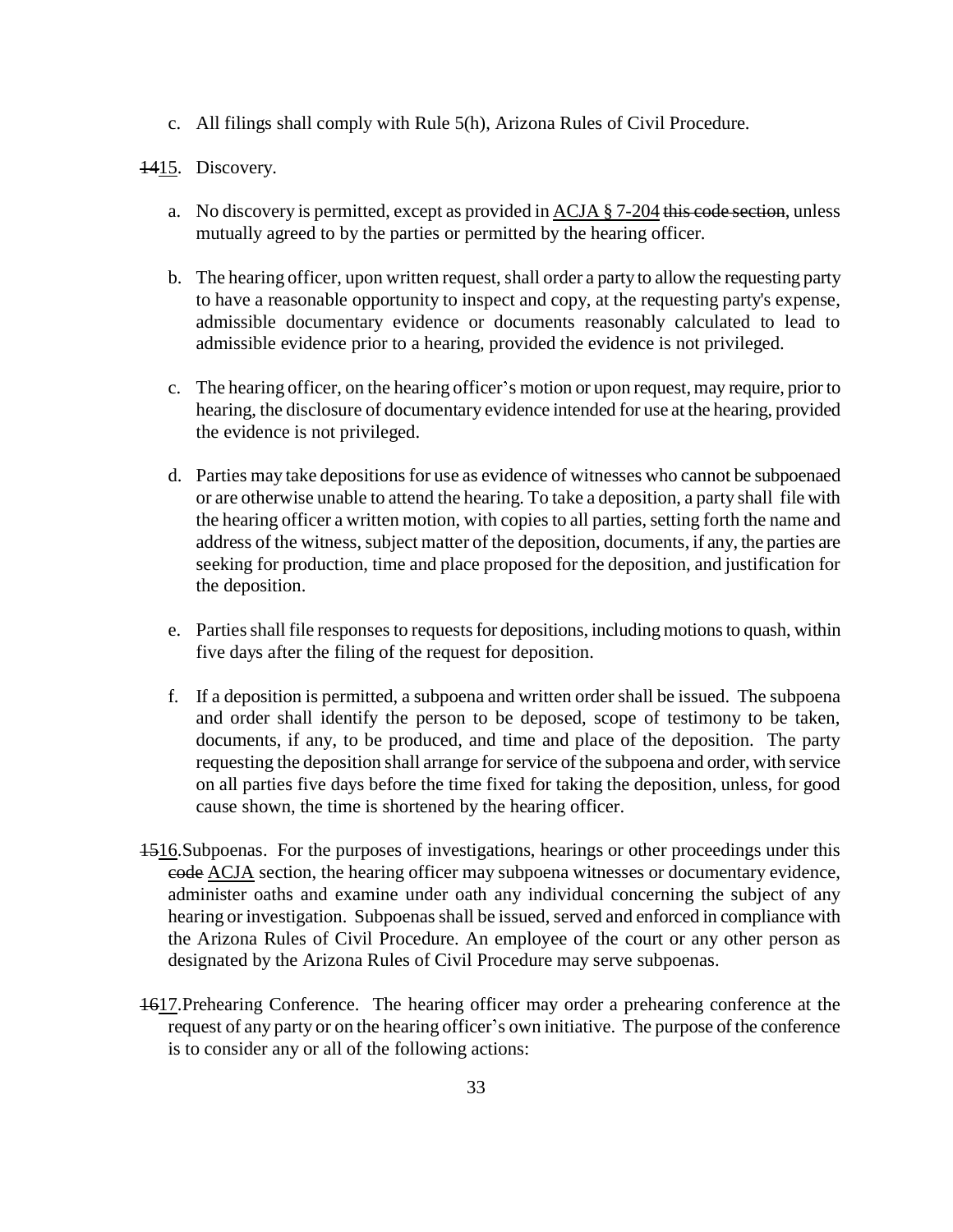- a. To reduce or simplify the issues for adjudication;
- b. To dispose of preliminary legal issues, including ruling on pre-hearing motions;
- c. To stipulate to the admission of uncontested evidence, facts and legal conclusions;
- d. To identify witnesses, and
- e. To consider any other matters that will aid in the expeditious conduct of the hearing.
- 1718. Procedure at Hearings.
	- a. The hearing officer shall preside over the hearing. The hearing officer shall have the authority to decide all motions, conduct prehearing conferences, determine the order of proof and manner of presentation of other evidence, issue subpoenas, place witnesses under oath, recess or adjourn the hearing and prescribe and enforce general rules of conduct and decorum. Informal disposition may be made of any case by stipulation, agreed settlement, consent order or default.
	- b. Rights of Parties.At a hearing:
		- (1) A party is entitled to enter an appearance, introduce evidence, examine and crossexamine witnesses, make arguments, and generally participate in the conduct of the proceeding; and
		- (2) Any person may represent themselves or appear through counsel. An attorney who intends to appear on behalf of a party shall promptly notify the hearing officer, providing the name, address and telephone number of the party represented and the name, address and telephone number of the attorney.
		- (3) All persons appearing before the hearing officer in any proceeding shall conform to the conduct expected in the Arizona Superior Court.
	- c. Conduct of Hearing.
		- (1) The hearing officer may conduct the hearing in an informal manner and without adherence to the rules of pleading or evidence. The hearing officer shall require evidence supporting a decision is substantial, reliable and probative and shall exclude irrelevant, immaterial or unduly repetitious evidence. There is no right to a jury. All hearings are open to the public.
		- (2) The hearing officer shall require that all testimony considered is under oath or affirmation, except matters of which judicial notice is taken or entered by stipulation. The hearing officer may administer oaths and affirmations.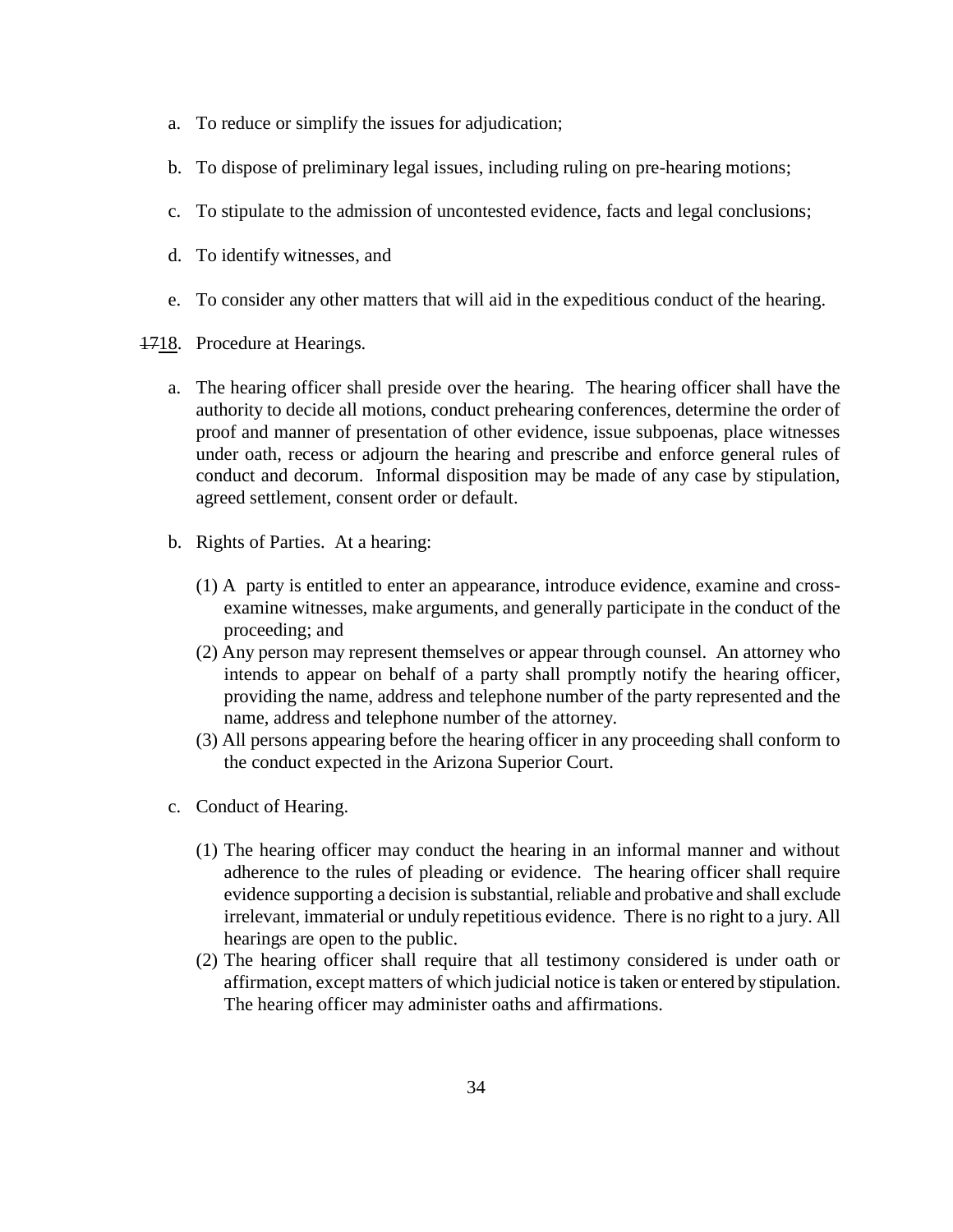- d. Record of Hearing.
	- (1) The hearing officer shall ensure the oral proceedings or any part of the oral proceedings are electronically recorded and transcribed on request of any party. The party making the request shall pay the cost of the transcript.
	- (2) A competent court reporter shall make a full stenographic record of the proceedings, if requested by a party, within five days prior to a hearing. The cost of the transcript is the responsibility of the requesting party. The hearing officer may require the prepayment or a monetary deposit to cover the cost of the transcript. If transcribed, the record is a part of the court's record of the hearing and any other party with a direct interest shall receive a copy of the stenographic record, at the request and expense of the party. If no request is made for a stenographic record, the hearing officer shall ensure the proceedings are recorded as described in subsection  $H(17)(d)(1)$  of this code ACJA section.
- 1819.Rehearing.The hearing officer may grant a rehearing or reargument of the matters involved in the hearing upon written request of a party to a hearing filing the request with the hearing officer. The party shall make the request within fifteen days after any order made pursuant to a hearing was mailed or delivered to the person entitled to receive the order. The hearing officer shall decide to grant or deny the request within 30 days of the date of filing of the request. A party shall base the request for rehearing or review upon one or more of the grounds listed in Rule 59, Arizona Rules of Civil Procedure, which materially affected the rights of a party and shall conform to the requirements of Rule 59. The hearing officer shall permit any party served with a request for rehearing to file a response within fifteen days of service.
- 1920.Decisions and Orders. The hearing officer shall render the final decision within 30 days of the closing of the record of a hearing. The hearing officer shall render the final decision in writing and shall include findings of fact and conclusions of law, separately stated. If set forth in statutory language, a concise and explicit statement of the underlying facts shall accompany findings of fact. Parties shall receive notice of any decision or order either personally or by certified mail return receipt to the last known address.

2021.Possible Actions for Resolution of a Complaint.

a. Upon completion of an investigation concerning alleged misconduct by a certificate holder, which may or may not include informal or formal disciplinary proceedings or a hearing, the hearing officer shall do one or more of the following:

(1) Determine no violation exists and dismiss the complaint;

(2) Mandate additional training Determine no acts of misconduct or violation occurred and no discipline is warranted however, the certificate holder's actions need modification or elimination and issue an advisory letter pursuant to subsection D;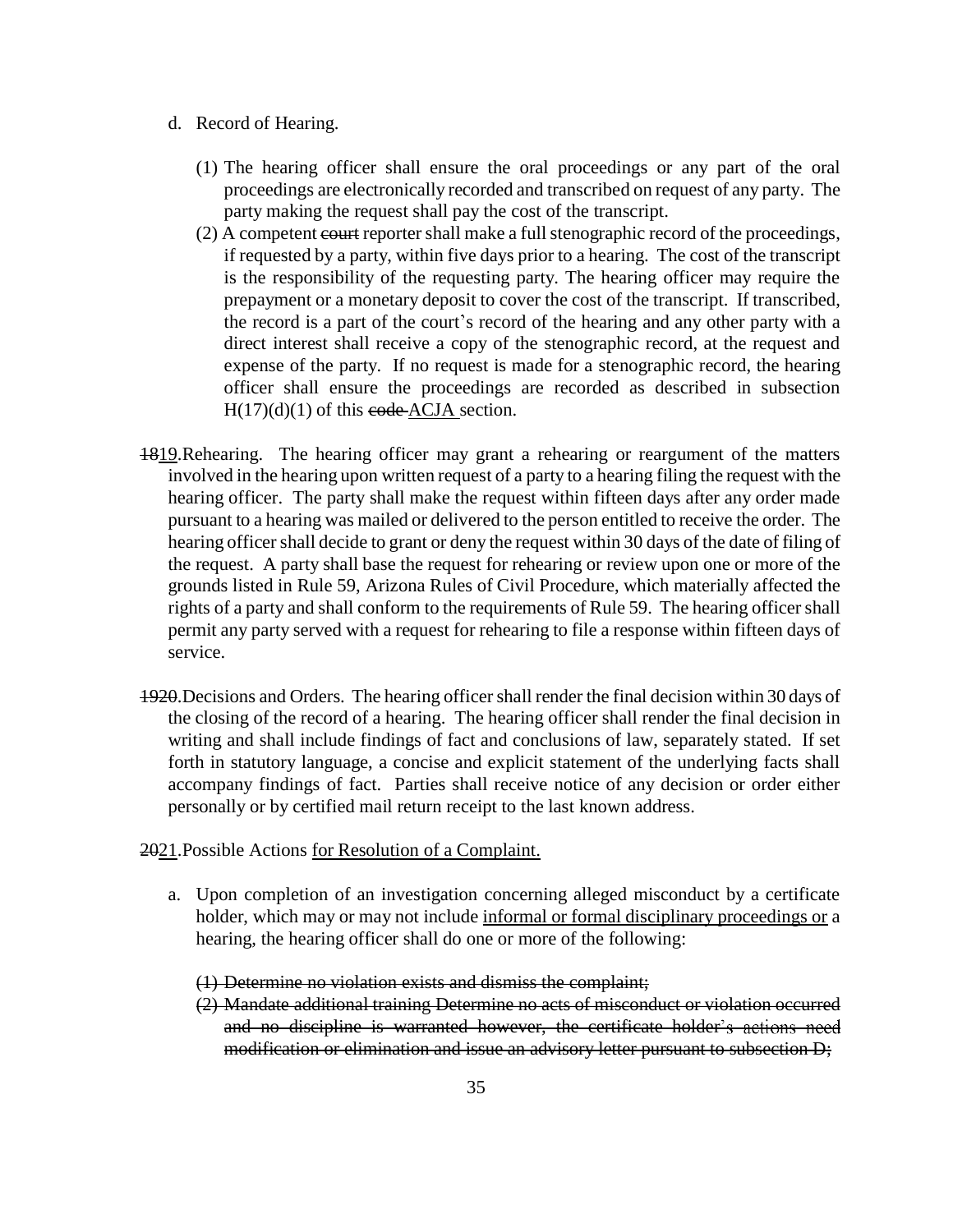- (3) Issue a letter of concern or warning; Mandate additional training Enter a finding the certificate holder has violated any of the provisions of the statutes, court rules or this section and order an emergency summary suspension;
- (4) Place restrictions on a certificate;
- (5) Suspend a certificate for a period not to exceed three years,
- (6) Revoke a certificate; or
- (7) Any other action the hearing officer determines appropriate, including return or refund of service fees to a harmed person or entity. This shall not include imposition of a fine.
- (1) Determine no violation exists and dismiss the complaint with or without prejudice;
- (2) Determine no acts of misconduct or violation occurred and no discipline is warranted; however, the certificate holder's actions need modification or elimination and issue an advisory letter pursuant to subsection (H);
- (3) Enter a finding the certificate holder has violated any of the provisions of the statutes, court rules or this ACJA section and order an emergency suspension;
- (4) Enter a finding the certificate holder has violated any of the provisions of the statutes, court rules, this ACJA section and issue an order imposing any or a combination of the following informal or formal disciplinary sanctions:
	- (a) Issue a letter of concern;
	- (b) Issue a censure;
	- (c) Resolve any found acts or violations by consent order or other negotiated settlement;
	- (d) Place specific restrictions on a certificate;
	- (e) Place the certificate holder on probation for a set period of time under specified conditions;
	- (f) Mandate additional training for the certificate holder;
	- (g) Order suspension of a certificate for a set period of time not to exceed three years with specified conditions for reinstatement;
	- (h) Revoke a certificate with specified conditions for reinstatement; or
	- (i) Any other action the hearing officer determines appropriate, including return or refund of service fees to a harmed person or entity. This shall not include imposition of a fine.

# *DRAFTER'S NOTE: The rewrite of the possible actions on a complaint are modeled after ACJA § 7-201.*

- b. The hearing officer may resolve a violation by consent order or other negotiated settlement between the parties. This order or settlement may include any of the actions listed in subsection H(20)(a) of this code section.
- b. The hearing officer shall issue an order specifying in what manner and to what extent any failure or violation is found and any sanctions pursuant to ACJA § 7-204 this code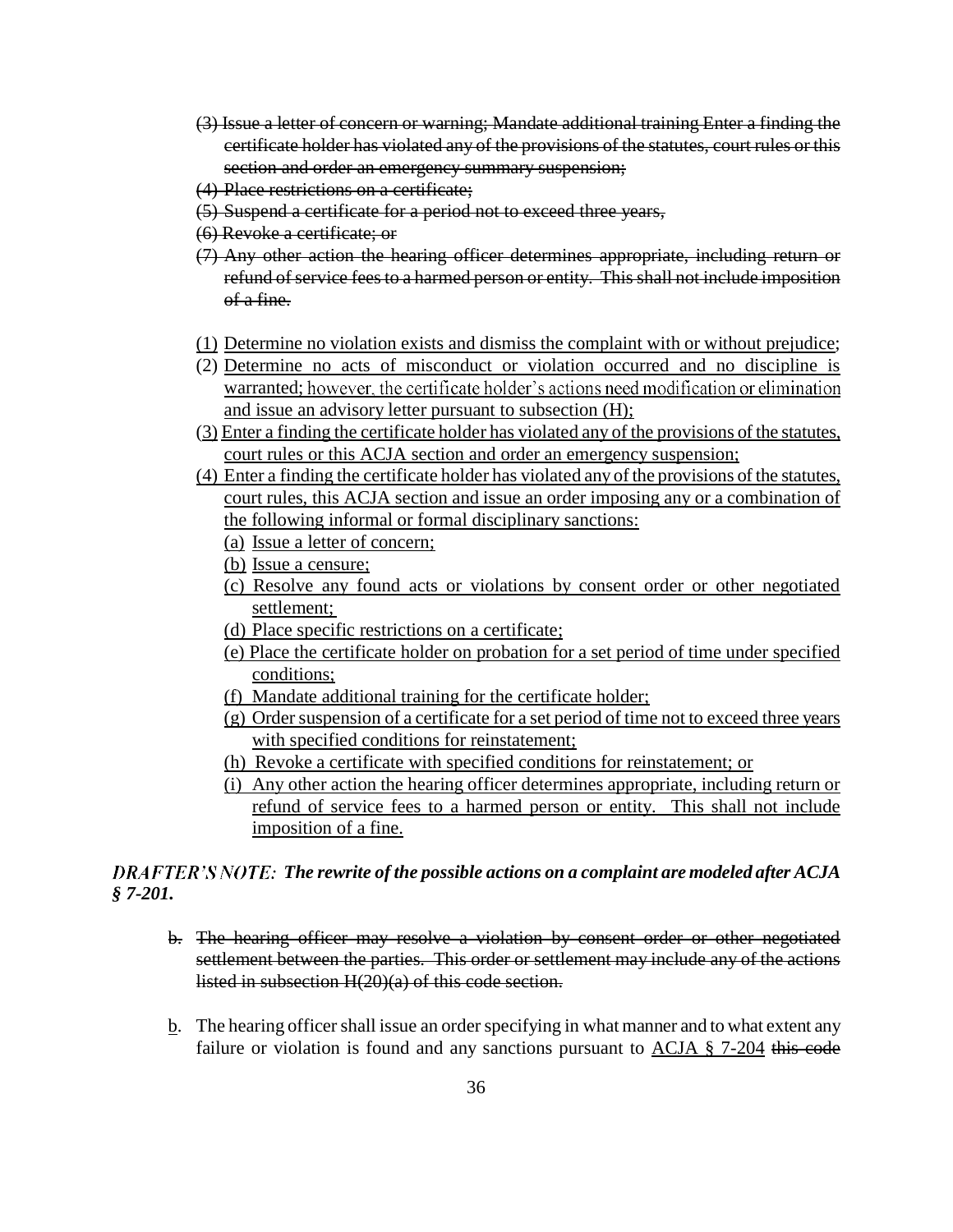section. Any disciplinary action shall have effect statewide. The clerk of the superior eourt shall, within ten five days of any such action, notify in writing each clerk of the superior court and the program coordinator division staff of the action taken and of any subsequent changes in the status of the individual's approval to serve process. If the hearing officer issues an emergency suspension of a certificate, the clerk shall immediately notify the presiding judges, clerks and division staff of the action.

2122.Procedure after Suspension or Revocation.

- a. Upon suspension or revocation of any certification, the presiding judge shall have notice promptly served on the certificate holder either in person or by certified mail, return receipt requested, addressed to the last address of record with the clerk program coordinator. Notice by mail is complete upon deposit in the United States mail.
- b. The presiding judge shall only issue certification to any person whose certification had previously been revoked under this code section ACJA § 7-204 after the expiration of one year from the date of revocation, and after the person again qualifies in accordance with the applicable reinstatement provisions of ACJA § 7-204 this code section.
- 2223. Filing of Special Action <del>Judicial Review</del>. Decisions of the presiding judge, hearing officer or other designee regarding certification, renewal of certification or disciplinary action pursuant to this code section ACJA § 7-204 are final. Parties may seek judicial review through a petition for a special action within 35 days after entry of the final order of the hearing officer. The petition for special action shall be pursuant to the Arizona Rules of Procedure for Special Actions.

### *DRAFTER'S NOTE: The time limit for filing a special action is modeled after ACJA § 7-201.*

### **I. Reserved.**

#### Appendix A

#### **J. Code of Conduct**

1. Preamble. The Arizona Supreme Court adopts the following Code of Conduct to apply to all private process servers pursuant to A.R.S.  $\S$  11-445( $H$ ) (I), the Arizona Rules of Court and this ACJA code section. The purpose of this Code of Conduct is to establish minimum standards for performance by private process servers and to ensure they conduct the service of process in a professional manner.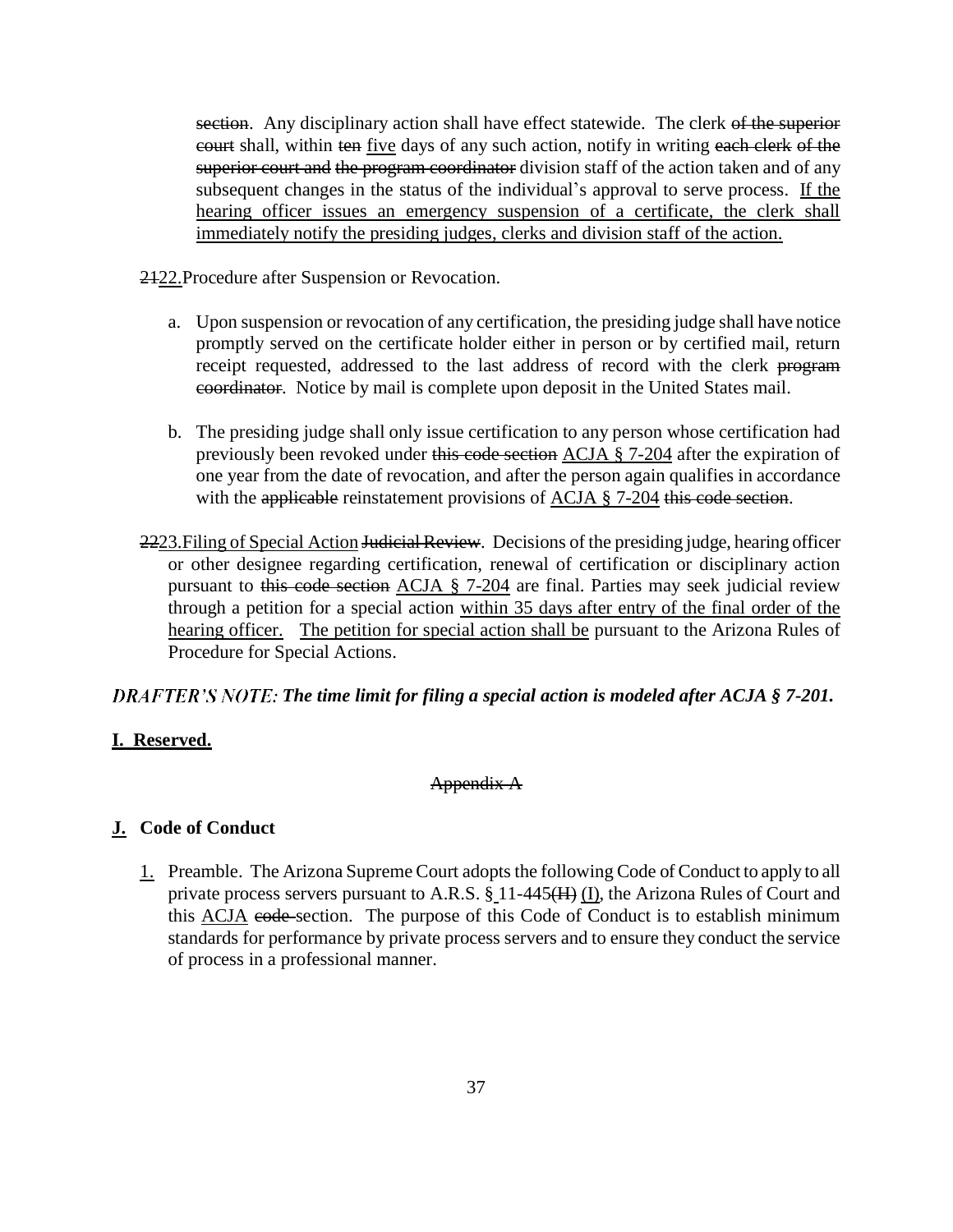- 2. Standard 1. Rules and Applicable Laws. The private process server shall perform all services and discharge all obligations in accordance with current Arizona and federal law, Arizona Rules of Civil Procedure, administrative orders and this eode ACJA section as adopted by the Arizona Supreme Court governing the certification of private process servers. a. The private process server shall promptly file an affidavit of service or certificate of service or return the unserved documents.
- 3. Standard 2. Skills and Knowledge. The private process server shall demonstrate adequate skills and knowledge to perform the work of a private process server and shall seek training opportunities to maintain professional competency and growth.
	- a. The private process server has an obligation to have knowledge and keep informed of current and applicable laws and court rules regarding the service of process.
	- b. The private process server has a responsibility to shall maintain a working knowledge of proper methods of service.
	- c. The private process server shall possess the necessary verbal and written communication skills sufficient to perform the private process server role.
	- d. The private process server shall manage service proficiently. Skills required include those necessary to perform the service, maintain records, and communicate with the client in a timely fashion.
	- e. The private process server shall keep the client reasonably informed about the status of the service and promptly comply with reasonable requests.
	- f. The process server shall ensure all affidavits and certificates prepared by the private process server are complete, accurate and understandable and are timely filed with the court.
- 4. Standard 3. Professionalism. The private process server shall exercise the highest degree of professionalism in all interactions with clients, the party located, and others they come in contact with during the service. The private process server shall utilize professional judgment and discretion at all times.
	- a. The private process server shall handle all legal documents with care and maintain required records in a professional manner.
	- b. The private process server may act as a mentor to assist an inexperienced certified private process server for the purpose of increasing skill level and successful service of process.
	- c. The private process server shall abstain from providing or offering not provide or offer to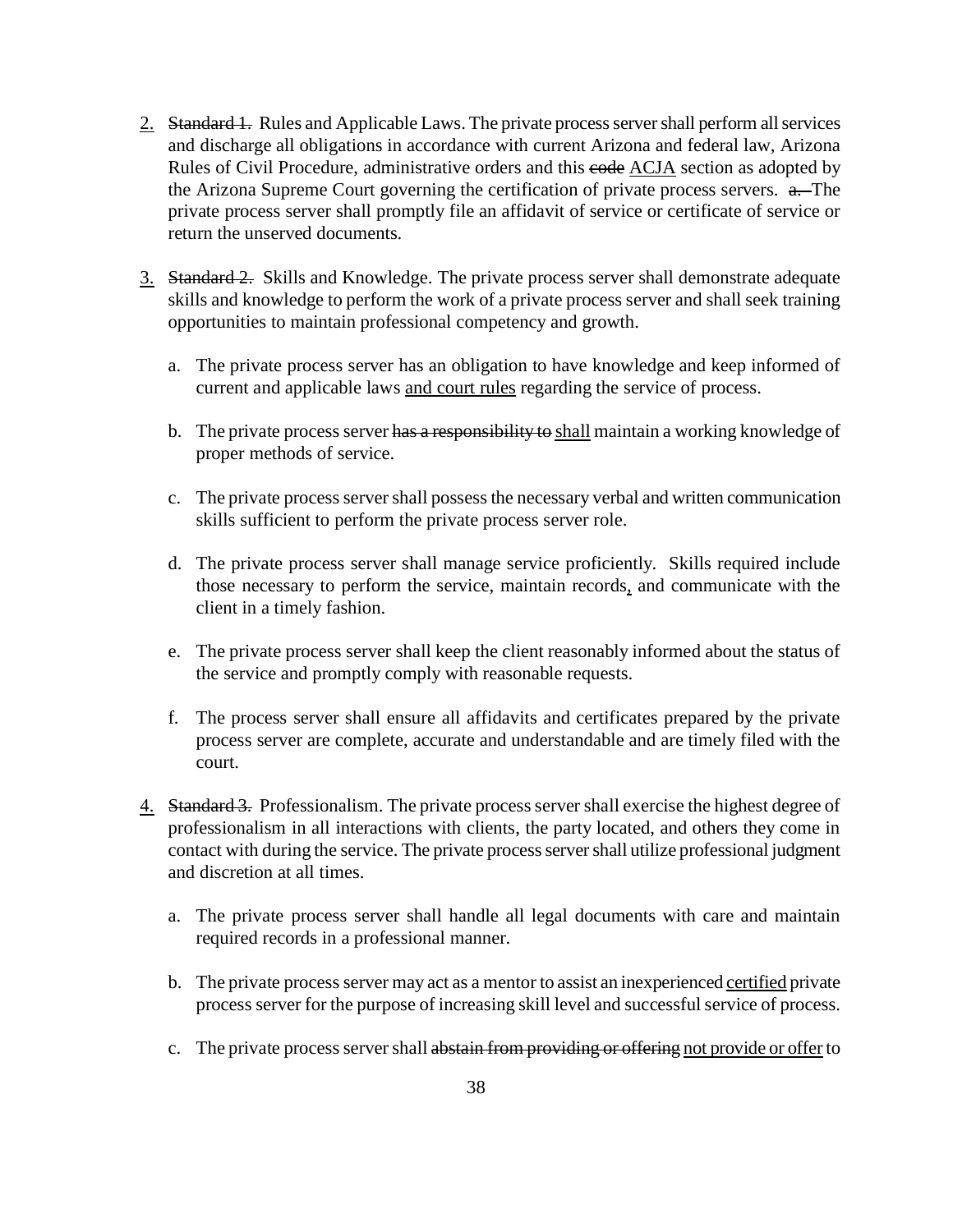provide legal advice.

- d. The private process server shall not violate any rules adopted by the Arizona Supreme Court or conduct themselves in a manner that would reflect adversely on the judiciary, the courts, or other agencies involved in the administration of justice.
- e. The private process server shall respect the confidentiality of information and shall preserve the clients' confidences; this duty outlasts the employment of the private process server.
- f. The private process server shall maintain a professional appearance at all times.
- g. The private process server shall be courteous and polite in all dealings and shall abstain from using not use profanity or vulgarity in contact with others.
- h. The private process server shall never attempt to decide the merits of a lawsuit. The private process server shall explain the general nature of the served papers but shall never engage in any unnecessary discussions regarding the action being served, with the persons receiving service. It is only necessary for the private process server to explain the general nature of the served papers.
- i. The process server may provide general legal information to a client and persons receiving service but shall not represent they are authorized to practice law in this state, nor shall the process server provide any kind of legal advice, opinion or recommendation about possible legal rights, remedies, defenses, options or strategies.
- $\frac{di}{dt}$ . The private process server shall know the protocol for service of process in a court building before proceeding with service and shall take appropriate steps to avoid impairing security or creating a security issue in a court building.
- k. The private process server shall only serve the legal documents and papers included in the civil action for which the process server has been retained to serve process. No additional papers, advertisements or brochures are authorized to be included in the service of process.

### *DRAFTER'S NOTE: New paragraph (i) above is modeled after ACJA § 7-208; new paragraph (k) is modeled after the State of Florida, Pasco County Rules for Process Servers.*

- 5. Standard 4. Ethics.The private process server shall perform services in a manner consistent with legal and ethical standards.
	- a. The private process server, having located the sought-after party or persons receiving process for those persons intended for service, shall perform the service of process in a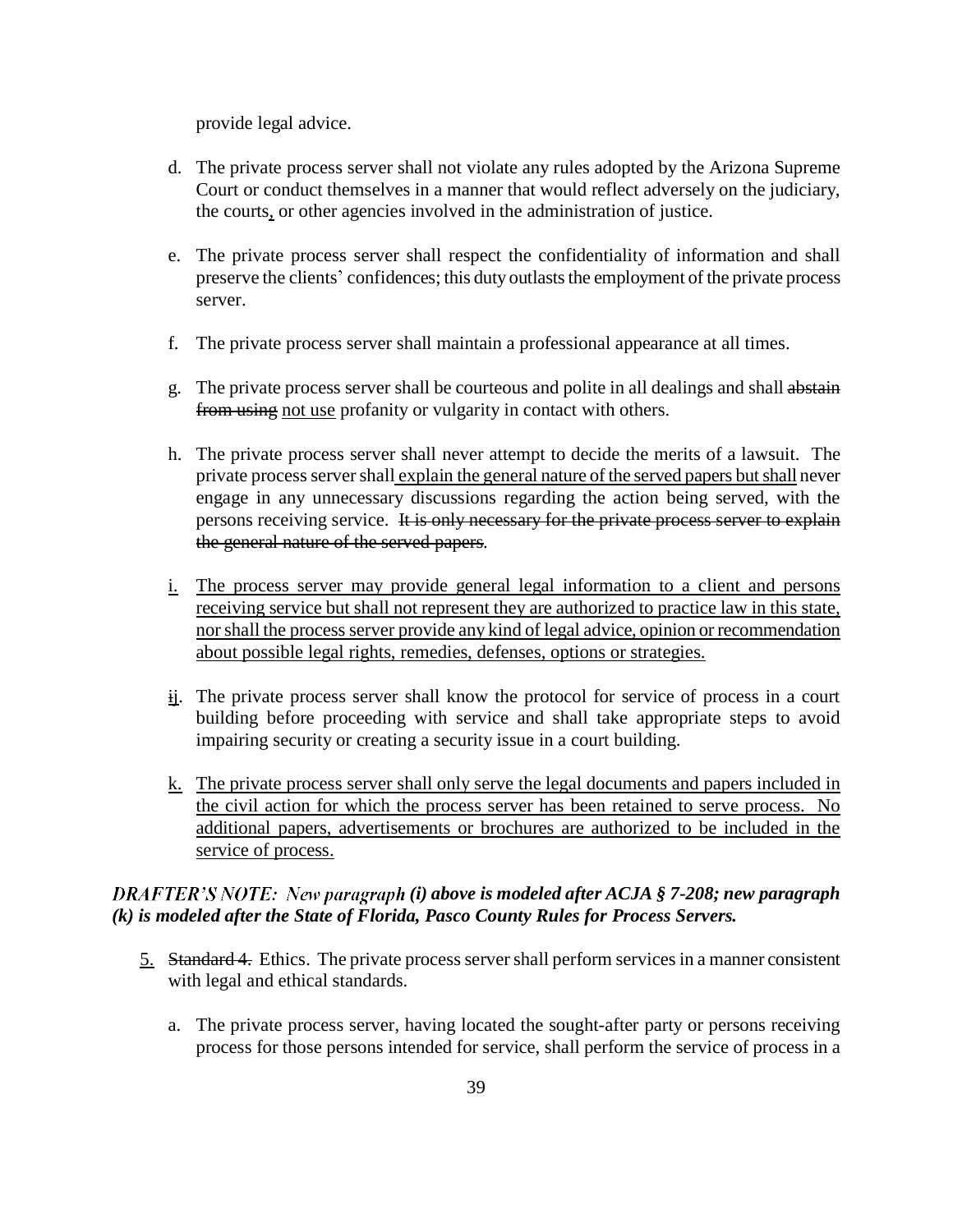professional manner, utilizing sound judgment and avoid rudeness and unprofessional conduct.

- b. The private process server shall present service in a nonjudgmental manner.
- c. The private process server shall not misrepresent the private process server s qualifications, fees, or any other information relating to the role of the private process server.
- d. The private process server shall not utilize certification in any manner to gain access to information or services for purposes other than those of the Private Process Server Program.
- e. The private process server shall maintain the best interests of the client by maintaining a high standard of work and reporting to a client the full facts determined as a result of the work and effort expended whether they are advantageous or detrimental to the client.
- 6. Candor.
	- a. A private process server shall not knowingly:
		- (1) Falsify or misrepresent the facts surrounding the delivery of legal process to any person or entity;
		- (2) Make a false statement of material fact or law to a tribunal; or
		- (3) Fail to disclose a material fact to a tribunal, except as required by applicable law.
	- b. A private process server shall notify the presiding judge within ten days of a misdemeanor or felony conviction. The private process server shall provide this notice to the presiding judge in the county of certification of the process server.

# *DRAFTER'S NOTE: Paragraph (6) is modeled after ACJA § 7-201 and the New York State Canons of Professional and Ethical Conduct for Professional Process Servers..*

c. A certified private process server may not wear a uniform, use a title, insignia, badge or identification card or make any statement that would lead a person to believe the certificate holder is an employee of a federal government, state government or any political subdivision of a state government unless the certificate holder is so authorized by proper authorities. No badge of any type may be used, shown or offered as identification in conjunction with the identification card or independently.

### **DRAFTER'S NOTE:** Above paragraph is modeled after ARS § 32-2451.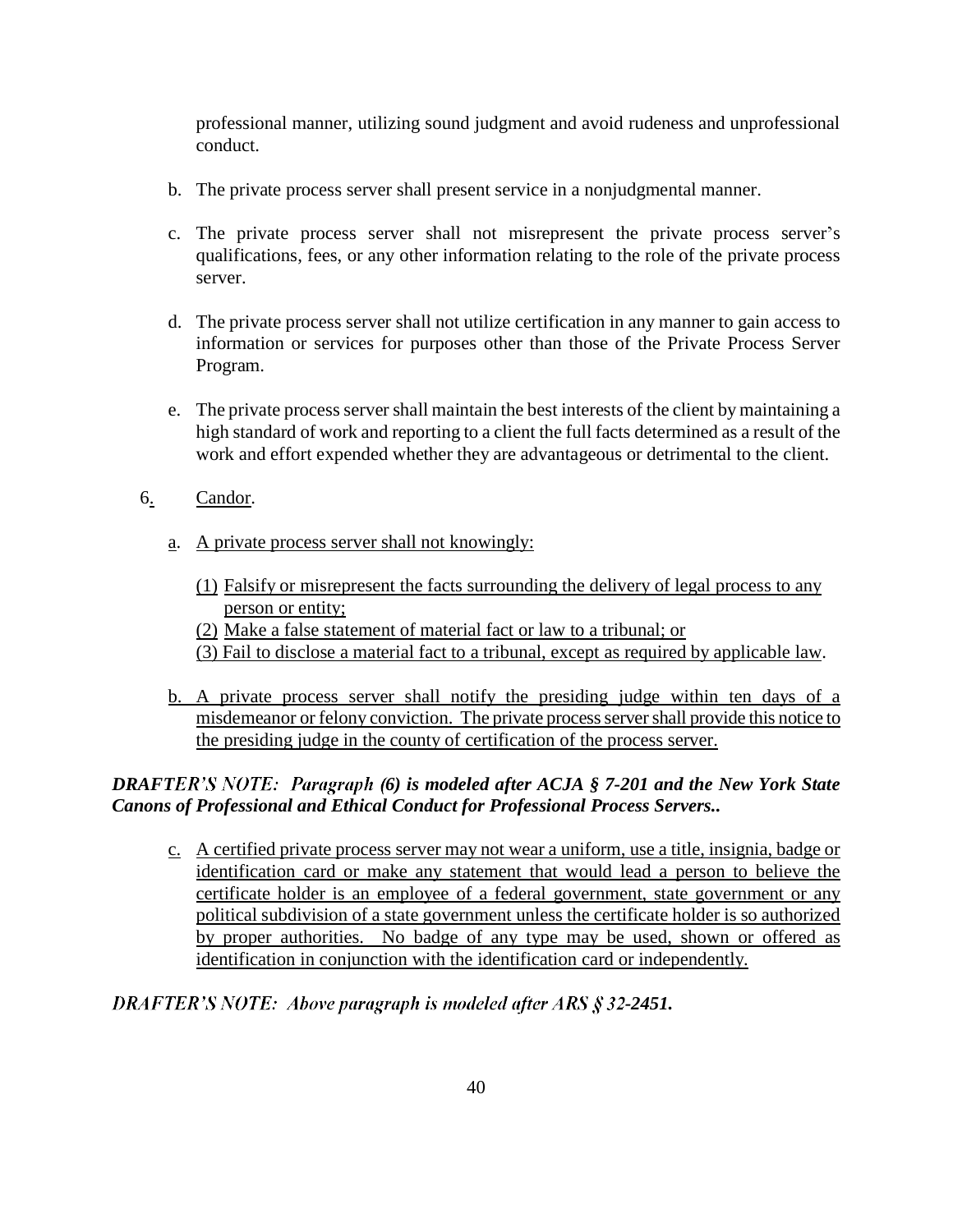## **L. Continuing Education Policies**

**DRAFTER'S NOTES:** Subsection L contains the continuing education policies for certified *process servers, as adopted by Administrative Directive No. 2003-01, on January 14, 2003. Placement of these policies within ACJA § 7-204 is consistent with the format used for other regulated professions and the applicable sections of the ACJA. New provisions added to the continuing education policies include the requirement that the process server is responsible for accurately recording the CE credit hours, regardless of the number of hours granted by the sponsoring entity, and the additional documentation requirements if the process server is seeking to complete eight or more CE credits within one day.* 

## 1. Purpose.

- a. Service of process is integrally related to the prompt, effective and impartial operation of the judicial system. Private process servers are required to demonstrate a basic level of competency to become certified and practice in Arizona. Ongoing, continuing education (CE) is one means to ensure a certified process server maintains continuing competence as a process server after certification is obtained**.** It also provides opportunities for process servers to keep abreast of changes relating to the service of process, the law, and the Arizona judicial system.
- b. These continuing education policies are intended to provide direction to certified private process servers, and to the presiding judges and clerks who administer the Private Process Server Program in each county; to ensure compliance with ACJA § 7-204 regarding continuing education credits, and to provide for equitable statewide application and enforcement of the continuing education requirements.
- 2. Applicability.Pursuant to subsection (F), all certified private process servers shall complete at least ten hours of approved continuing education every twelve months in an area relevant to the work of a certified private process server. The private process server shall submit documentation of completion of the continuing education in an approved format with the application for renewal of certification. Pursuant to subsection G, a renewal period is for three years from the date of issuance of the certificate.
- 3. Responsibilities of Certified Private Process Servers.
	- a. It is the responsibility of each certified private process server to ensure compliance with the CE requirements, maintain documentation of completion of CE and to submit this documentation with the renewal application.
	- b. Upon request, each certified private process server shall provide any additional information required by the presiding judge when the judge is reviewing the renewal application and CE compliance and documentation.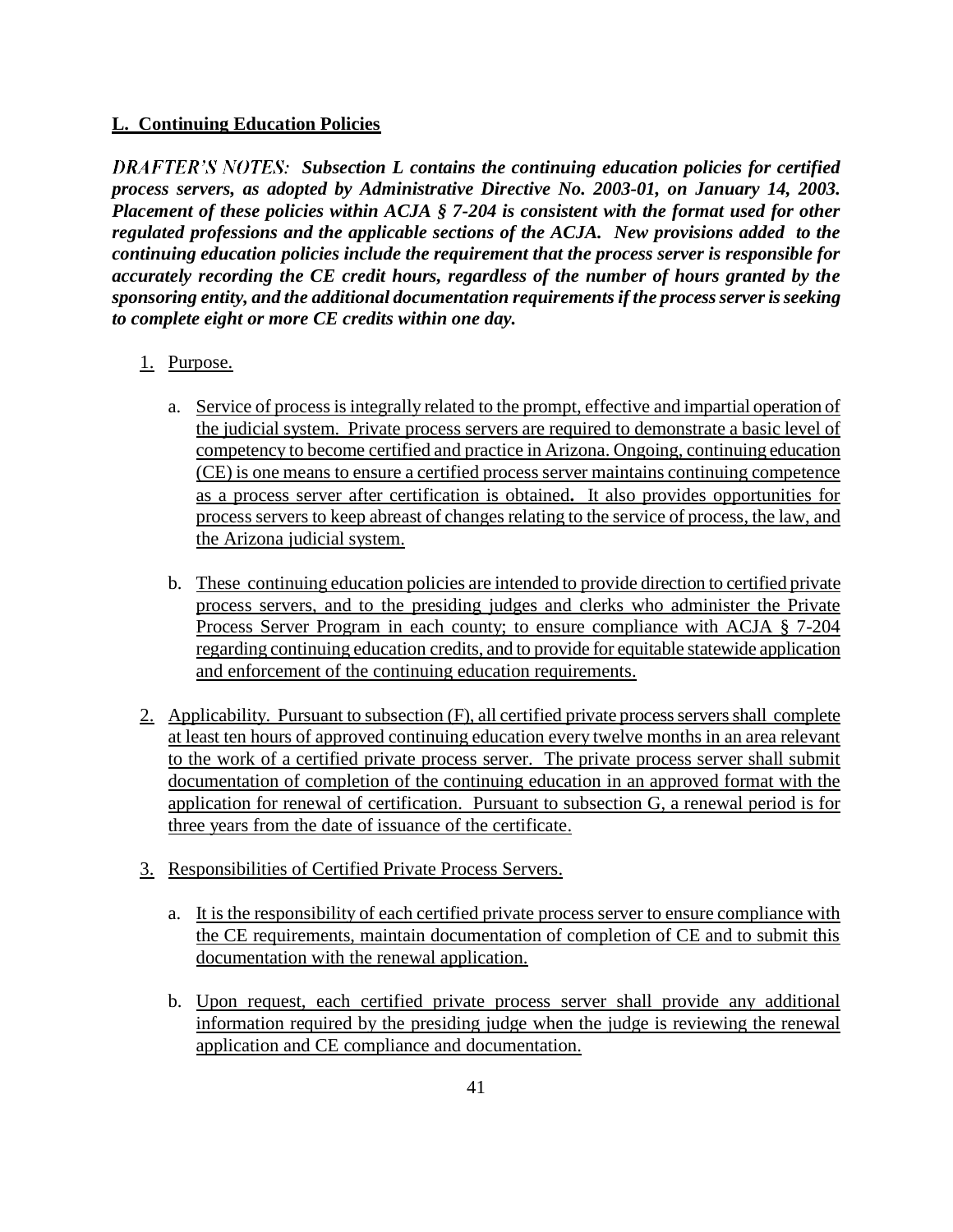- c. If an activity has not been pre-approved, the rejection of any activity completed by a private process server and submitted with the application for renewal does not in any way diminish the responsibility of the process server to comply with the CE requirement.
- 4. Authorized Continuing Education Activities
	- a. CE activity shall address the areas of proficiency, competency, and performance of, and impart knowledge and understanding of the service of process, the Arizona judiciary and the legal process, and increase the participants' understanding of the responsibilities of a certified private process server and the process server's impact on the judicial process. Acceptable topics for CE activities include:
		- (1) Ethics for private process servers and court employees, including cooperation with lawyers, judges and fellow private process servers, professional attire, courtesy and impartiality to all litigants, information vs. legal advice and public relations;
		- (2) The Arizona court system, including the state and federal constitution, branches of government**,** Arizona court jurisdiction and responsibilities, Arizona tribal court system, resource materials including Arizona Revised Statutes, Arizona Rules of Court, case law, and administrative orders; and current issues in the Arizona court system; and
		- (3) Role and responsibilities of the certified private process server including ACJA § 7- 204.
	- b. Persons developing and presenting CE activities shall have expertise in the curriculum, knowledge of adult education principles, and the ability to prepare and present educational material effectively. The education faculty presenting a CE activity should consist primarily of individuals with experience and expertise in the service of process, legal and judicial community; faculty from other disciplines is permissible when their expertise will contribute to the goals of a specific program. The CE activity shall specify for whom the program is primarily designed, the course objectives, course content and teaching methods. All CE activity shall be conducted in an organized setting free from distractions.
	- c. Pre-Approved Activities. Subject to the conditions specified in this policy, programs, seminars and courses of study offered or approved by the following entities are preapproved and accredited:

(1) Arizona Private Process Servers Association (APPSA); (2) Arizona Supreme Court Committee on Judicial Education and Training (COJET); (3) United States Private Process Servers Association (USCRA); (4) Arizona Courts Association (ACA); and (5) National Association of Court Management (NACM).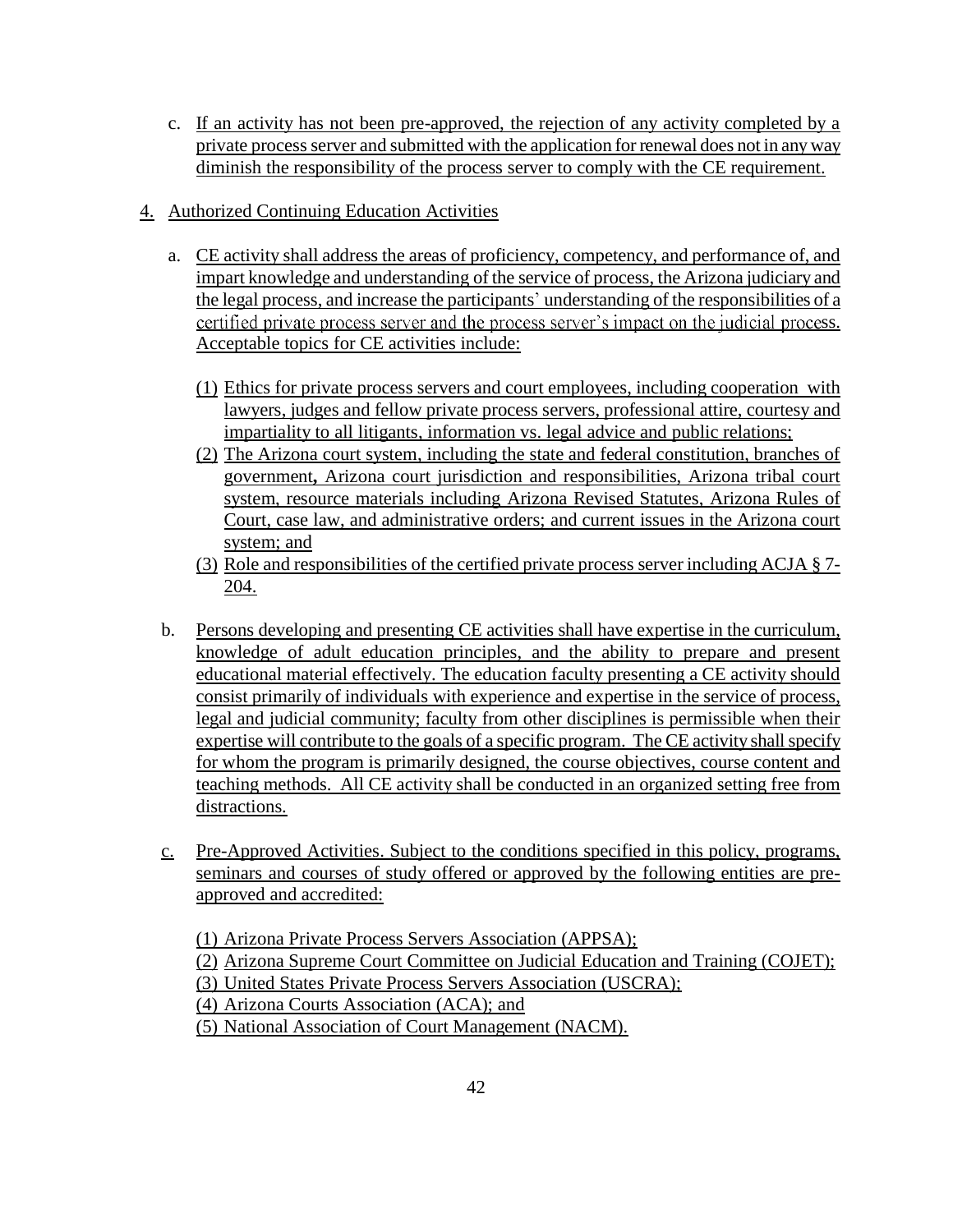- d. Sponsoring Entities. Unless a CE activity has been pre-approved, entities wishing to administer a CE activity shall submit the proposed CE activity on the approved form to the division staff of the Arizona Supreme Court, Administrative Office of the Courts (AOC), for consideration prior to conducting the activity. Applications submitted by a sponsoring entity after the CE activity has been completed or conducted will be rejected.
	- (1) At a minimum, the proposal shall meet all requirements of this policy and shall include the following:
		- (a) location, date and time of the proposed activity, with an agenda that identifies the time allocated for each topic and the time allocated for breaks and other activities that do not qualify for CE credit;
		- (b) proposed audience;
		- (c) course content, objectives, teaching methods and the evaluation method;
		- (d) names and qualifications of the faculty;
		- (e) written materials for the participants (a copy of the materials shall be included with the proposal), and
		- (f) number of CE credits the sponsoring entity is recommending the AOC grant for completion of the activity.
	- (2) In addition, the proposal shall include a statement the sponsor agrees to assume responsibility for verifying attendance of the participants; will provide a certificate of attendance for each participant who successfully completes the activity and that upon request of the AOC, will provide any additional information requested to assist the AOC in evaluating whether to approve the activity or to ensure compliance with this policy.
- e. Serving as Faculty. CE credit may be granted for serving as faculty, an instructor, speaker or panel member of an approved CE seminar directly related to the service of process. CE credit will be granted for the actual presentation time, plus actual preparation time up to two hours for each hour of presentation time. A maximum of five hours of CE credit will be granted for serving as faculty in any renewal period and a private process server may not receive credit for presenting a program repeatedly throughout the renewal period. A private process server may receive CE credit for actual presentation time for duplicate programs presented in subsequent renewals periods; but will not be granted CE credit for preparation time for those programs.
- f. Authoring or Coauthoring Articles. CE credit may be granted for authoring or coauthoring an article directly related to the service of process, if the article is published in a state or nationally recognized professional journal relating to the service of process and if the article is a minimum of one thousand words in length. A maximum of one hour of CE credit may be earned for authoring an article or articles in any one renewal period. Credit shall not be granted for the same article published in more than one publication or republished in the same publication in later editions.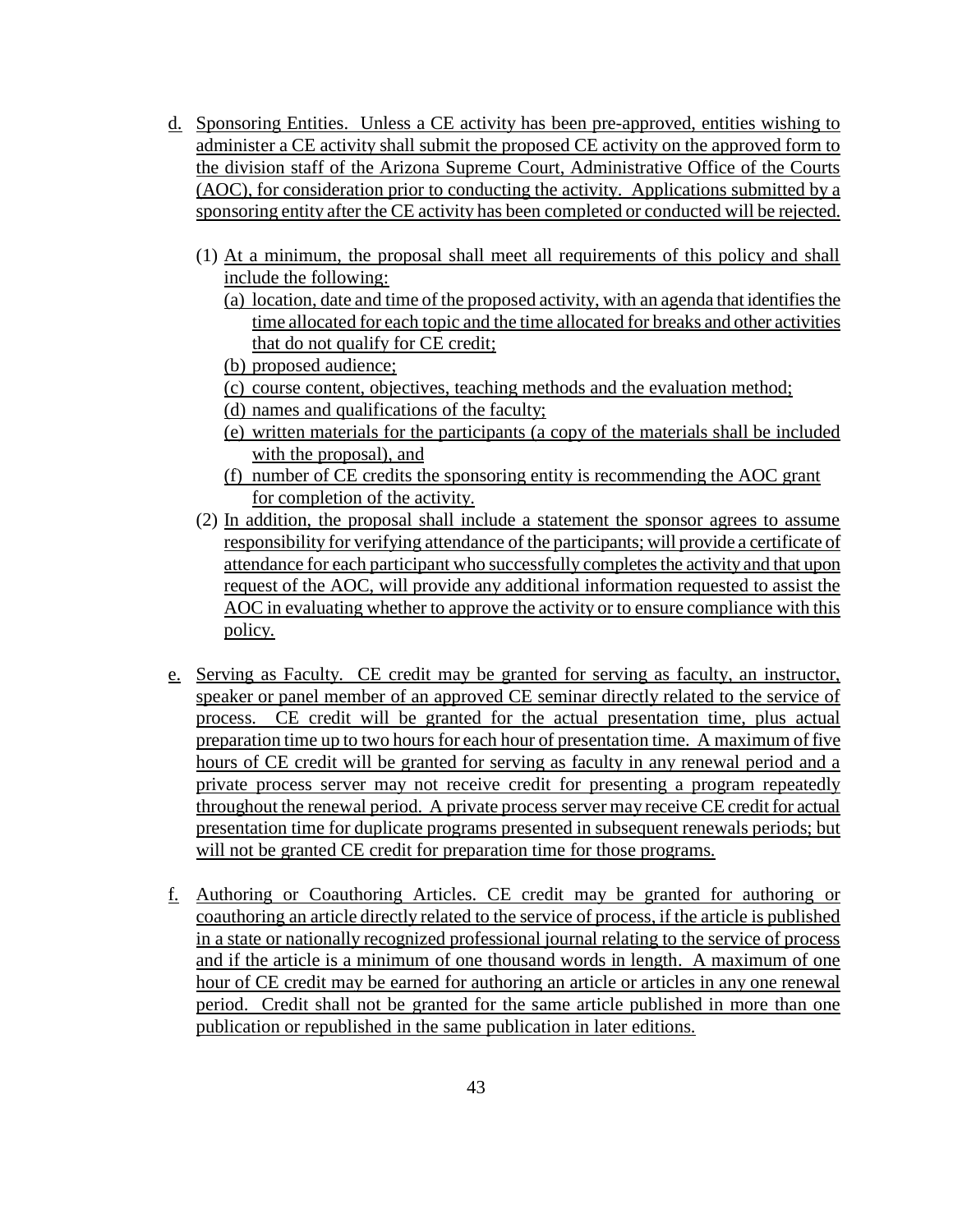- g. University, College and Other Educational Institution Courses. A certified private process server may receive CE credit for a course provided by a university, college, or other educational institution if the private process server successfully completes the course with a grade of " $C$ " or better or a "pass" on a pass/fail system. The private process server may receive CE credit upon documentation the course is relevant to the service of process. If the course is approved, credit will be awarded by multiplying the number of credit hours awarded by the educational institution by two, however, the maximum total of CE credits for completion of courses pursuant to this subsection shall not exceed 50 percent of the total number of CE hours required for the renewal period.
- h. Minimum Time. Each CE activity shall consist of at least 30 minutes of "actual clock" time" spent by a registrant in actual attendance at and completion of an approved CE activity. "Actual clock time" is the total hours attended, minus the time spent for introductory remarks, breaks, meals and business meetings. After completion of the initial 30 minutes of CE activity, credit may be given in fifteen minute increments. A process server may not use additional earned CE credits for subsequent renewal periods.
- i. Maximum Credit. Unless a CE activity is directly related to the private process server profession, a private process server may not receive more than 50 per cent of the credit requirement for the renewal period through one activity.
- j. Conferences. CE credit may be requested for attendance at a conference relevant to the work of a process server. A process server may receive 100 per cent of the CE credits for attendance at the conference, if the conference is directly related to the work of a process server. The process server must provide documentation of the specific sessions of the conference attended, with documentation of the hours for each session of the conference the process server attended. Credit will not be granted for attendance at general sessions of the conference.
- k. Repeat of an Activity. Generally, credit will not be granted for process servers who repeat an activity within the same renewal period. Exceptions maybe granted if it is determined the activity is directly related to the work of a process server profession and duplication of the continuing education activity will enhance the process server's knowledge, skill and competency.
- l. Documentation of Attendance or Completion. When attending or completing a CE activity, each process server shall obtain documentation of attendance or completion from the sponsoring entity. At a minimum, this documentation shall include the:

(1) name of the sponsor; (2) name of the participant; (3) topic of the subject matter; (4) number of hours actually attended or the number of credit hours awarded by the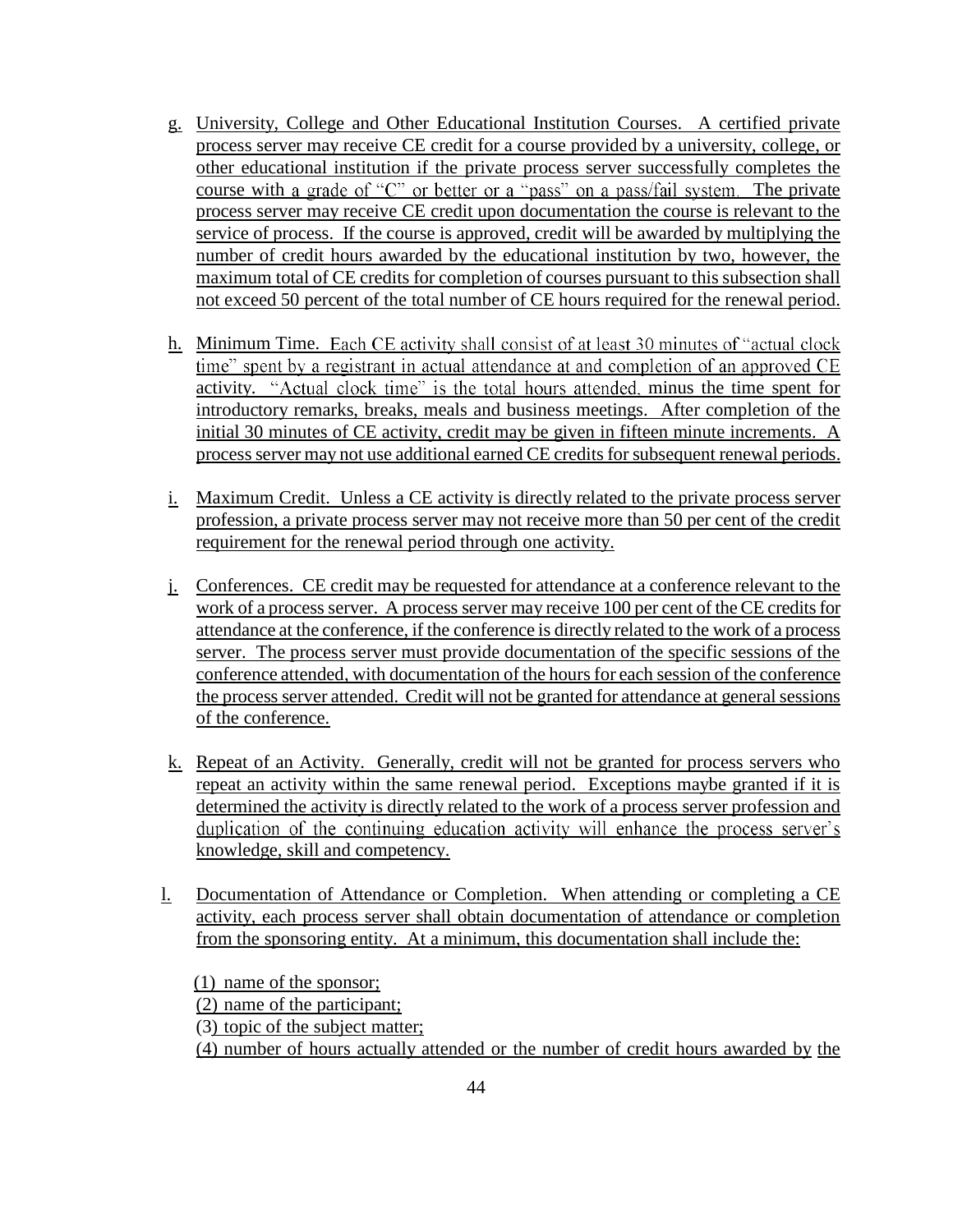sponsoring entity;

- (5) date and place of the program;
- (6) signature of the sponsor, or the documentation shall be an official document of the sponsoring entity; for example, a college grade report, etc.,
- (7) signature of the process server, either in the space specifically provided on the form for this purpose, or the process server may sign across the documentation (for example, the college grade report) to indicate attendance and completion at the activity, and
- (8) if the CE activity comprises eight or more hours of credit within one day, the documentation shall include an agenda that specifies the time allocated to each topic and the time for breaks and a lunch break.
- m. A process server shall not request and credit shall not be granted if the process server attends part, but not all, of the provided activity. Notwithstanding the signature of the sponsoring entity regarding the CE credits for an activity, it is the responsibility of the process server to accurately calculate the number of hours attended, subtracting out any time for general introductions and other activities that do not qualify for CE credit.
- n. Process servers requesting CE credit for self study shall submit documentation of completion on an approved form.
- 5. Non-Qualifying Activities.The following activities, regardless of whether or not the activity is approved for COJET credit, shall not qualify for CE credit for certified private process servers:
	- a. Completion of the examination required for initial certification;
	- b. Attendance or participation at professional or association business meetings, general sessions, elections, policymaking sessions or program orientation;
	- c. Serving on committees or councils or as officers in a professional organization, and
	- d. Activities completed as required by the presiding judge as part of a disciplinary action.
- 6. Decision Regarding Continuing Education Credits.
	- a. Upon a review of an application for renewal of certification and the required accompanying CE documentation, the presiding judge may:
		- (1) Approve the CE credit;
		- (2) Approve part but not all of the requested CE credit;
		- (3) Require additional information from the requester before making a decision; or
		- (4) Deny the CE credit.